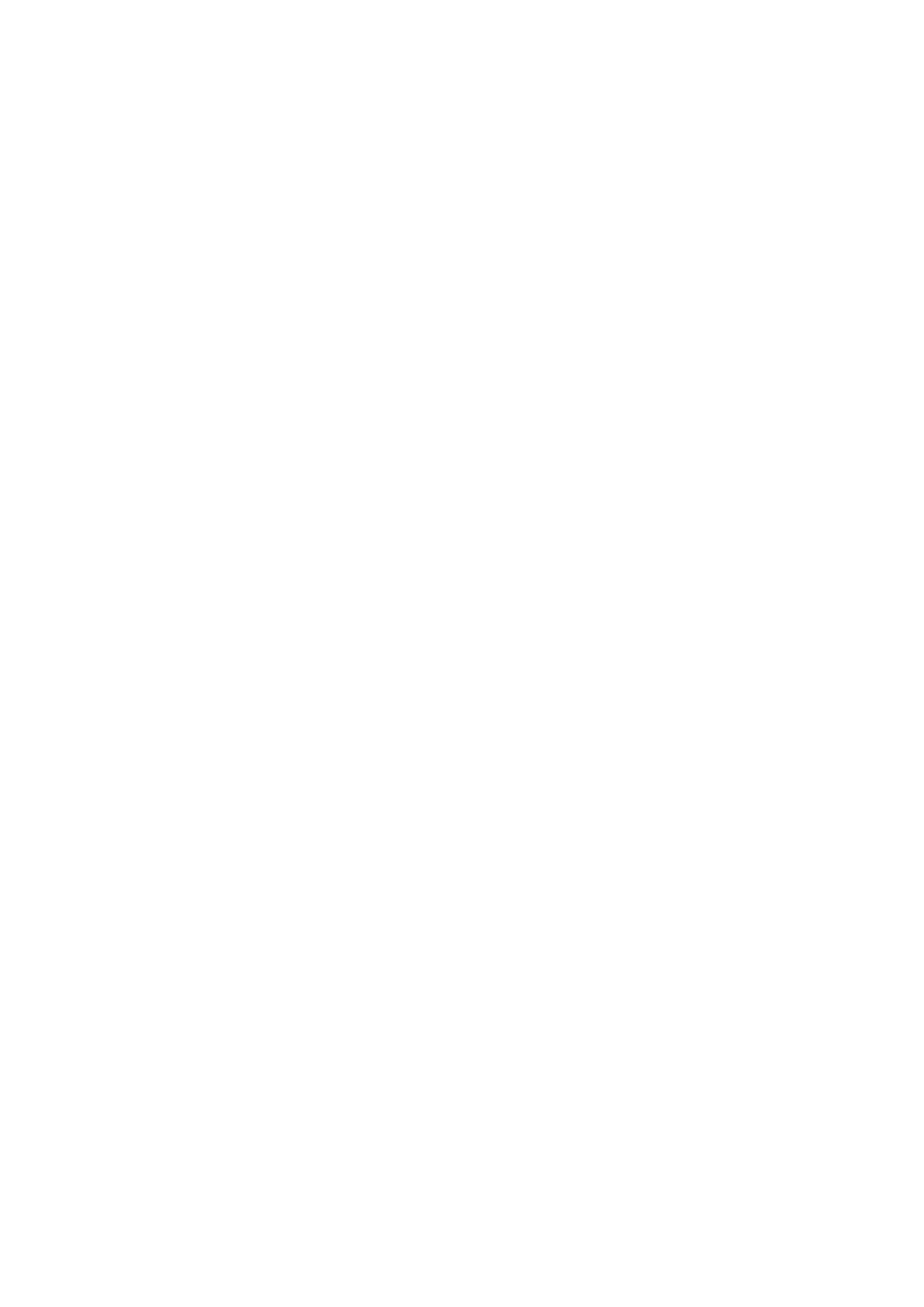| <b>Name</b>                                         | <b>Fund name</b>                                              |
|-----------------------------------------------------|---------------------------------------------------------------|
| Jigsaw Theatre Company Incorporated                 | Jigsaw Theatre Company Public Fund                            |
| Kulture Break                                       | Kulture Break Donation Fund                                   |
| Llewellyn Choir Inc                                 | Llewellyn Choir Public Fund, The                              |
| Manning Clark House Inc                             | Manning Clark House Cultural Fund, The                        |
| Maruki Incorporated                                 | <b>Maruki Association Fund</b>                                |
| Megalo Access Arts Incorporated                     | Megalo Arts Development Fund                                  |
| Museums Australia Inc                               | Museums Australia Fund                                        |
| Music for Everyone Incorporated                     | Music for Everyone Public Fund                                |
| <b>National Folk Festival Ltd</b>                   | National Folk Festival Public Fund                            |
| National Gallery of Australia Foundation            | National Gallery of Australia Foundation Fund                 |
| Oriana Chorale Inc                                  | Oriana Chorale Cultural Fund                                  |
| <b>Oriens Foundation Inc</b>                        | <b>Oriens Foundation Public Gift Fund</b>                     |
| Parish of Manuka Arts Foundation, The               | Parish of Manuka Arts Foundation, The                         |
| Pro Musica Inc.                                     | Pro Musica Public Donation Fund                               |
| QL2 Dance Inc                                       | Australian Choreographic Centre Development Fund, The         |
| Rondanihan Incorporated                             | <b>Rondanihan Arts and Culture Fund</b>                       |
| Salut! Baroque Inc                                  | Salut! Baroque Fund                                           |
| Spanish Heritage Foundation                         | Spanish Heritage Foundation Fund                              |
| Stagemaster Inc (trading as The Street Theatre)     | <b>Street Theatre Donations Account, The</b>                  |
| Tuggeranong Community Arts Association Incorporated | Tuggeranong Community Arts Association Inc - Public Gift Fund |
| Warehouse Circus Incorporated                       | <b>Warehouse Circus Donation Fund</b>                         |
| <b>Wesley Music Foundation</b>                      | <b>Wesley Music Foundation</b>                                |
| Woden Valley Youth Choir Inc                        | Woden Valley Youth Choir Trust                                |
| <b>Writing Australia</b>                            | Writing Australia Ltd                                         |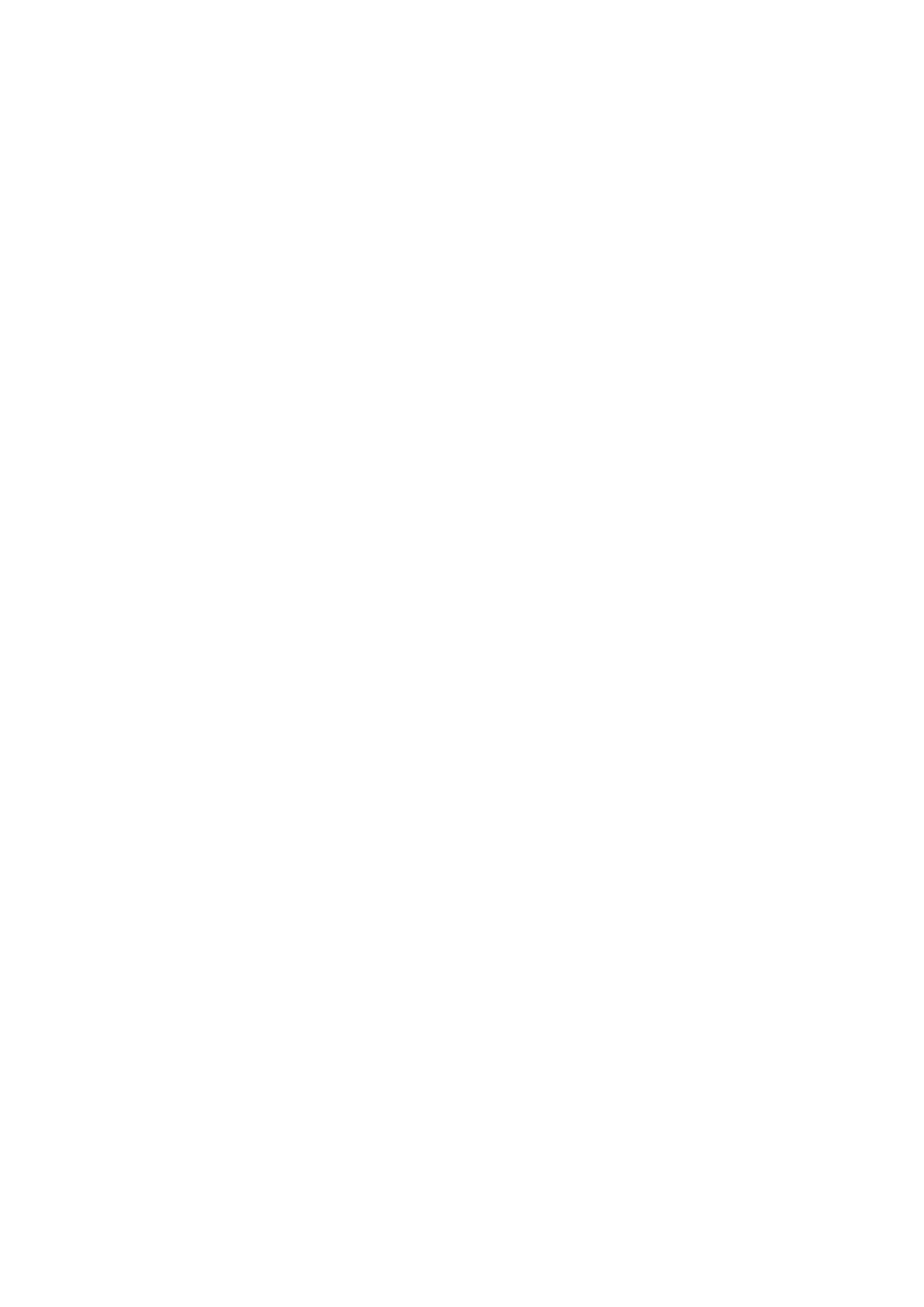## **State: New South Wales**

| <b>Name</b>                                              | <b>Fund name</b>                                             |
|----------------------------------------------------------|--------------------------------------------------------------|
| <b>&amp;company Foundation Limited</b>                   | <b>&amp;company Foundation Public Fund</b>                   |
| 107 Projects Incorporated                                | 107 Projects Inc Public Fund                                 |
| Aboriginal Dance Theatre Redfern Inc                     | Aboriginal Dance Theatre Redfern Donation Account            |
| Aboriginal Men's Learning Circle Incorporated            | Aboriginal Men's Learning Circle - Gift Account              |
| Acting Factory Inc, The                                  | Acting Factory Inc Donations Fund, The                       |
| Actors' Forum Incorporated, The                          | Actors' Forum Donation Account, The                          |
| Adventist Media Network Cultural Trust                   | Adventist Media Network Cultural Trust                       |
| Aerialize, Sydney Aerial Theatre Incorporated            | Aerialize - Public Fund                                      |
| Albury Wodonga Theatre Company Inc                       | Albury Wodonga Theatre Company                               |
| Alistair Hulett Memorial Fund Incorporated               | Alistair Hulett Memorial Fund Inc                            |
| Aloysie Second Chance Incorporated                       | Aloysie Second Chance Donations Fund, The                    |
| AMF Australia Foundation, The                            | AMF Australia Foundation Fund, The                           |
| <b>Arcadians Theatre Group</b>                           | Arcadians Theatre Group Public Fund                          |
| Areopagus Trust                                          | Areopagus Trust Gift Fund, The                               |
| Armidale City Band Incorporated                          | <b>ACB Donations Fund</b>                                    |
| Armidale Eisteddfod Society Incorporated                 | <b>Eisteddfod Donations Fund</b>                             |
| Ars Musica (trading as Ars Musica Australis)             | <b>Ars Musica</b>                                            |
| Art Gallery Society of New South Wales                   | Art Gallery Society of New South Wales                       |
| Art Incubator Ltd                                        | Art Incubator Ltd                                            |
| Arts Education Foundation Trust, The                     | Arts Education Foundation, The                               |
| Arts Mid North Coast Incorporated                        | Arts Mid North Coast Inc Public Fund                         |
| Arts North West Incorporated                             | Arts North West Public Fund                                  |
| Arts Northern Rivers Incorporated                        | Arts Northern Rivers Public Fund                             |
| Arts Outwest Incorporated                                | Arts Outwest Cultural Fund                                   |
| ArtsAbout Pty Ltd                                        | ArtsAbout Pty Ltd Arts Fund                                  |
| ARTSONGnsw Incorporated                                  | ARTSONGnsw Scholarship and Education Fund                    |
| Artspace Visual Arts Centre Ltd                          | Artspace (Donations)                                         |
| Asia Australian Artists Association Inc                  | <b>AAAA Inc Fund</b>                                         |
| Association for the Study of Australian Literature       | <b>ASAL Public Fund</b>                                      |
| Association of NSW Regional Conservatoriums Incorporated | Association of NSW Regional Conservatoriums Donations Fund   |
| Association of Tongan Arts and Culture Inc               | Association of Tongan Arts and Culture Public Fund, The      |
| Aurora Community Television Arts Foundation              | Aurora Community Television Arts Foundation                  |
| Aurora New Music Inc                                     | Aurora New Music Gift Fund                                   |
| Australia Council                                        | Australia Council Donations Fund                             |
| Australia Indonesia Arts Alliance Inc                    | AIAA Public Art Fund                                         |
| Australia-Japan National Federation Cultural Trust       | Australia-Japan National Federation Cultural Trust Gift Fund |
| Australian Architecture Association Incorporated         | Australian Architecture Association Fund                     |
| Australian Art Events Foundation                         | Australian Art Events Foundation Donation Fund               |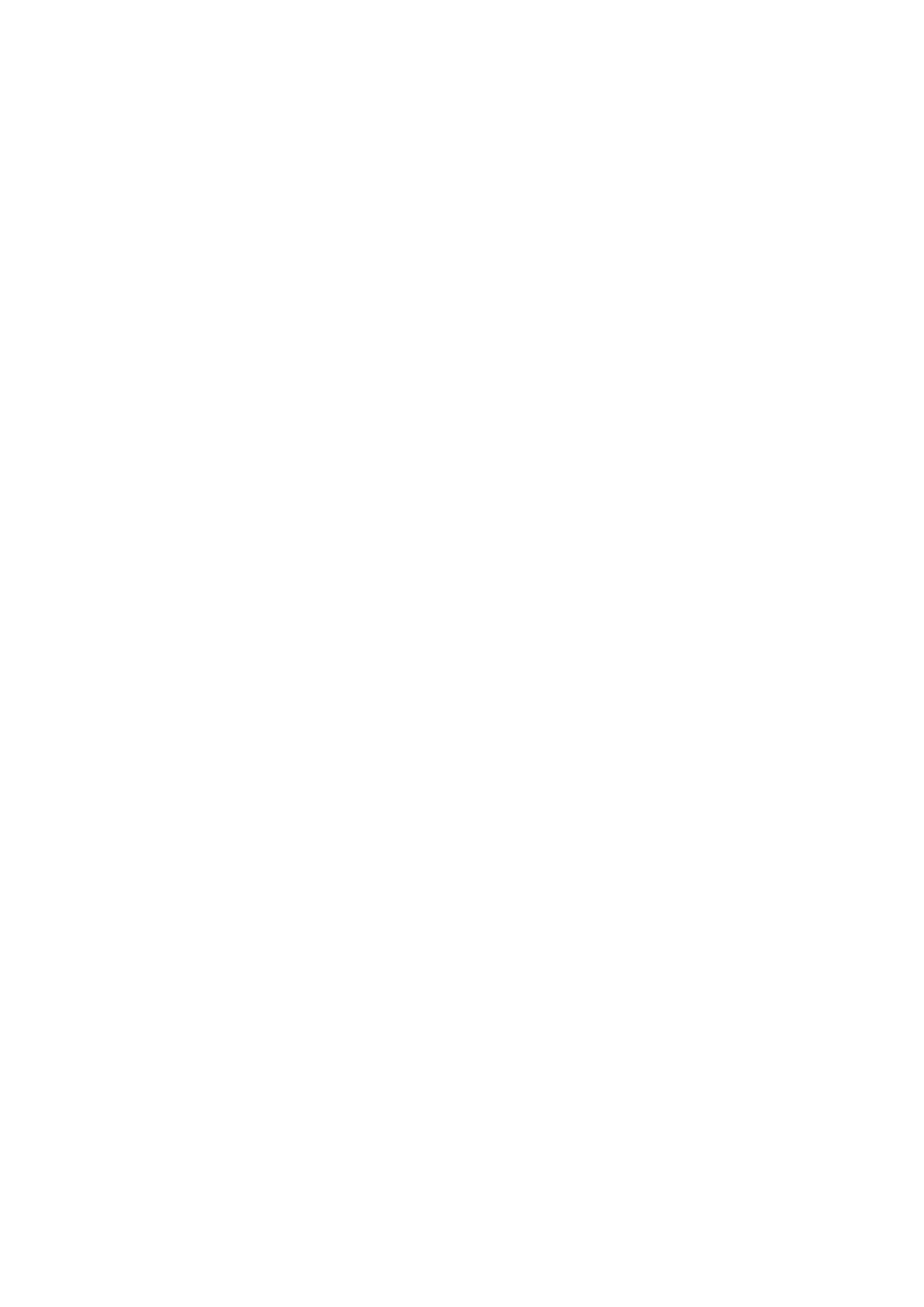| <b>Name</b>                                                            | <b>Fund name</b>                                                                     |
|------------------------------------------------------------------------|--------------------------------------------------------------------------------------|
| <b>Australian Arts Trust</b>                                           | <b>Australian Arts Trust</b>                                                         |
| Australian Celtic Arts Fund Incorporated                               | Australian Celtic Arts Fund Inc                                                      |
| Australian Centre for Photography Ltd, The                             | Lux: The Australian Centre for Photography Foundation                                |
| Australian Chamber Orchestra Pty Limited                               | Australian Chamber Orchestra Pty Limited, The                                        |
| Australian Chinese Performing Artist's Association<br>Incorporated     | <b>ACPAA Donations Fund</b>                                                          |
| Australian Classical Era Orchestra Limited                             | Australian Classical Era Orchestra Fund                                              |
| Australian College of Entertainment Incorporated                       | <b>ACE Development Fund</b>                                                          |
| Australian Dance Council - Ausdance NSW Incorporated                   | Ausdance (NSW) Fund, The                                                             |
| Australian Dance Vision Company Limited                                | <b>Australian Dance Vision Fund</b>                                                  |
| Australian Design Centre                                               | Object Development Fund                                                              |
| Australian Elizabethan Theatre Trust                                   | Australian Elizabethan Theatre Trust                                                 |
| Australian Fashion Chamber Ltd                                         | Australian Fashion Chamber Ltd AFC Donations                                         |
| Australian Film Television and Radio School                            | Australian Film Television and Radio School Donations Fund                           |
| Australian Haydn Ensemble Incorporated, The                            | Australian Haydn Ensemble Public Fund                                                |
| Australian Heritage Dancers Inc                                        | Australian Heritage Dancers Donations Account                                        |
| Australian Hindu Educational & Cultural Society Inc                    | Rossmore Arts Building Fund                                                          |
| Australian Historical Performance Initiative Incorporated              | <b>AHPI Donation Fund</b>                                                            |
| Australian Institute of Asian Culture and Visual Arts Ltd<br>(VisAsia) | VisAsia Public Fund                                                                  |
| Australian Lebanese Historical Society Incorporated                    | Australian Lebanese Historical Society Cultural Fund                                 |
| Australian Music Centre Ltd                                            | Australian Music Centre Fund, The                                                    |
| Australian National Association of Teachers of Singing<br>Limited      | Australian National Association of Teachers of Singing Limited<br><b>Public Fund</b> |
| Australian National Maritime Foundation                                | Australian National Maritime Foundation Public Fund                                  |
| Australian Opera Auditions Committee Inc                               | Australian Opera Auditions Committee Inc                                             |
| Australian Performance Exchange Incorporated                           | Public Fund of Australian Performance Exchange Inc                                   |
| Australian Rock Company Ltd                                            | ARC 'Rock & Roll Fund'                                                               |
| Australian Society of Archivists Incorporated                          | Australian Society of Archivists Public Fund Account Ltd                             |
| Australian Society of Authors Ltd                                      | Australian Society of Authors Endowment Fund, The                                    |
| Australian String Academy Incorporated                                 | Australian String Academy Inc Gift Fund                                              |
| Australian Theatre for Young People                                    | <b>ATYP Deductible Gift Account</b>                                                  |
| Australian Theatre of the Deaf Ltd                                     | Australian Theatre of the Deaf Donations Fund                                        |
| Australian Tibetan Society Cultural Fund                               | Australian Tibetan Society Cultural Fund                                             |
| Australian Trio                                                        | Australian Trio Fund, The                                                            |
| Australian Turkish Mutual Alliance Trust                               | <b>ATMA Donations Fund</b>                                                           |
| Australian Violin Ensemble Inc                                         | Australian Violin Ensemble Cultural Fund                                             |
| Australian Writers Foundation Limited, The                             | Australian Writers Foundation Donations Fund, The                                    |
| Australian Writers' Guild Ltd                                          | Australian Writers' Guild Donations Fund                                             |
| Australian Youth Orchestra                                             | Australian Youth Orchestra Donations Trust                                           |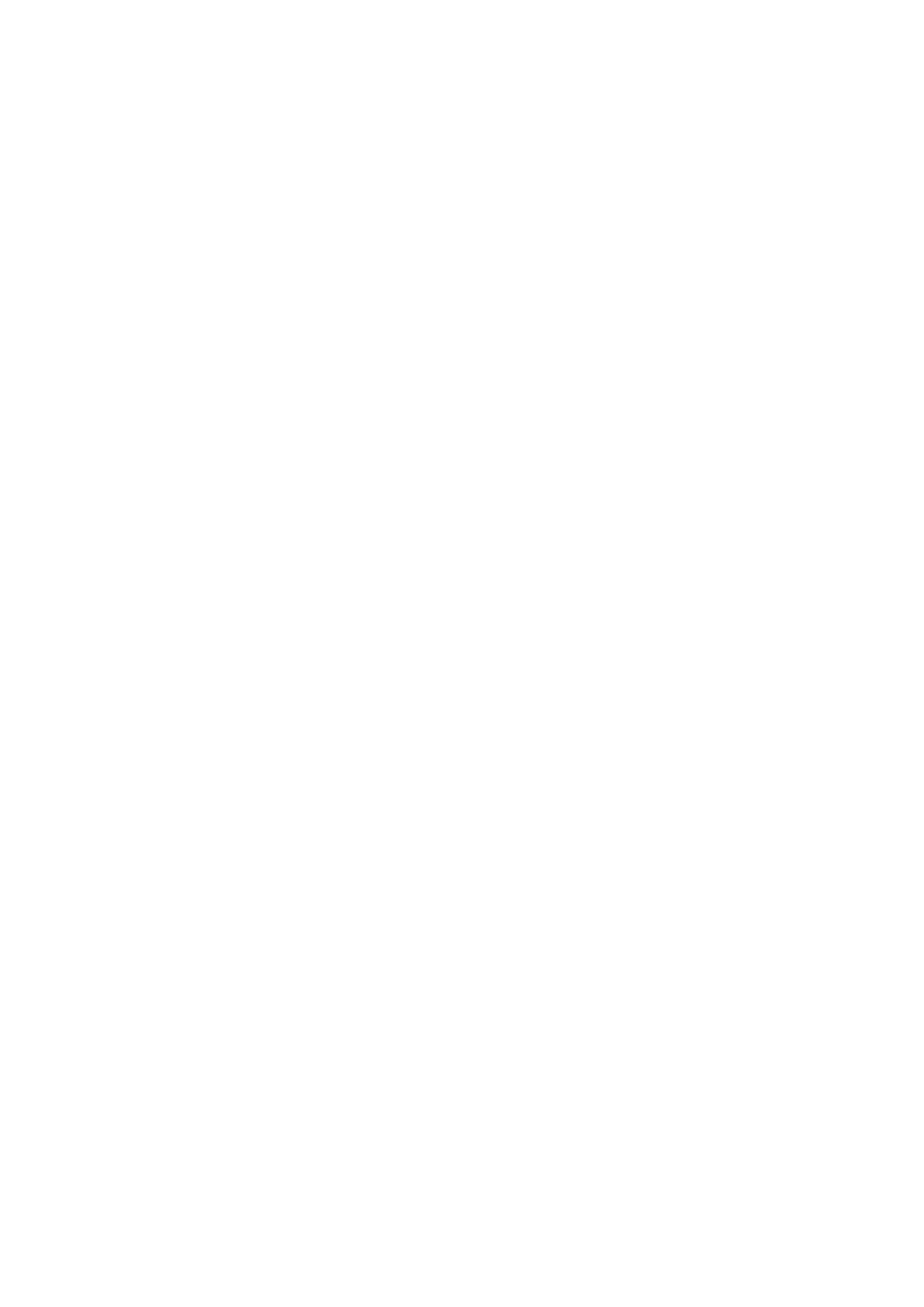| <b>Name</b>                                                                 | <b>Fund name</b>                                                              |
|-----------------------------------------------------------------------------|-------------------------------------------------------------------------------|
| Australiana Society Inc                                                     | <b>Australiana Donations Fund</b>                                             |
| Australia's Magna Carta Institute Incorporated                              | Australia Magna Carta Public Fund                                             |
| austraLYSIS Productions Inc                                                 | austraLYSIS Productions Public Fund                                           |
| Bald Face Music and Creative Arts Association Inc                           | <b>Bald Face Music and Creative Arts Fund</b>                                 |
| Bangalow Cultural Development Foundation Inc                                | Bangalow Cultural Development Foundation Donations Fund, The                  |
| Bangarra Dance Theatre Australia Ltd                                        | Bangarra Dance Theatre Australia Limited Fund                                 |
| Bankstown Youth Development Service Inc                                     | Bankstown Youth Development Service Incorporated Arts<br><b>Donation Fund</b> |
| Baragoola Preservation Association Incorporated                             | Baragoola Preservation Association Incorporated                               |
| Bathurst Christian Broadcasters Incorporated                                | Bathurst Christian Broadcasters Inc Fund                                      |
| Bay FM Community Radio Inc                                                  | Bay FM Public Fund                                                            |
| Bay Theatre Players Inc                                                     | Eurobodalla Shire Performing Arts Centre Fund                                 |
| Bell Shakespeare Company Limited                                            | Bell Shakespeare Company Fund                                                 |
| Bellingen Community Arts Council Inc                                        | Bellingen Art Prize Fund                                                      |
| <b>Bellingen Music Association Incorporated</b>                             | <b>Bellingen Music Association Public Fund</b>                                |
| <b>Belvoir Street Theatre Ltd</b>                                           | <b>Belvoir Street Ltd Theatre Fund</b>                                        |
| Bembeya Music Incorporated                                                  | Bembeya Music Inc Public Fund                                                 |
| Biennale of Sydney Ltd                                                      | Biennale of Sydney Ltd                                                        |
| Blackheath Rhodedendron Festival Inc                                        | Blackheath Rhodedendron Festival Public Fund                                  |
| <b>Blake Society Limited</b>                                                | Blake Society Limited Donations Account, The                                  |
| Blue Mountains City of the Arts Trust                                       | Blue Mountains City of the Arts Trust                                         |
| <b>Blue Mountains Concert Band Inc</b>                                      | <b>Blue Mountains Concert Band Public Fund</b>                                |
| Bochasanwasi Shri Akshar-Purushottam Swaminarayan<br>Sanstha Cultural Trust | <b>BAPS Cultural Fund</b>                                                     |
| Boolarng Nangamai Aboriginal Corporation                                    | Boolarng Nangamai Aboriginal Corporation Gift Fund                            |
| Border Music Camp Incorporated                                              | Border Music Camp Incorporated Public Fund                                    |
| Botanical Art Society of Australia Inc                                      | <b>Australian Botanical Art Fund</b>                                          |
| Bowral & District Art Society Inc                                           | Bowral & District Art Society Inc Donation Fund                               |
| <b>Bowraville Arts Council Inc</b>                                          | <b>Bowraville Theatre Fund</b>                                                |
| Brackets & Jam Central Coast Inc                                            | Brackets & Jam - Public Fund                                                  |
| Braidwood Regional Arts Group Inc                                           | Braidwood Regional Arts Groups Inc Public Fund                                |
| <b>Brand X Productions Incorporated</b>                                     | Brand X Productions Incorporated Donations Fund                               |
| Brandenburg Ensemble Ltd                                                    | Brandenburg Ensemble Limited                                                  |
| <b>Brandenburg Foundation Limited</b>                                       | <b>Brandenburg Foundation</b>                                                 |
| Brandenburg Friends Incorporated                                            | Brandenburg Friends' Public Fund                                              |
| Break-A-Leg Incorporated                                                    | Break-A-Leg Incorporated                                                      |
| Broughton Anglican College Music Foundation                                 | Broughton Anglican College Music Foundation Donations Fund                    |
| <b>Bundanon Trust</b>                                                       | <b>Bundanon Cultural Fund</b>                                                 |
| C3 Church Sydney Cultural Fund                                              | C3 Church Sydney Cultural Trust Fund                                          |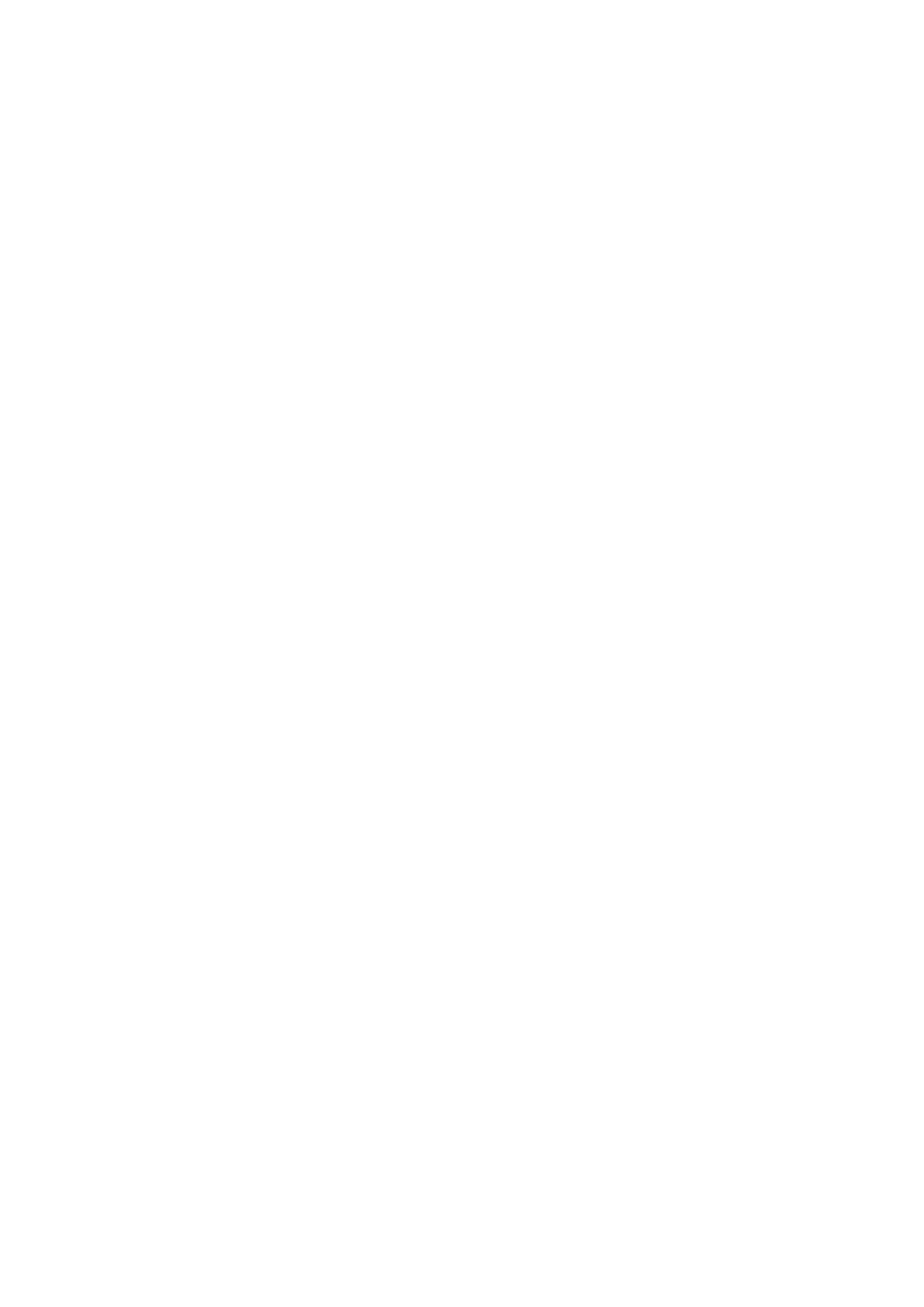| <b>Name</b>                                                                 | <b>Fund name</b>                                            |
|-----------------------------------------------------------------------------|-------------------------------------------------------------|
| Camden Haven Arts Council Inc                                               | Camden Haven Arts Council Inc Public Fund                   |
| Camden Haven Music Inc                                                      | <b>CHMF Inc Public Fund</b>                                 |
| Campsie Cultural Centre Arts Trust                                          | Campsie Cultural Centre Arts Trust Fund                     |
| Carriageworks Limited                                                       | Carriageworks Limited Donations Account                     |
| Cathedral Singers Inc                                                       | Cathedral Singers Donations Fund, The                       |
| <b>Catholic Mission Cultural Trust</b>                                      | <b>Catholic Mission Cultural Trust Public Fund</b>          |
| Central Coast Conservatorium Inc                                            | Central Coast Conservatorium Development Fund               |
| Chado Urasenke Tankokai Sydney Association Inc.                             | Chado Urasenke Tankokai Sydney Association Inc.             |
| Chalk Urban Art Incorporated                                                | Chalk Urban Art Incorporated - Public Fund                  |
| Children's Book Council of Australia Awards Foundation                      | Children's Book Council of Australia Awards Foundation, The |
| Children's Festival Organisation Inc                                        | Children's Festival Gift Fund, The                          |
| Chinese Cultural Centre (NSW)                                               | Chinese Cultural Centre (NSW) Arts Fund                     |
| Christ Church Camerata Inc.                                                 | Christ Church Camerata Inc. Donations Fund                  |
| Christ Church St Ives Music and Arts Trust                                  | Christ Church St Ives Music and Arts Trust                  |
| Christian Youth Channel Now (CYCNOW)                                        | Christian Youth Channel (CYCNOW) Cultural Fund              |
| Church by the Bridge Music and the Arts                                     | Church by the Bridge Music and the Arts Public Fund         |
| Cicada International Inc                                                    | Cicada International Public Fund                            |
| City of Wollongong Eisteddfod Inc                                           | Wollongong Eisteddfod Donations Account                     |
| Civic Place Trust                                                           | Civic Place Trust Fund                                      |
| Cladan Cultural Exchange Institute of Australia                             | Cladan Cultural Exchange Institute of Australia Fund        |
| Clarence Valley Christian Broadcasters Incorporated (T/A<br>Rhema FM 103.1) | Clarence Valley Christian Broadcasters Inc. Public Fund     |
| Clarence Valley Conservatorium Incorporated                                 | Clarence Valley Conservatorium Donations Fund               |
| Classical Guitar Society, Sydney Incorporated                               | <b>CGS Public Fund</b>                                      |
| <b>CMTV Australia Ltd</b>                                                   | CMTV Gift Fund 1                                            |
| Coffs Coast Community Radio Incorporated                                    | 2Air Building & Maintenance Fund                            |
| Coffs Harbour City Council Cultural Trust                                   | Coffs Harbour Cultural Donations Fund                       |
| Coffs Harbour Regional Conservatorium                                       | Coffs Harbour Regional Conservatorium Donations Fund        |
| Coffs Harbour Regional Conservatorium Incorporated                          | Coffs Harbour Regional Conservatorium Donation Fund         |
| Community Arts and Adult Education Centre of Newcastle<br>Ltd               | Newcastle Community Arts Centre Public Fund, The            |
| Community Broadcasting Association of Australia Limited                     | <b>CBAA Public Fund</b>                                     |
| Community Television Association of Australia Inc                           | <b>Community Television Development Fund</b>                |
| Company B Ltd                                                               | <b>Company B Theatre Foundation</b>                         |
| Conservatorium High Association of Old Students<br>Incorporated             | <b>CHAOS Donation Fund</b>                                  |
| Cootamundra Community Arts Trust                                            | Cootamundra Creative Arts Trust Public Fund                 |
| Coro Innominata Incorporated                                                | Coro Innominata Donations Fund                              |
| Cowra Japanese Garden and Cultural Centre Limited                           | Cowra Japanese Garden and Cultural Centre Public Fund       |
| Craven Creek Music Association Incorporated                                 | Craven Creek Music Association Incorporated Public Fund     |
| Critical Path Incorporated                                                  | <b>Critical Path Inc Donations Account</b>                  |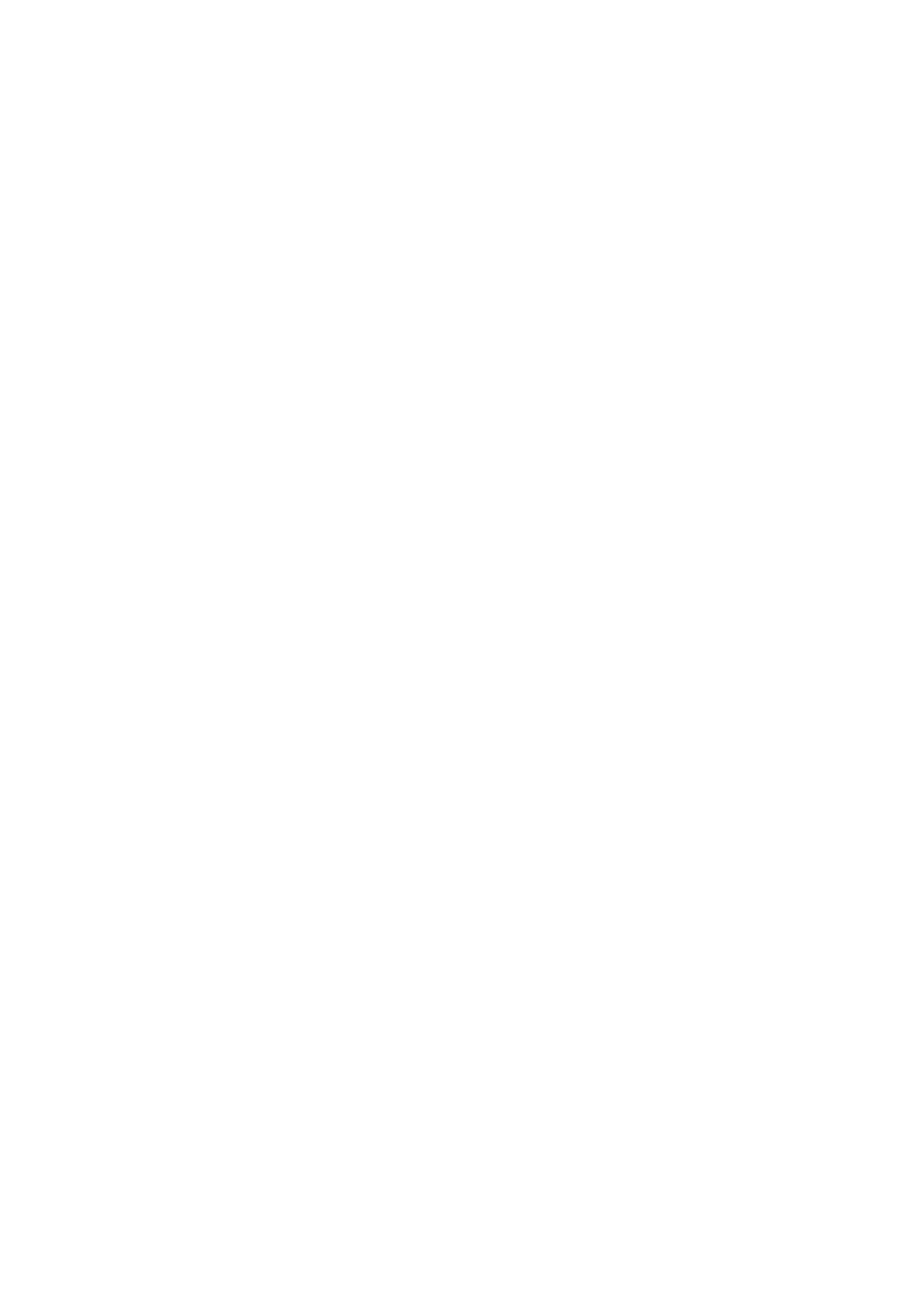| <b>Name</b>                                          | <b>Fund name</b>                                                                |
|------------------------------------------------------|---------------------------------------------------------------------------------|
| <b>Critical Stages</b>                               | <b>Critical Stages Public Fund</b>                                              |
| Croc Festival Foundation                             | <b>Croc Festival Foundation Public Fund</b>                                     |
| <b>Cultural Dissent</b>                              | <b>Cultural Dissent Alternative Culture Fund</b>                                |
| Curious Works Incorporated                           | <b>Curious Works Arts Fund</b>                                                  |
| Currency House Incorporated                          | Currency House Inc Arts Fund                                                    |
| DamShel Productions Incorporated                     | DamShel Productions Incorporated Public Fund                                    |
| Darlinghurst Theatre Limited                         | Darlinghurst Theatre Trust Account                                              |
| De Quincey Company Limited                           | De Quincey Company Arts Fund                                                    |
| Dhammakaya Cultural Trust                            | Dhammakaya Cultural Fund                                                        |
| Dictionary of Sydney Inc                             | Dictionary of Sydney Inc Donations Fund                                         |
| Dictionary of Sydney Trust                           | Dictionary of Sydney Trust Donations Fund                                       |
| DiDimSori Incorporated                               | DiDimSori Fund                                                                  |
| DirtyFeet Limited                                    | DirtyFeet Limited Public Fund                                                   |
| dLux Media Arts                                      | dLux Media Arts                                                                 |
| Documentary Australia Foundation                     | Documentary Australia Foundation Donations Fund                                 |
| Documentary Foundation Inc                           | Documentary Foundation Fund                                                     |
| Dorothea Mackellar Memorial Society Inc              | Dorothea Mackellar Memorial Society Fund                                        |
| Dubbo Artz Incorporated                              | Dubbo Artz Inc - Public Fund Account                                            |
| Dubbo Christian Broadcasters Inc                     | Dubbo Christian Broadcasters trading as Radio Rhema Dubbo -<br>Development Fund |
| Dutch Australian Cultural Centre Ltd                 | Dutch Australian Centre Gift Fund                                               |
| Early Music Association of New South Wales Inc       | Early Music Association of NSW Fund                                             |
| East Coast Theatre Company Ltd                       | East Coast Theatre Company Ltd Trust Account                                    |
| East-West Philharmonic Orchestra Inc                 | East-West Philharmonic Orchestra Foundation                                     |
| <b>Edge Productions Inc</b>                          | <b>Edge Productions Donations Fund</b>                                          |
| Ekta Mandir Incorporated                             | Ekta Mandir Inc                                                                 |
| <b>Eleanor Dark Foundation</b>                       | Varuna - A Writers' Centre Fund                                                 |
| Emanuel Synagogue Cultural Fund                      | Emanuel Synagogue Cultural Fund                                                 |
| Emu Music Australia Inc                              | <b>Emu Music Donations Fund</b>                                                 |
| <b>Endeavour Harmony Chorus Inc</b>                  | Endeavour Harmony Chorus Music Fund                                             |
| Ensemble Limited                                     | Ensemble Limited                                                                |
| Ensemble Offspring Ltd                               | Ensemble Offspring Ltd                                                          |
| <b>Ensemble Productions Pty Ltd</b>                  | Ensemble Productions Pty Ltd Theatre Fund                                       |
| <b>Ensemble Theatre Foundation</b>                   | Ensemble Theatre Foundation - Public Fund                                       |
| Epicentre Theatre Company Inc                        | Epicentre Theatre Company Donations Fund                                        |
| Eramboo World Studies Centre Pty Ltd                 | Eramboo Public Fund                                                             |
| Euraba Paper Aboriginal Corporation                  | Place of Healing and Culture Fund                                               |
| Eurobodalla Saint Cecilia Music Scholarship Inc      | Saint Cecilia Scholarship Fund                                                  |
| Federated Music Clubs of Australia - NSW Council Inc | Promoting And Training In Music (PATIM) Fund                                    |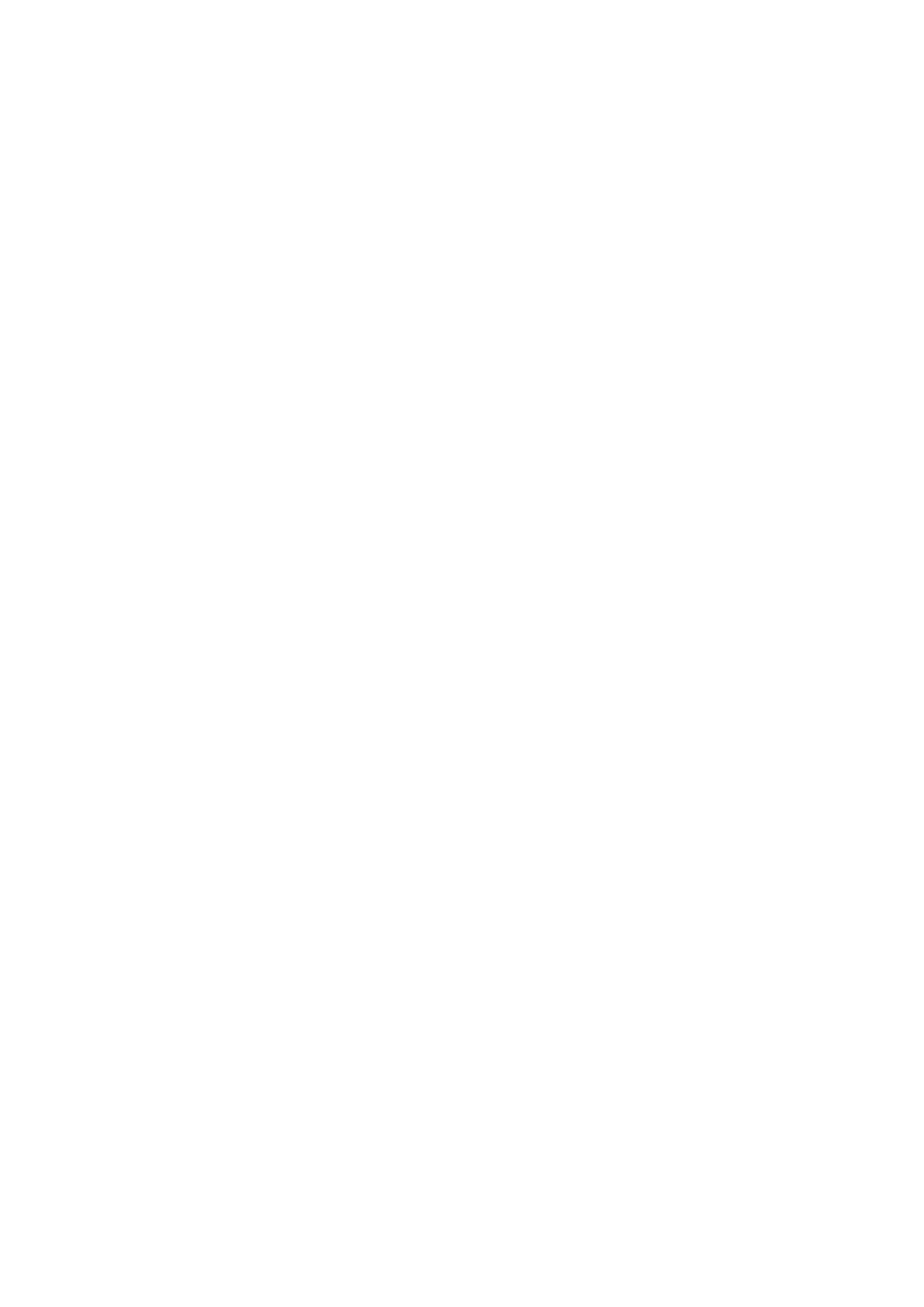| <b>Name</b>                                                                      | <b>Fund name</b>                                                                          |
|----------------------------------------------------------------------------------|-------------------------------------------------------------------------------------------|
| <b>Felix Foundation</b>                                                          | <b>Felix Foundation Public Fund</b>                                                       |
| Fellowship of Australian Writers NSW Inc                                         | FAW (NSW) Public Fund                                                                     |
| Fiji Indian Social and Cultural Association of Australia                         | <b>FISCAA Arts Fund</b>                                                                   |
| Fling Physical Theatre Incorporated                                              | Fling Physical Theatre Public Trust Fund                                                  |
| Folk Federation of New South Wales Incorporated                                  | <b>Folk Federation Public Fund</b>                                                        |
| Footlice Theatre Company Inc                                                     | Footlice Theatre Company Inc Donations Trust Account                                      |
| Force Majeure                                                                    | Force Majeure Public Fund                                                                 |
| Form Dance Projects Incorporated                                                 | Form Dance Projects Donations Fund                                                        |
| Four Winds Concerts Incorporated                                                 | Four Winds Public Account Fund                                                            |
| Free Broadcast Incorporated                                                      | <b>Fbi Donations Fund</b>                                                                 |
| Friends of Balmain Library Incorporated                                          | Friends of Balmain Library Inc Donations Account                                          |
| <b>Friends of Newcastle Cathedral Music</b>                                      | Friends of Newcastle Cathedral Music Trust Fund                                           |
| Friends of the Hawkesbury Art Community and Regional                             | Friends of the Hawkesbury Art Community and Regional Gallery                              |
| Gallery Incorporated<br>Friends of the Manning Regional Art Gallery Incorporated | <b>Inc Donations Account</b><br>FOG's Arts Fund                                           |
| Friends of the National Art School Inc                                           | Friends of the National Art School Public Fund                                            |
| Friends of the Young Drums Inc                                                   | Friends of the Young Drums Donations Fund                                                 |
| From Mozart to Madonna Inc                                                       | <b>MO2MA Donations Fund</b>                                                               |
| Frontline Film Foundation Incorporated                                           | Frontline Film Foundation Fund                                                            |
| Furniture History Society (Australasia) Inc                                      | Furniture History Society Donations Fund                                                  |
| Futa Helu Performing Arts and Culture Inc                                        | Futa Helu Performing Arts and Culture Inc                                                 |
| Gadigal Information Service Aboriginal Corporation                               | Gadigal Information Service Aboriginal Gift Fund, The                                     |
| Gangga Marrang Cultural Indigenous Corporation                                   | Gangga Marrang Public Fund                                                                |
| Ganggalah Aboriginal Arts Incorporated                                           | Ganggalah Aboriginal Arts Fund                                                            |
| Garage Hymnal Incorporated                                                       | Garage Hymnal Inc Cultural Fund                                                           |
| Garigal Community Performing Arts Society Inc                                    | Garigal Community Performing Arts Society Inc - Public Fund<br>Account                    |
| <b>Geraldine Pascall Pty Ltd</b>                                                 | <b>Geraldine Pascall Foundation</b>                                                       |
| Gondwana Choirs                                                                  | Gondwana Choirs Public Fund                                                               |
| Good News Broadcasting Association Cultural Trust                                | Good News Broadcasting Association Cultural Trust                                         |
| <b>Gosford Christian Broadcasters Limited</b>                                    | Gosford Christian Broadcasters Limited T/A Rhema FM Central<br><b>Coast Donation Fund</b> |
| Gosford City Brass Band Incorporated                                             | Gosford City Brass Band Public Fund                                                       |
| Goulburn Eisteddfod Society Inc                                                  | Goulburn Eisteddfod Society Public Fund                                                   |
| Goulburn Liedertafel Inc                                                         | Goulburn Liedertafel Theatre Donation Fund, The                                           |
| Goulburn Regional Conservatorium Incorporated                                    | Goulburn Regional Conservatorium Donations Fund                                           |
| <b>Grainger Quartet Incorporated</b>                                             | Grainger Quartet Inc Public Gift Fund                                                     |
| Grays Point Christian Music Promotion Trust                                      | Grays Point Christian Music Promotion Trust                                               |
| Great Lakes Art Society Incorporated                                             | Great Lakes Art Society Incorporated Building Fund                                        |
| <b>Griffin Theatre Company Limited</b>                                           | Griffin Theatre Company Donations Fund, The                                               |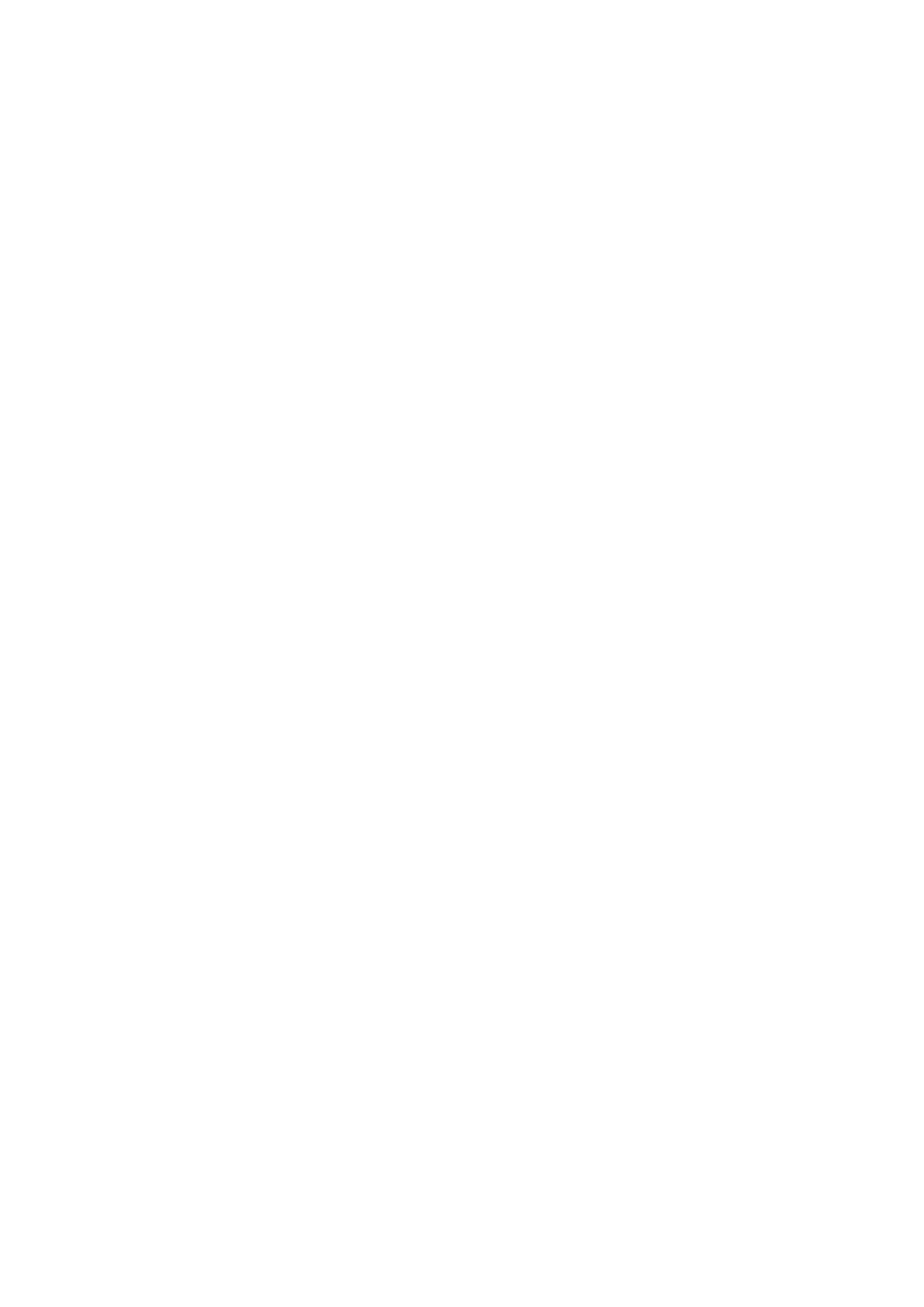| <b>Name</b>                                                | <b>Fund name</b>                                                         |
|------------------------------------------------------------|--------------------------------------------------------------------------|
| Guiwan Cultural Elders Aboriginal Association Incorporated | Guiwan Cultural Elders Aboriginal Association Incorporated               |
| <b>Gymea Anglican Music Promotion Trust</b>                | Gymea Anglican Music Promotion Trust                                     |
| HAPI Heritage-culture Arts Promotions Inc                  | <b>HAPI Fund</b>                                                         |
| Hazelhurst Retreat Regional Art Gallery Fund Inc           | Hazelhurst Retreat Regional Art Gallery Fund                             |
| Heaps Decent Ltd                                           | Heaps Decent Gift Fund                                                   |
| <b>Heather Gell Dalcroze Foundation</b>                    | Heather Gell Dalcroze Foundation, The                                    |
| Hellenic Tribute Inc                                       | <b>Hellenic Tribute Arts Fund</b>                                        |
| Hephzibah Tintner Foundation, The                          | Hephzibah Tintner Foundation Fund, The                                   |
| Highland Media Co-operative Limited                        | Highland Media Co-operative Limited Public Fund                          |
| Hillsong Media & Performing Arts Incorporated              | Hillsong Media & Performing Arts Inc - Public Fund                       |
| Hindu Heritage Society Trust                               | Hindu Heritage Society Trust                                             |
| History Council of NSW Inc                                 | History Council of NSW Public Fund                                       |
| Homepride Arts Building Fund                               | Homepride Arts Building Fund                                             |
| Hope Media Ltd                                             | 2CBA Development Fund                                                    |
| Horizon Theatre Company Ltd                                | <b>Horizon Theatre Fund</b>                                              |
| Hunters Hill Theatre Incorporated                          | Hunters Hill Theatre Fund                                                |
| Ian Bowie Memorial Association Inc                         | Ian Bowie Memorial Association Inc - Donation                            |
| IBBY Australia Incorporated                                | <b>IBBY Australia Inc Public Fund</b>                                    |
| Illawarra Community FM Broadcasters Limited                | <b>VOX FM Donations Fund</b>                                             |
| Illawarra Performing Arts Centre Limited                   | Merrigong Theatre Company Public Fund                                    |
| Imaducation Incorporated                                   | <b>Imaducation Donations Fund</b>                                        |
| I-Manifest Limited                                         | I-Manifest Public Fund                                                   |
| In The Pipeline (Arts) Ltd                                 | In The Pipeline (Arts) Ltd trading as Independent Music Theatre          |
| Indij Readers Limited                                      | Indij Readers Ltd Gift Fund                                              |
| Information & Cultural Exchange Inc                        | Information and Cultural Exchange Public Fund                            |
| Institute for Theology and the Arts, The                   | Institute for Theology and the Arts Fund                                 |
| International PEN Sydney Centre Incorporated               | PEN Sydney Donations Fund                                                |
| Irish National Association of Australasia Inc              | Irish National Association of Australasia Public Cultural Fund, The      |
| Italian Forum Ltd                                          | Italian Forum Public Fund Cultural Account                               |
| Italian Opera Foundation Australia Limited                 | Italian Opera Foundation Australia Limited Public Gift Fund              |
| Jacobean Singers Incorporated                              | Jacobean Singers Choral Fund                                             |
| Jazzgroove Association Incorporated                        | Jazzgroove Public Fund                                                   |
| Jewish Arts Incorporated                                   | Jewish Arts Cultural Fund                                                |
| Joan Sutherland and Richard Bonynge Foundation Limited     | Joan Sutherland and Richard Bonynge Opera Gift Fund, The                 |
| Joan Sutherland Performing Arts Foundation                 | Joan Sutherland Foundation                                               |
| Joyce Limited as Trustee for the James Joyce Foundation    | Joyce Limited as Trustee for the James Joyce Foundation - Public<br>Fund |
| Kaldor Public Art Projects                                 | Kaldor Public Art Projects Fund                                          |
| Kangaroo Valley Arts Festival Inc                          | Kangaroo Valley Arts Festival Fund                                       |
| Katoomba Theatre Company Ltd                               | Katoomba Theatre Company Ltd Public Fund Account                         |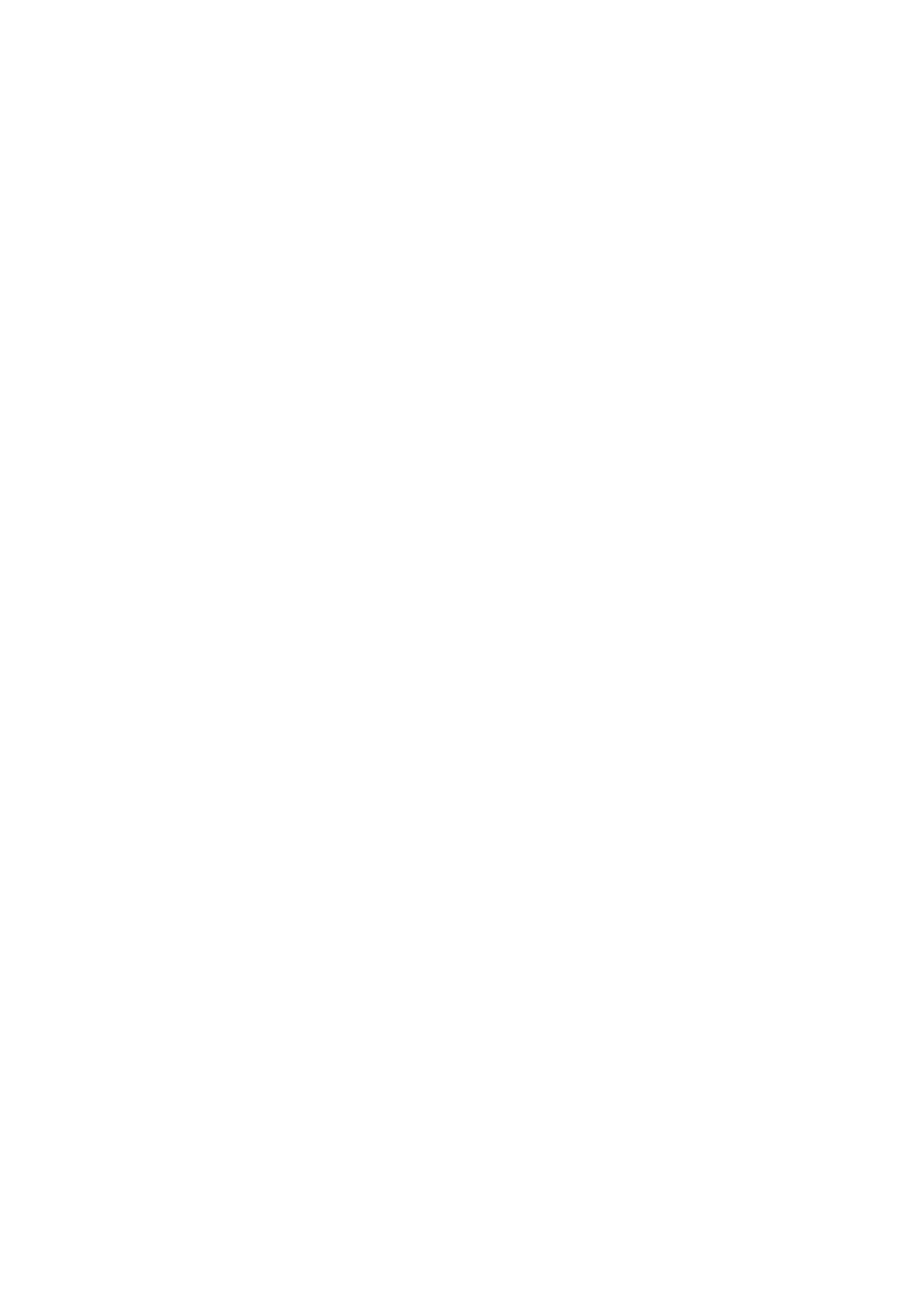| <b>Name</b>                                         | <b>Fund name</b>                                           |
|-----------------------------------------------------|------------------------------------------------------------|
| Kehillat Masada Cultural Fund                       | Kehillat Masada Cultural Fund, The                         |
| Kendall National Violin Competition Inc             | Kendall National Violin Competition Inc Gift Fund          |
| Korean Cultural Centre Inc                          | <b>KCC Cultural Fund</b>                                   |
| Krosswerdz Incorporated                             | Krosswerdz DGR                                             |
| Kuringai Youth Orchestra Incorporated               | Kuringai Youth Orchestra Development Fund                  |
| Ku-ring-gai Philharmonic Orchestra Incorporated     | Ku-ring-gai Philharmonic Orchestra DGR Donations           |
| Lake Macquarie Cultural Foundation Inc              | Lake Macquarie Cultural Foundation Donations Fund          |
| Lake Macquarie Music Society Inc                    | Lake Macquarie Music Society Donations Fund                |
| Lane Cove Music and Cultural Association            | Lane Cove Music and Cultural Association Donations Account |
| Lane Cove Youth Orchestra Incorporated              | Lane Cove Youth Orchestra Donations Account                |
| Leading The Way Media Broadcasting Trust            | Leading The Way Media Broadcasting Trust Fund              |
| Legs on the Wall Incorporated                       | Legs on the Wall Donations Fund                            |
| Leichhardt Espresso Chorus Incorporated             | Leichhardt Espresso Chorus Public Fund                     |
| Lithgow City Band Inc                               | Lithgow City Band Public Fund                              |
| Live at the Village Inc                             | Live at the Village Gift Fund                              |
| Liverpool City Council                              | Casula Powerhouse Arts Centre Trust                        |
| Living Sound Broadcasters Ltd                       | Living Sound FM Development Fund                           |
| Local Informative Network Community                 | <b>LINC TV Inc Donations Account</b>                       |
| Logosdor Limited                                    | <b>IAM Arts Fund</b>                                       |
| Lower Clarence Community Radio Incorporated         | Lower Clarence Community Radio Public Fund                 |
| Lurline Chamber Orchestra Incorporated              | Lurline Chamber Orchestra Incorporated Donations Fund      |
| Lysicrates Foundation Limited, The                  | Lysicrates Cultural Fund ABN 36 914 534 256, The           |
| Macarthur Singers Incorporated                      | Macarthur Singers Donations Fund                           |
| Macquarie Conservatorium of Music Inc               | Macquarie Conservatorium Fundraising Account               |
| Macquarie Philharmonia Foundation Inc, The          | Macquarie Philharmonia Foundation Inc Public Fund, The     |
| Maitland Repertory Theatre Incorporated             | Maitland Repertory Building Fund                           |
| Manning Great Lakes Christian Broadcasters Inc      | Rhema FM Broadcasting Fund                                 |
| Manning Valley Cultural Fund Trust                  | Manning Valley Cultural Fund                               |
| Mardi Gras Arts Ltd                                 | Mardi Gras Parade & Festival Gift Fund                     |
| Marian Street Theatre for Young People Incorporated | <b>MSTYP Gift Fund</b>                                     |
| Mascara Poetry Incorporated                         | Mascara Poetry Incorporated Public Fund                    |
| Media Dream Australia Limited                       | Media Dream Australia Fund                                 |
| Memory Bank Cultural Media Incorporated             | Memory Bank Cultural Media Inc Donations Fund              |
| Metro Screen Ltd                                    | Metro Screen Ltd No.3 Account                              |
| Metropolitan Orchestra Incorporated, The            | Metropolitan Orchestra Public Fund, The                    |
| Mexican Cultural Fund                               | Mexican Cultural Fund, The                                 |
| Mid North Coast Christian Broadcasters Inc          | <b>MNCCBI Development Fund</b>                             |
| Milk Crate Theatre                                  | Milk Crate Theatre Gift Fund                               |
| Mitchell Conservatorium Inc                         | Mitchell Conservatorium Public Fund                        |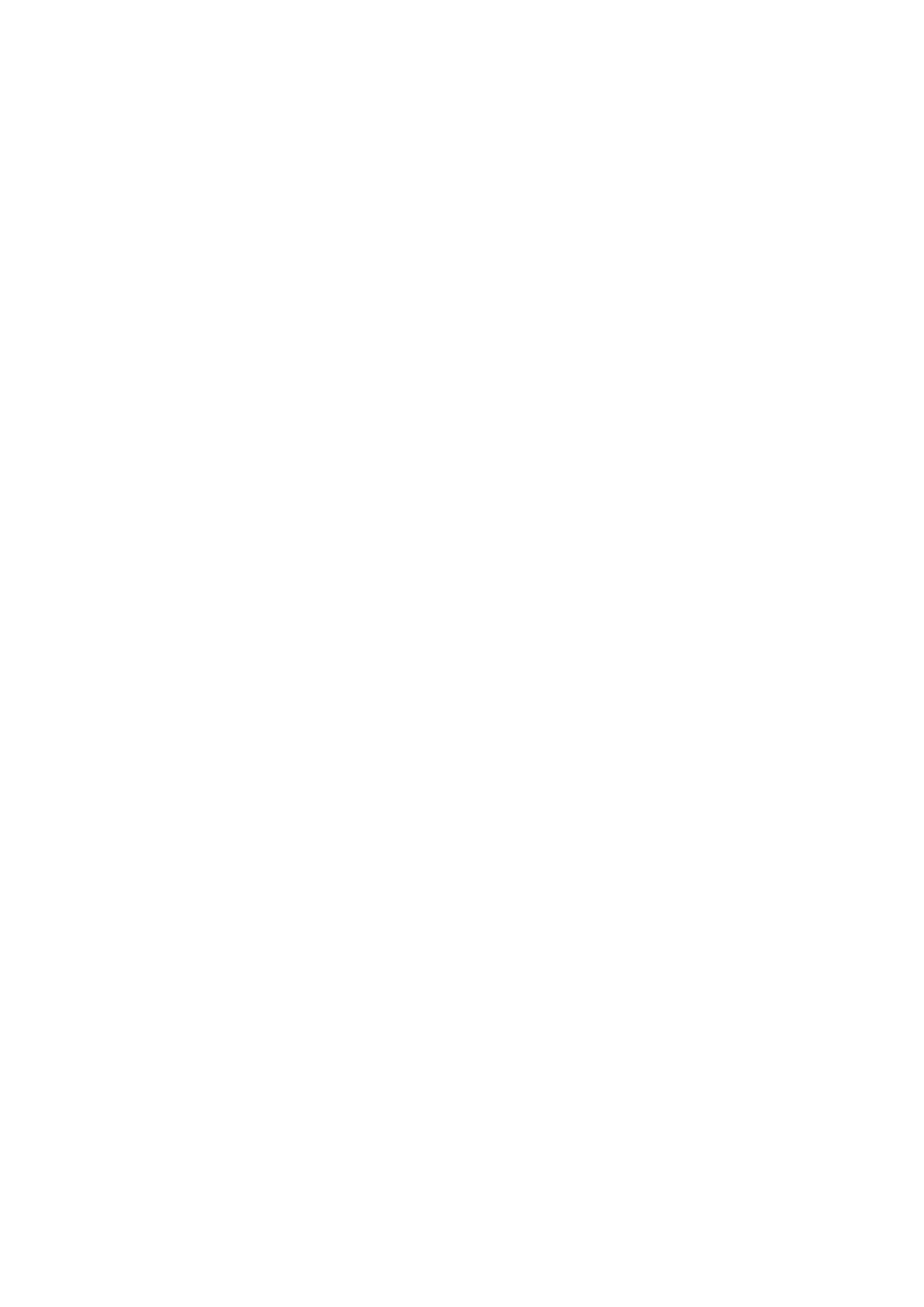| <b>Name</b>                                                            | <b>Fund name</b>                                                   |
|------------------------------------------------------------------------|--------------------------------------------------------------------|
| Moniker Australia Incorporated                                         | Moniker Group Australia                                            |
| Monkey Baa Theatre for Young People Limited                            | Monkey Baa Fund, The                                               |
| Moogahlin Performing Arts Incorporated                                 | Moogahlin Public Fund                                              |
| Moorambilla Voices Limited                                             | Moorambilla Voices Limited Public Fund                             |
| Moran Arts Foundation Ltd                                              | Moran Arts Foundation Ltd                                          |
| Morundah Bush Entertainment Committee Incorporated                     | Morundah Bush Entertainment Committee Public Fund                  |
| Moruya and District Historical Society Incorporated                    | Moruya and District Historical Society Inc Donations Fund          |
| <b>Mosman Art Trust</b>                                                | <b>Mosman Art Trust Account</b>                                    |
| Mosman Orchestra Inc                                                   | Mosman Orchestra Inc Public Fund                                   |
| Murray Conservatorium Board of Management Inc                          | Murray Conservatorium Board of Management Inc Donations<br>Account |
| Museums and Galleries Foundation of NSW Ltd                            | Museums and Galleries NSW - Public Fund                            |
| Music 43 Incorporated                                                  | Music 43 Instrument Collection                                     |
| Music and Opera Singers Trust Limited                                  | Music and Opera Singers Trust                                      |
| Music Broadcasting Society of New South Wales Co-<br>operative Ltd     | Music Broadcasting Society Fund                                    |
| Music Outback Foundation Limited                                       | Music Outback Foundation Fund                                      |
| Musica Viva Australia                                                  | Musica Viva Development Fund                                       |
| Musical Matinees Incorporated                                          | <b>MMI Public Donation Fund</b>                                    |
| <b>Musicoz Foundation Ltd</b>                                          | <b>Musicoz Foundation Ltd</b>                                      |
| MVH-FM Incorporated                                                    | <b>MVH-FM Public Fund</b>                                          |
| <b>NAISDA Limited</b>                                                  | NA&ISDA Public Fund                                                |
| Narooma School of Arts and Soldier's War Memorial Hall<br>Incorporated | Narooma School of Arts Public Fund                                 |
| National Art School                                                    | National Art School General Fund                                   |
| National Association for the Visual Arts Limited                       | <b>NAVA Donations</b>                                              |
| National Braille Music Camp Association Incorporated                   | National Braille Music Camp Public Fund                            |
| National Institute of Dramatic Art, The                                | National Institute of Dramatic Art - Donation Fund                 |
| National Youth Theatre Company Foundation Ltd                          | National Youth Theatre Company Foundation Ltd                      |
| New England Antique Machinery Club Inc                                 | NEAML Heritage Machinery Restoration Fund                          |
| New England Conservatorium of Music Limited                            | <b>NECOM Public donations fund</b>                                 |
| New England Railway Inc                                                | New England Railway Inc Gift Account                               |
| New Music Network Incorporated                                         | New Music Network Fund                                             |
| New South Wales Writers' Centre Inc                                    | New South Wales Writers' Centre Inc Donations Account              |
| New Theatre (Properties) Limited, The                                  | New Theatre Fund                                                   |
| Newcastle Christian Broadcasters Ltd                                   | Rhema FM Development Fund                                          |
| Newcastle Repertory Club Incorporated                                  | Newcastle Repertory New Building Public Fund                       |
| Newcastle Youth Orchestra Incorporated                                 | Newcastle Youth Orchestra Donations Fund                           |
| Newtown High School of the Performing Arts                             | St Georges Hall Trust Fund                                         |
| North Coast Performing Arts Association Inc                            | <b>NCPAA Public Fund</b>                                           |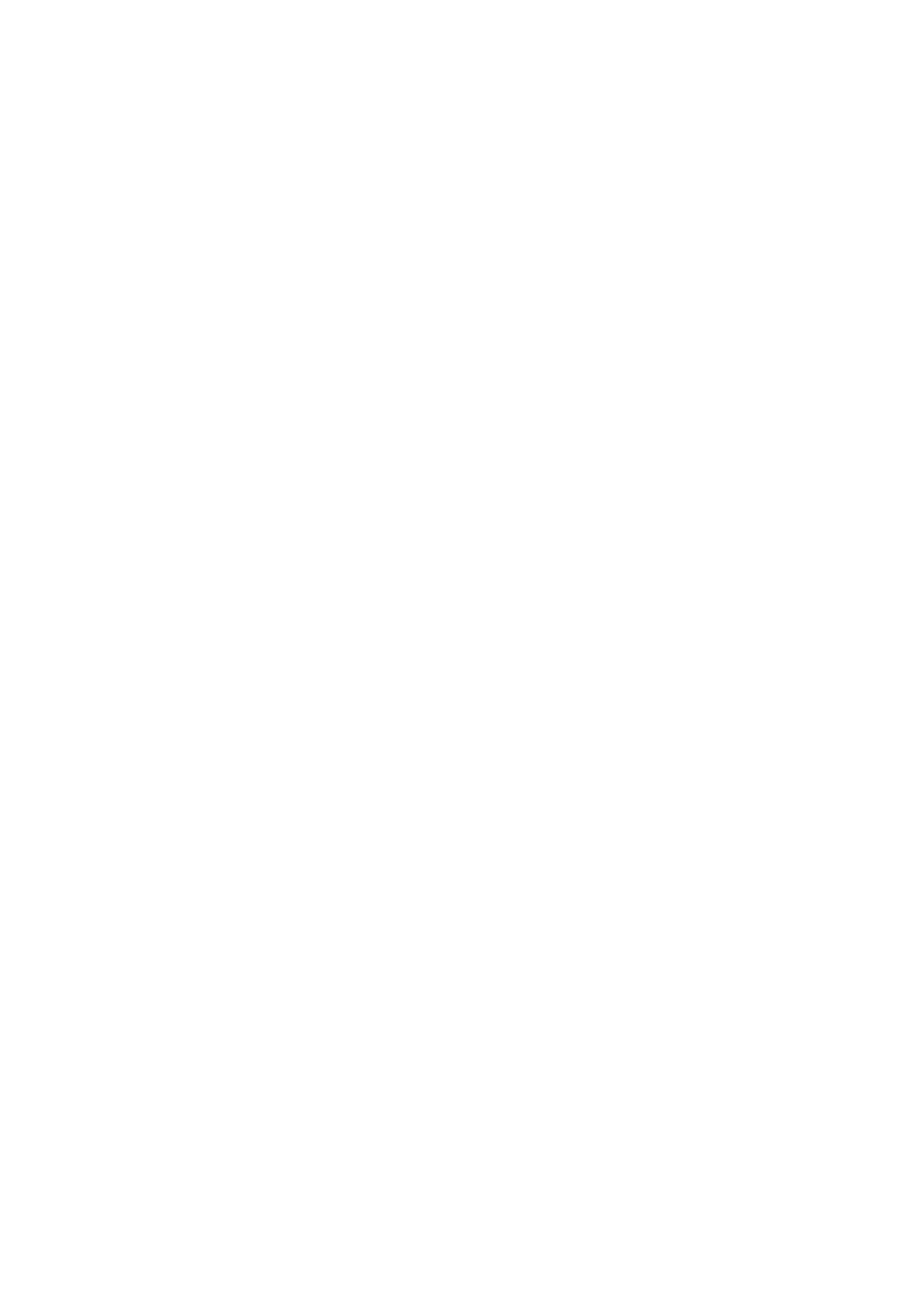| <b>Name</b>                                                  | <b>Fund name</b>                                                               |
|--------------------------------------------------------------|--------------------------------------------------------------------------------|
| North Sydney Symphony Orchestra Inc                          | <b>NSSO Donations Fund</b>                                                     |
| North Sydney Youth Symphony Incorporated                     | <b>NSYS Development Fund</b>                                                   |
| Northern Beaches Symphony Orchestra Inc.                     | Northern Beaches Symphony Orchestra                                            |
| Northern Beaches Youth Orchestra Association<br>Incorporated | Northern Beaches Youth Orchestra T/A NBYO Public Fund                          |
| Northern Rivers Conservatorium Arts Centre Incorporated      | <b>NRCAC Public Fund Account</b>                                               |
| Northern Rivers Performing Arts Incorporated                 | Northern Rivers Performing Arts Theatre Fund                                   |
| Northern Rivers Screenworks Incorporated                     | Northern Rivers Screenworks Inc Donations Fund                                 |
| Northern Rivers Symphony Orchestra Incorporated              | Northern Rivers Symphony Orchestra Development Fund                            |
| Northern Rivers Writers' Centre Incorporated                 | Northern Rivers Writers' Centre Donations Fund                                 |
| Northern Sydney Symphonic Wind Ensemble Incorporated         | Northern Sydney Symphonic Wind Ensemble Trading As NSSWE<br><b>Public Fund</b> |
| Nova Youth Orchestra Association Inc.                        | Nova Youth Orchestra Fund                                                      |
| NSW Cultural Management Limited                              | Sydney Theatre Fund                                                            |
| NSW School Band Festival Limited                             | NSW School Band Festival Limited Public Fund                                   |
| Oceanic Art Society Inc                                      | <b>Oceanic Art Society Donations Fund</b>                                      |
| <b>Octapod Association Incorporated</b>                      | Octapod Association Cultural Activities Public Fund, The                       |
| Old Teachers College Armidale Inc                            | Armidale Teachers College Donations Fund                                       |
| Omega Ensemble                                               | Omega Ensemble Public Fund                                                     |
| Open City Incorporated                                       | Open City Incorporated Public Fund                                             |
| Opera & Arts Support Group Inc                               | Opera & Arts Support Group Inc Public Donations Account                        |
| Opera Australia                                              | Opera Australia                                                                |
| Opera Foundation Australia                                   | Opera Foundation Australia Public Fund                                         |
| Opera Hunter Inc                                             | Opera Hunter Inc Donation Fund                                                 |
| Opera New England Incorporated                               | Opera New England - Gift Fund                                                  |
| Opera North West Limited                                     | Opera North West Fund                                                          |
| Orana Broadcasters Inc                                       | Orana Broadcasters Public Fund                                                 |
| Orange Regional Arts Foundation Limited, The                 | Orange Regional Arts Foundation Fund, The                                      |
| Orange Regional Conservatorium Inc                           | Orange Regional Conservatorium Inc. Public Fund for Donations                  |
| Orchestra Romantique Incorporated                            | Orchestra Romantique Donations Fund                                            |
| orchestra seventeen88 inc                                    | orchestra seventeen88 Public Fund                                              |
| Orchestras Australia Incorporated                            | Orchestras Australia Inc Donations Fund                                        |
| Organ Historical Trust of Australia                          | <b>OHTA Trust Account</b>                                                      |
| <b>Outback Arts Incorporated</b>                             | Outback Arts Incorporated Public Fund                                          |
| <b>Outback Theatre for Young People</b>                      | <b>Outback Theatre for Young People</b>                                        |
| Pacific Opera Company Limited                                | Pacific Opera Donation Fund                                                    |
| PACT Youth Theatre Incorporated                              | PACT Youth Theatre Playworkshop Account                                        |
| Palestrina Foundation                                        | Palestrina Foundation Fund, The                                                |
| Paradise FM Community Radio Association Incorporated         | Paradise FM Community Radio Association Inc Donations Fund                     |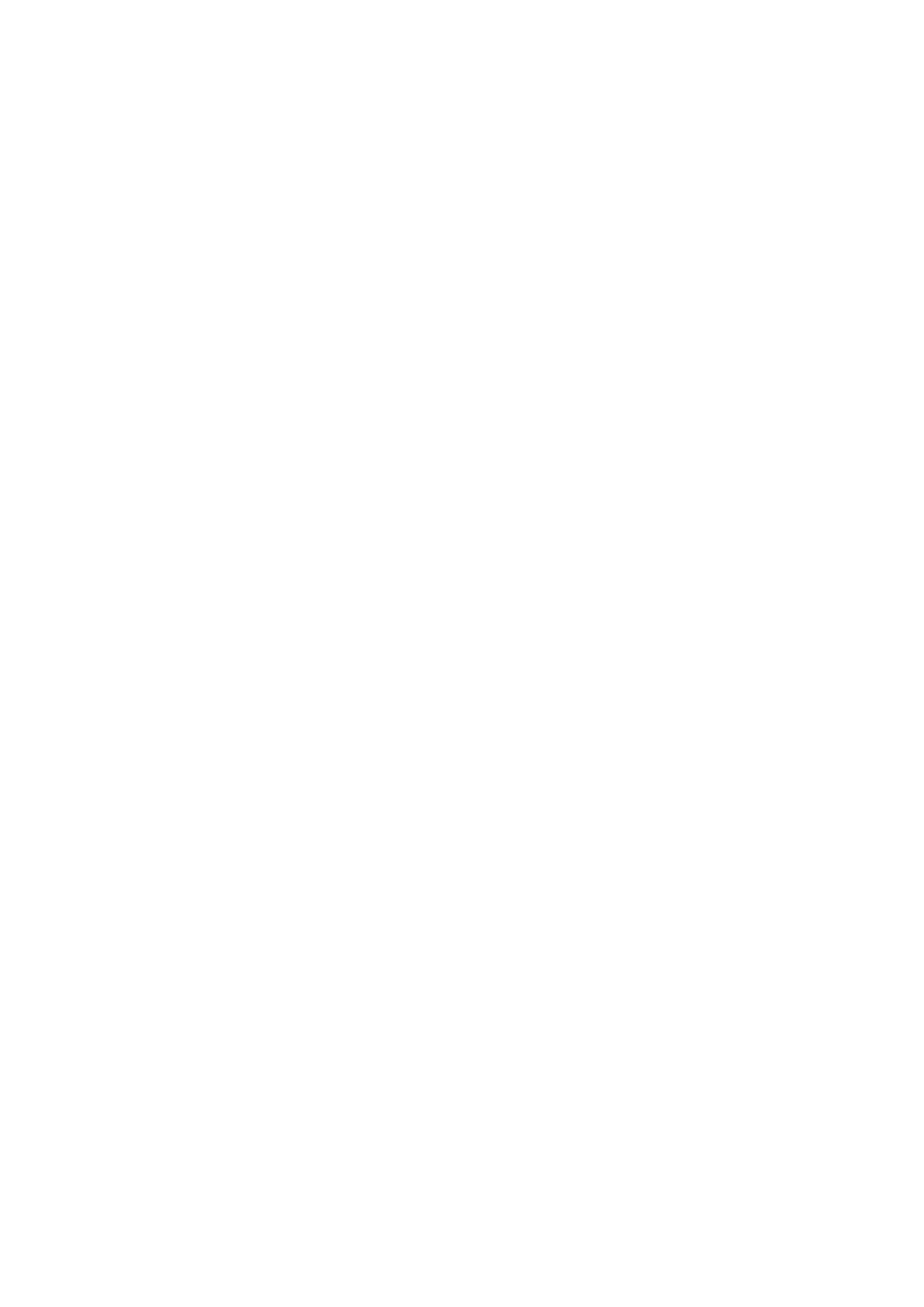| <b>Name</b>                                            | <b>Fund name</b>                                                         |
|--------------------------------------------------------|--------------------------------------------------------------------------|
| Parish of Wagga Wagga Arts Fund Incorporated           | Parish of Wagga Wagga Arts Fund Inc                                      |
| Parkes Film Society Incorporated                       | Parkes Film Society Development Fund, The                                |
| Parramasala Ltd                                        | Parramasala Fund                                                         |
| Parramatta Cultural Trust                              | Parramatta Cultural Trust                                                |
| Peel Valley Christian Broadcasters                     | Peel Valley Christian Broadcasters Inc Public Fund                       |
| Peggy Glanville-Hicks Composers' House Trust           | Peggy Glanville-Hicks Composers Trust Account                            |
| Penrith Performing and Visual Arts Limited             | Penrith Performing and Visual Arts Public Fund                           |
| Penrith Symphony Orchestra Incorporated                | Penrith Symphony Orchestra Donations Fund, The                           |
| Performance Space Ltd                                  | Performance Space Development Fund, The                                  |
| Performing Lines Limited                               | Performing Lines Donation Fund                                           |
| Pinchgut Opera Ltd                                     | Pinchgut Opera Public Fund                                               |
| Places and Spaces Incorporated                         | Places and Spaces Public Fund                                            |
| PlayWriting Australia                                  | PlayWriting Australia Public Fund                                        |
| Poetry In Action Incorporated (T/A Shaman Productions) | Poetry In Action Donations Fund                                          |
| Port Macquarie Hastings Band Inc                       | Port Macquarie Hastings Band Inc Donations Fund                          |
| Port Stephens Community Arts Centre Inc                | Port Stephens Community Arts Centre Inc Public Donations Fund            |
| Portrait Artists Australia Inc                         | Portrait Artists Australia Public Fund                                   |
| Powerhouse Youth Theatre Incorporated                  | Powerhouse Youth Theatre - Public Funds                                  |
| Precarious Inc (trading as Circus Monoxide)            | <b>Circus Monoxide Donations Fund</b>                                    |
| Priory Preservation and Restoration Trust, The         | Priory Preservation and Restoration Trust, The                           |
| Pyrmont Heritage Boating Club Incorporated             | Pyrmont Waterman Fund                                                    |
| Quadrant Magazine Limited                              | <b>Quadrant Foundation</b>                                               |
| Queer Screen Limited                                   | Queer Screen Public Fund                                                 |
| Radio Eastern Sydney Co-operative Limited              | Radio Eastern Sydney Co-operative Limited Donations Public Fund          |
| Ranamok Glass Prize Ltd                                | Ranamok Glass Prize Donations Fund                                       |
| Red Room Company Ltd                                   | Red Room Company Gift Fund, The                                          |
| Regional Arts New South Wales Ltd                      | Arts Council of New South Wales Limited Donations Account                |
| <b>Renew Newcastle Limited</b>                         | <b>Renew Newcastle</b>                                                   |
| Richmond Players Incorporated                          | Richmond Players Incorporated Public Fund                                |
| Rinse Out Incorporated                                 | Rinse Out Inc Public Fund                                                |
| Riverina Christian Radio Incorporated                  | Riverina Christian Radio Inc Public Fund                                 |
| Riverina Conservatorium of Music Incorporated          | Riverina Conservatorium of Music Inc. Donations Fund                     |
| Rodney Seaborn Playwrights Trust                       | Rodney Seaborn Playwrights Trust                                         |
| Rona Tranby Award and Collection                       | Rona Tranby Fund, The                                                    |
| Roo Theatre Company Incorporated                       | Roo Theatre Company Incorporated                                         |
| Royal Australian Historical Society                    | Royal Australian Historical Society Publications and Research<br>Account |
| <b>Rylstone Community Cultural Centre</b>              | Rylstone Community Cultural Centre Public Fund                           |
| Saaz Incorporated                                      | Saaz Incorporated                                                        |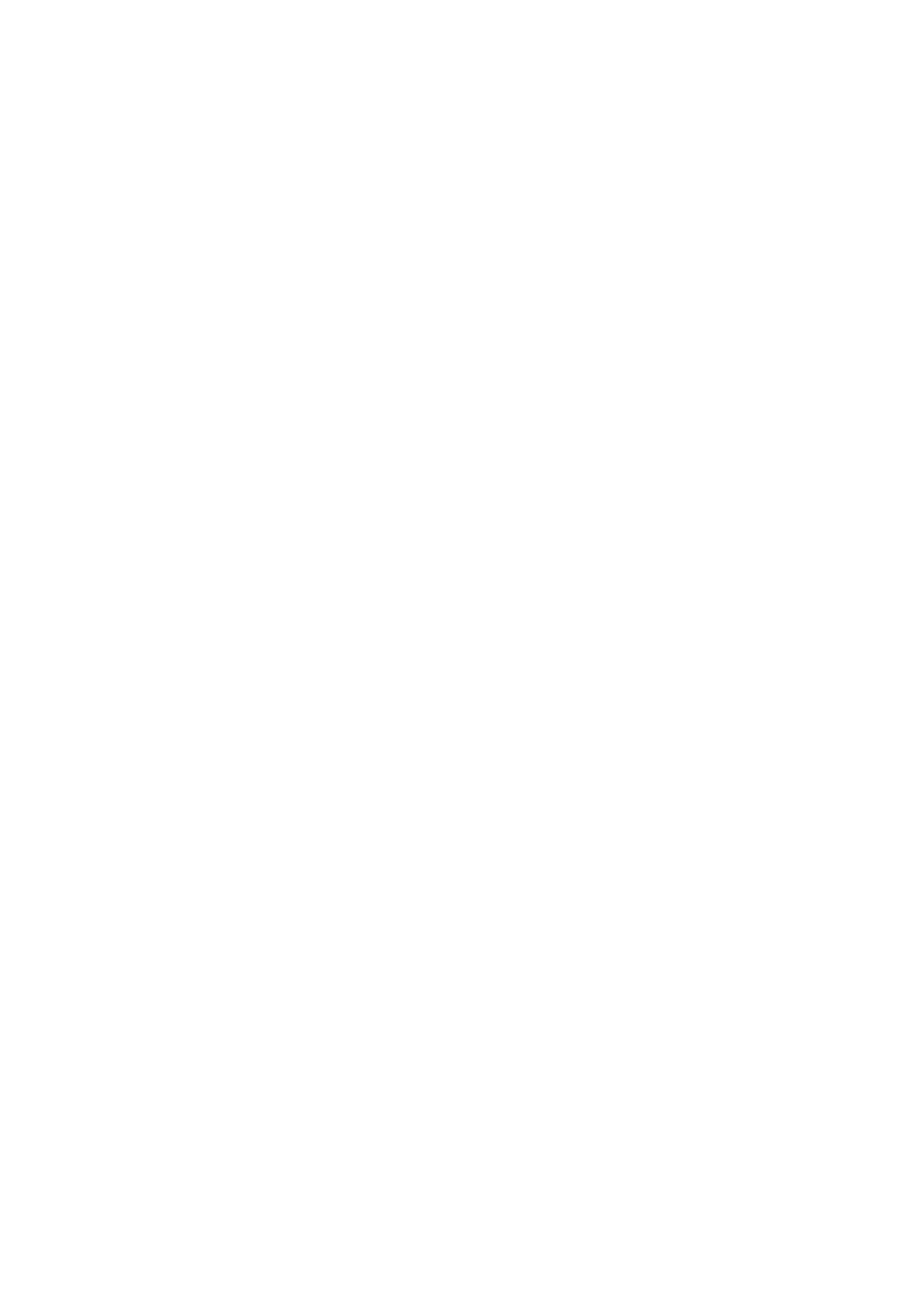| <b>Name</b>                                                | <b>Fund name</b>                                                              |
|------------------------------------------------------------|-------------------------------------------------------------------------------|
| Saltwater Freshwater Arts Alliance Aboriginal Corporation  | Saltwater Freshwater Arts Alliance Aboriginal Corporate Gift Fund             |
| Sanatan Cultural Centre Trust                              | Sanatan Cultural Centre Trust                                                 |
| Scottish Australian Cultural Public Fund                   | Scottish Australian Cultural Public Fund                                      |
| Sculpture By The Sea Inc                                   | Sculpture by the Sea Inc Donations Fund                                       |
| Seaborn Broughton & Walford Pty Ltd                        | Seaborn Broughton and Walford Foundation                                      |
| Sharing Stories Foundation Limited                         | Sharing Stories Public Fund                                                   |
| Shaun Parker & Company Limited                             | Shaun Parker & Company Public Fund                                            |
| Sherman Contemporary Art Foundation Limited                | Sherman Contemporary Art Fund                                                 |
| Shoalhaven Youth Orchestra Incorporated                    | SYO Tax Deductible Donations Account                                          |
| Shopfront Theatre for Young People Co- operative Ltd       | Shopfront Theatre Public Fund                                                 |
| Sinfonia Mid North Coast Incorporated                      | Sinfonia Support Fund                                                         |
| Slippry Sirkus Incorporated                                | <b>Slippry Sirkus Donations Fund</b>                                          |
| Smugglers of Light Foundation                              | Smugglers of Light Foundation Donations Fund                                  |
| Somali Welfare & Cultural Centre Incorporate               | Somali Welfare and Cultural Centre Fund                                       |
| South Coast Writers Centre Incorporated                    | <b>SCWC Donations Fund</b>                                                    |
| South East Arts (NSW) Inc                                  | South East Arts Innovation Public Fund                                        |
| South East Music Collective Incorporated                   | <b>SEMC Public Fund</b>                                                       |
| South West Music Inc                                       | South West Music Public Fund                                                  |
| Southern Highlands International Piano                     | <b>SHIPC Trust Account</b>                                                    |
| Competition Incorporated                                   |                                                                               |
| Southern Highlands Symphony Orchestra Inc                  | Southern Highlands Symphony Orchestra Public Fund, The                        |
| Spaghetti Circus Inc                                       | Spaghetti Circus Public Fund Account                                          |
| Spirit of the Land Foundation Ltd                          | Spirit of the Land Foundation Ltd                                             |
| Sport for Jove Theatre Company Ltd                         | Sport for Jove Theatre Company Ltd Public Fund                                |
| Sri Lanka Arts Council of Australia Inc                    | Sri Lanka Arts Council of Australia Eastern Music & Dance<br>Development Fund |
| St Alban's Music and Arts Trust                            | St Alban's Music and Arts Trust Public Fund                                   |
| St Andrew's Anglican Church Roseville Music and Arts Trust | Roseville Anglican Parish Music and Arts Trust Public Fund                    |
| St Andrew's Cathedral Music Foundation                     | St Andrew's Cathedral Music Foundation Fund                                   |
| St Andrew's Coolah Community Cultural Centre Foundation    | St Andrew's Coolah Community Cultural Centre Foundation Public<br>Fund        |
| St Clements Cultural Trust for The Promotion of Music      | St Clements Music Fund, The                                                   |
| <b>St James Foundation Limited</b>                         | <b>St James Music Foundation</b>                                              |
| St John's Music Association Inc                            | St John's Music Association Public Fund, The                                  |
| St Jude's Music Association Incorporated                   | St Jude's Music Association Public Fund, The                                  |
| St Laurence Music Incorporated                             | <b>St Laurence Music Donations Fund</b>                                       |
| St Luke's Cultural Trust for the Promotion of Music        | St Luke's Music Trust Fund                                                    |
| St Paul's Chatswood Anglican Cultural Trust for the        | St Paul's Chatswood Anglican Cultural Trust for the Promotion of              |
| <b>Promotion of Music</b><br>St Paul's Cultural Trust      | Music<br>St Paul's Cultural Trust Fund                                        |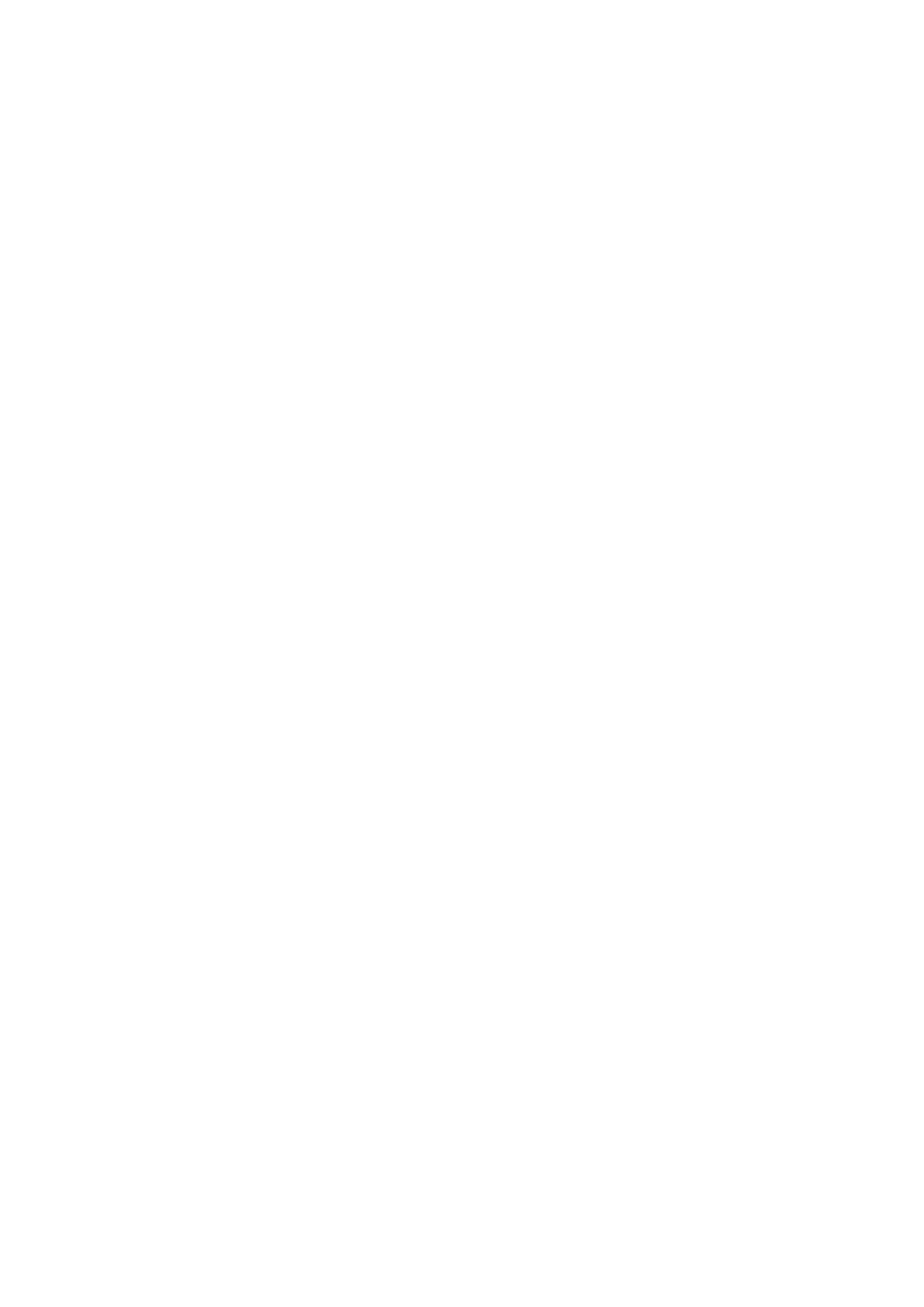| <b>Name</b>                                                                              | <b>Fund name</b>                                                     |
|------------------------------------------------------------------------------------------|----------------------------------------------------------------------|
| St Peter's Anglican Primary School Music Foundation                                      | St Peter's Anglican Primary School Music Foundation Donation<br>Fund |
| St Philips Anglican Church Caringbah Cultural Trust for the<br><b>Promotion of Music</b> | St Philips Anglican Church Music Trust                               |
| St Stephen's Sydney Music and Cultural Foundation                                        | St Stephen's Music and Cultural Foundation Gift Fund                 |
| <b>Stalker Theatre Incorporated</b>                                                      | <b>Stalker Theatre Inc Public Fund</b>                               |
| State Records Authority of New South Wales                                               | <b>Special Deposits Account - Donations</b>                          |
| Subud International Cultural Association Inc                                             | Subud International Cultural Association Public Gift Fund            |
| Suzuki Talent Education Association of Australia (NSW)<br>Limited                        | Suzuki Music NSW Public Fund                                         |
| Sydney Chamber Choir Incorporated                                                        | Sydney Chamber Choir Incorporated Public Fund                        |
| Sydney Conservatorium Association Incorporated                                           | Sydney Conservatorium Association (Inc) Support Account              |
| Sydney Dance Company                                                                     | <b>Sydney Dance Company</b>                                          |
| Sydney Educational Broadcasting Ltd                                                      | 2SER-FM Development Fund                                             |
| Sydney Eisteddfod                                                                        | Sydney Eisteddfod Fund                                               |
| Sydney Festival Limited, The                                                             | Sydney Festival Limited Donations Account, The                       |
| Sydney Film Festival Ltd                                                                 | Sydney Film Festival Donations Fund, The                             |
| Sydney Flute Academy Ltd                                                                 | Sydney Flute Academy Public Fund                                     |
| Sydney Gay & Lesbian Choir Incorporated                                                  | Sydney Gay & Lesbian Choir Cultural Fund                             |
| Sydney Harmony Incorporated                                                              | Sydney Harmony Public Fund                                           |
| Sydney Improvised Music Association Inc                                                  | Sydney Improvised Music Association Inc Donations Account            |
| Sydney International Piano Competition of Australia                                      | Sydney International Piano Competition of Australia Fund             |
| Sydney Jewish Choral Society Inc                                                         | Sydney Jewish Choral Society Donations                               |
| Sydney Jewish Music Festival Inc                                                         | Shir Madness Sydney Jewish Music Festival Fund                       |
| Sydney Male Choir Incorporated                                                           | Sydney Male Choir Foundation, The                                    |
| Sydney Music Circle Incorporated                                                         | <b>SMC Fund</b>                                                      |
| <b>Sydney Musical Promotions Trust</b>                                                   | Sydney Musical Promotions Public Fund                                |
| Sydney North Ensembles Ltd                                                               | Sydney North Chamber Orchestra and Ensemble Cultural Fund            |
| Sydney Opera House Trust                                                                 | Sydney Opera House Trust                                             |
| Sydney Philharmonia Limited                                                              | Sydney Philharmonia Donations Account                                |
| Sydney Savage Club Inc                                                                   | Sydney Savage Club Cultural Fund                                     |
| Sydney Story Factory Inc                                                                 | Sydney Story Factory Gift Fund                                       |
| Sydney Symphony Orchestra Holdings Pty Limited                                           | Sydney Symphony Orchestra Holdings Pty Ltd Donations Account         |
| St Luke's Mosman Music Association Incorporated, The                                     | St Luke's Mosman Music Association Inc, The                          |
| Swiz Cultural Foundation, The                                                            | Swiz Cultural Foundation Public Fund, The                            |
| Sydney Contemporary Orchestra Incorporated, The                                          | SCO Foundation, The                                                  |
| Symphony of Australia Foundation, The                                                    | Symphony of Australia Foundation Public Fund, The                    |
| <b>Teter Mek Foundation</b>                                                              | <b>Teter Mek Foundation Public Fund</b>                              |
| Trustee for HCMB Trust, The                                                              | <b>HCMB Trust</b>                                                    |
| Theatre 4a                                                                               | Theatre 4a Incorporated                                              |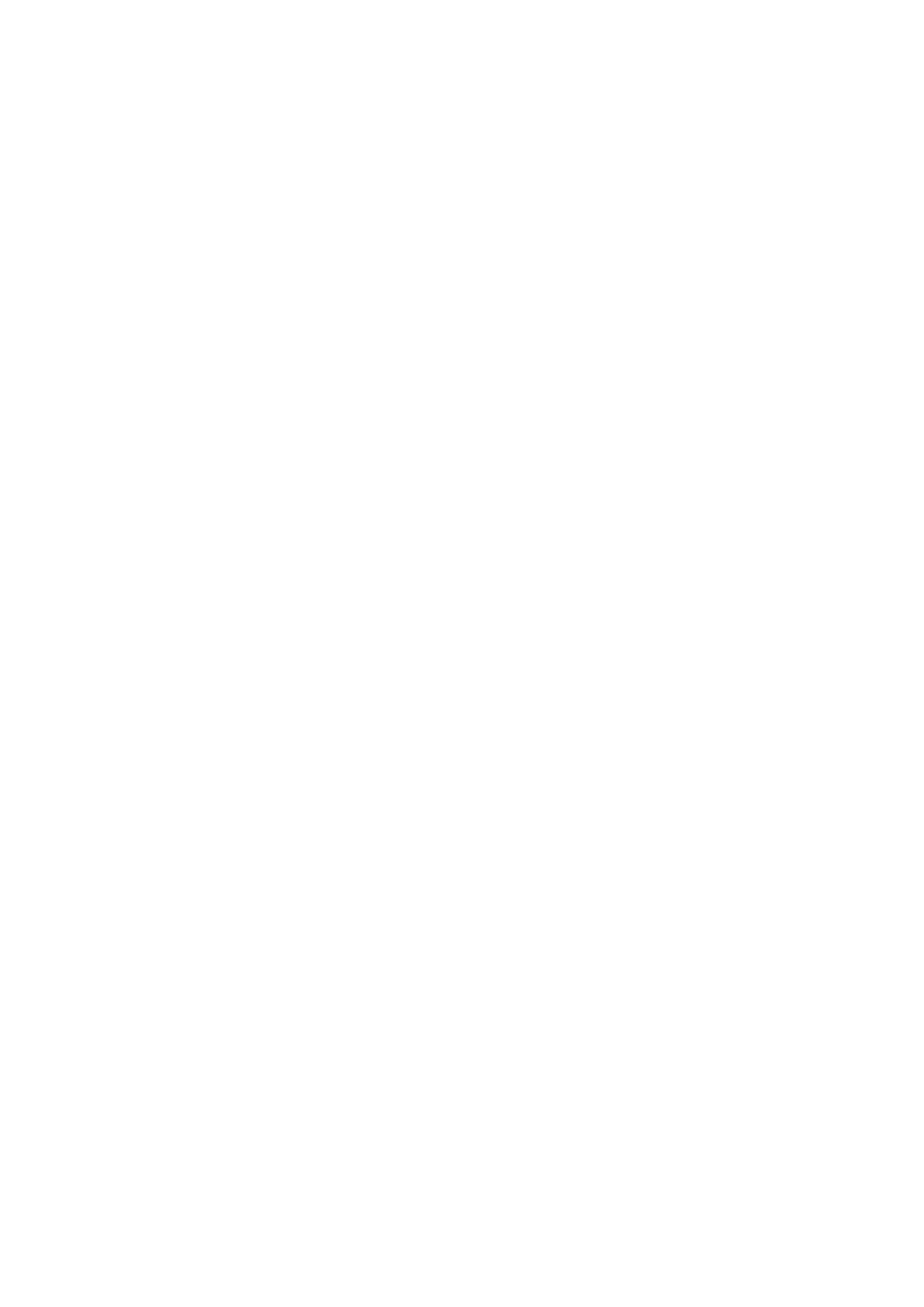| <b>Name</b>                                             | <b>Fund name</b>                                                                                                  |
|---------------------------------------------------------|-------------------------------------------------------------------------------------------------------------------|
| Theatre Kantanka Inc                                    | Theatre Kantanka Inc Fund                                                                                         |
| Theatre of Image Ltd                                    | Theatre of Image Ltd Trust Account                                                                                |
| Think & Do Tank Foundation Limited                      | Think & Do Tank Foundation Limited Public Fund                                                                    |
| Tom Bass Sculpture Studio School Inc                    | Tom Bass Fund for the Promotion of Sculpture                                                                      |
| Trinity Cultural Association Inc                        | <b>Trinity Cultural Association Fund</b>                                                                          |
| Tumut Art Society Incorporated                          | Tumut Art Society Incorporated Trust Account                                                                      |
| Turn Round Australia Trust                              | Turn Round Australia Trust Fund                                                                                   |
| Upper Hunter Conservatorium of Music Incorporated       | Upper Hunter Conservatorium Public Fund                                                                           |
| Urban Theatre Projects Ltd                              | Urban Theatre Projects Public Fund                                                                                |
| Valley Artists Inc                                      | <b>Valley Artists Donations Fund</b>                                                                              |
| Version 1.0 Incorporated                                | Version 1.0 Incorporated Deductible Gift                                                                          |
| VIM Incorporated                                        | <b>VIMinc Endowment Fund</b>                                                                                      |
| Vintage Duck Incorporated                               | Vintage Duck Donations Fund                                                                                       |
| Voci Stupende                                           | Voci Stupende Public Fund                                                                                         |
| Voice of Charity Ltd                                    | Voice of Charity Public Fund                                                                                      |
| Wagner Society in NSW Inc                               | Wagner Society New South Wales Incorporated Public Donations<br>Account                                           |
| Wakakirri Story-Dance Association Incorporated          | Wakakirri Public Fund                                                                                             |
| Walk a While Foundation Limited                         | Walk a While Foundation Gift Fund                                                                                 |
| Waratah Brass - Newcastle Inc                           | Waratah Brass - Newcastle Inc Public Fund                                                                         |
| Waratah Girls Choir Inc                                 | Waratah Girls Choir Cultural Fund                                                                                 |
| Warringah Concert Brass Inc                             | Warringah Concert Brass Inc Trust Account                                                                         |
| Warrumbungles Community Broadcasting Association Inc    | Warrumbungles Community Broadcasting Association Inc Public<br>Fund                                               |
| <b>Western Crossings Trust</b>                          | <b>Western Crossings Trust</b>                                                                                    |
| Western Riverina Arts Inc                               | Western Riverina Arts Gift Fund                                                                                   |
| William Fletcher Foundation                             | William Fletcher Foundation Fund                                                                                  |
| <b>Windmill Trust</b>                                   | Windmill Trust Fund, The                                                                                          |
| Wired Lab Culture Trust, The<br>Conservatorium of Music | Wired Lab Special Projects Public Fund #2, TheWollongong<br>Wollongong Conservatorium of Music Ltd Donations Fund |
| Wollongong Symphony Orchestra Foundation Limited        | Wollongong Symphony Orchestra Cultural Fund                                                                       |
| Women in Film and Television Inc (NSW)                  | WIFT (NSW) Donation Account                                                                                       |
| Workhorse Theatre Company Limited                       | Workhorse Theatre Company Gift Fund                                                                               |
| <b>Workshop Arts Centre</b>                             | Workshop Arts Centre Development Fund                                                                             |
| Yass Repertory Society Inc                              | Friends of Yass Rep Arts Fund                                                                                     |
| Young People's Theatre Newcastle Inc                    | YPT Newcastle Theatre Fund                                                                                        |
| Young Regional School of Music Incorporated             | Young Regional School of Music Donation Fund                                                                      |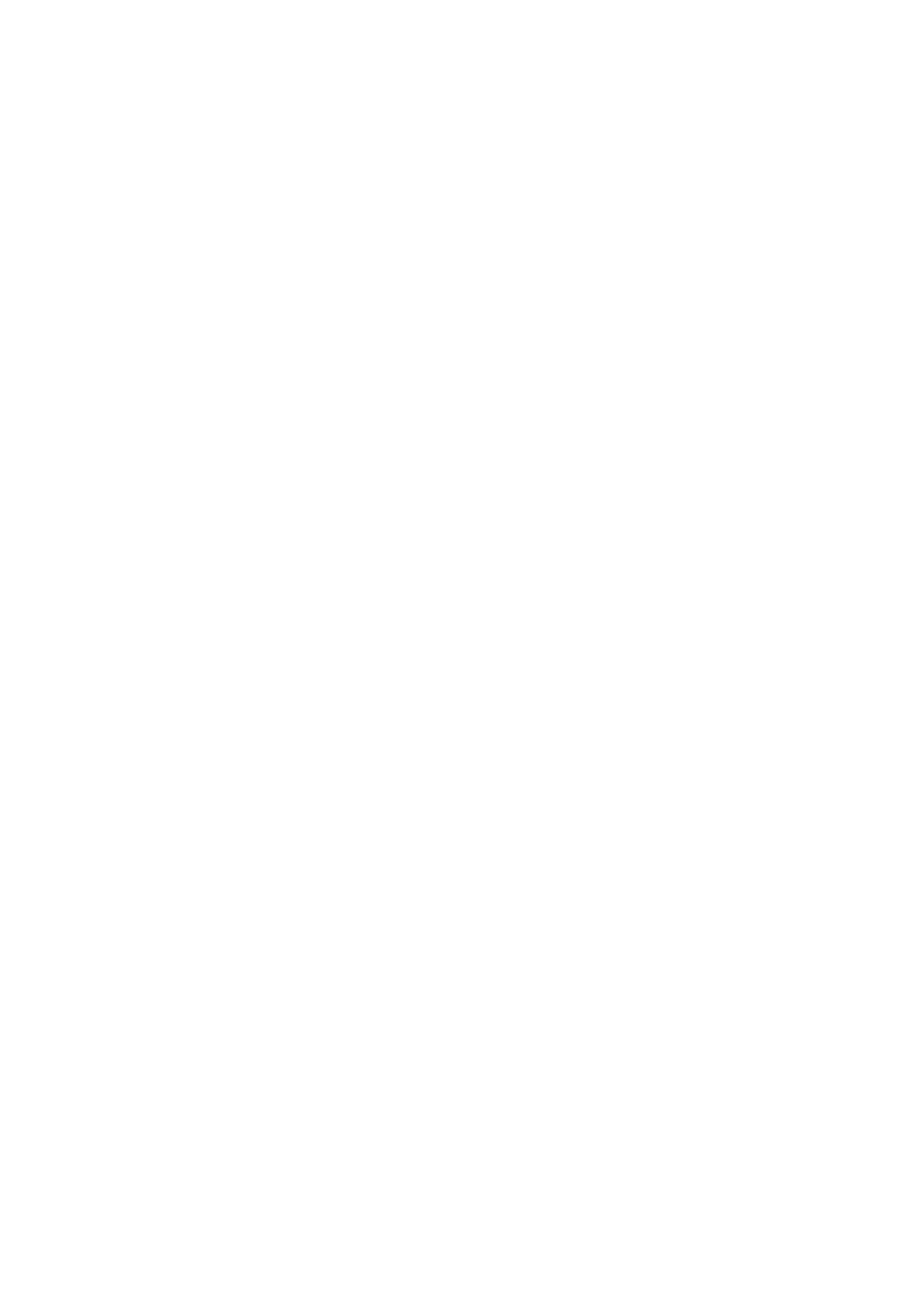# **State: Northern Territory**

| <b>Name</b>                                                                                       | <b>Fund name</b>                                                                  |
|---------------------------------------------------------------------------------------------------|-----------------------------------------------------------------------------------|
| 24HR ART - Northern Territory Centre for                                                          | 24HR Art Trust Account                                                            |
| Contemporary Art Inc                                                                              |                                                                                   |
| Alice Springs Beanie Festival Incorporated                                                        | Alice Springs Beanie Festival Development Fund                                    |
| Artback NT: Arts Development and Touring Incorporated                                             | Artback NT ROCO Fund                                                              |
| Association of Northern, Kimberley and Arnhem Aboriginal<br><b>Artists Aboriginal Corporation</b> | ANKAAA Gift Fund                                                                  |
| <b>Barkly Regional Arts Incorporated</b>                                                          | Barkly Regional Arts Development Fund                                             |
| <b>Brown's Mart Arts Limited</b>                                                                  | <b>Brown's Mart Arts Ltd Donations Account</b>                                    |
| Buku-Larrnggay Mulka Incorporated                                                                 | Mulka Project Gift Fund, The                                                      |
| Central Australian Art Society Inc Fund                                                           | Central Australian Art Society Inc Donation                                       |
| Central Australian Territory Craft Incorporated                                                   | Central Australian Territory Craft Inc Development Fund                           |
| Corrugated Iron Youth Arts Inc                                                                    | Corrugated Iron Youth Arts Inc Donations Account                                  |
| Crafts Council of the Northern Territory Inc T/A Territory<br>Craft                               | <b>Territory Craft Donations Fund</b>                                             |
| Darwin Aboriginal Art Fair Foundation Limited                                                     | Darwin Aboriginal Art Fair Foundation Fund                                        |
| Darwin Chorale Incorporated                                                                       | Darwin Chorale Gift Fund                                                          |
| Darwin Christian Broadcasters Association Inc                                                     | <b>DCBA Development Fund</b>                                                      |
| Darwin Community Arts Incorporated                                                                | Darwin Community Arts Inc Donations Fund                                          |
| Darwin Festival Association Inc                                                                   | Bougainvillea Festival Fund, The                                                  |
| Darwin Performing Arts Centre (trading as Darwin<br><b>Entertainment Centre)</b>                  | Darwin Entertainment Centre Fund                                                  |
| Darwin Symphony Orchestra Inc                                                                     | Darwin Symphony Orchestra Inc Public Fund                                         |
| Darwin Theatre Company Inc                                                                        | Darwin Theatre Company Inc Public Fund Account                                    |
| Desart Incorporated                                                                               | Desart Inc Public Fund                                                            |
| Djilpin Arts Aboriginal Corporation                                                               | Djilpin Arts Donations Fund                                                       |
| Friends of the Darwin Symphony Orchestra Inc                                                      | Friends of the Darwin Symphony Orchestra Inc                                      |
| Gary Lang NT Dance Company                                                                        | Gary Lang NT Dance Fund                                                           |
| Government House Foundation of the Northern Territory<br>Incorporated                             | Government House Foundation Cultural Fund                                         |
| InCite Arts Incorporated                                                                          | <b>InCite Arts Donations Fund</b>                                                 |
| Katherine Regional Arts Inc                                                                       | Arts Katherine Donation Fund                                                      |
| Katherine Regional Cultural Precinct Limited                                                      | Katherine Regional Cultural Precinct Ltd Public Gift Fund                         |
| Keringke Arts Aboriginal Corporation                                                              | Keringke Arts Benefit Fund                                                        |
| Mimi Arts and Crafts Aboriginal Corporation                                                       | <b>Mimi Donation Fund</b>                                                         |
| Music NT Incorporated                                                                             | Music NT Incorporated Public Fund                                                 |
| Northern Territory Anglican Foundation for the promotion                                          | Northern Territory Anglican Foundation for the promotion of                       |
| of Aboriginal Art and Literature Ltd<br>NT Writers' Centre Inc                                    | Aboriginal Art & Literature Ltd Gift Fund<br>NT Writers' Centre Inc Donation Fund |
| Red Hot Arts Central Australia Inc.                                                               | Red Hot Arts Central Australia Gift Fund                                          |
| <b>Tracks Incorporated</b>                                                                        | Tracks Inc - Public Fund                                                          |
|                                                                                                   |                                                                                   |
| Trustees of Brown's Mart (Reserve No. 1774)                                                       | Trustees of Brown's Mart Public Fund Donations Account                            |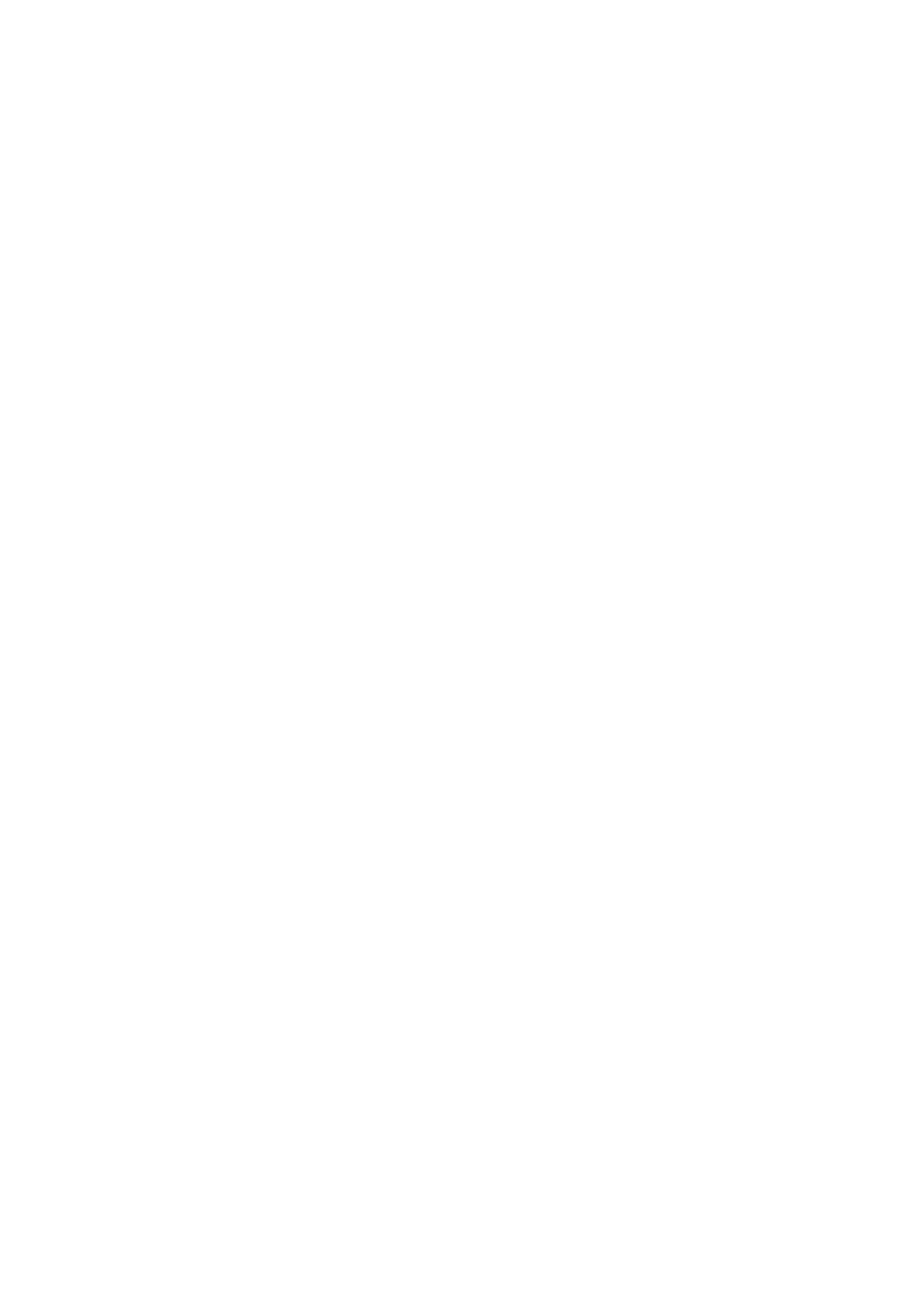| Name                                         | <b>Fund name</b>                   |
|----------------------------------------------|------------------------------------|
| Warlukurlangu Artists Aboriginal Corporation | Warlukurlangu Public Fund Account  |
| Watch This Space Inc                         | Watch This Space Donations Account |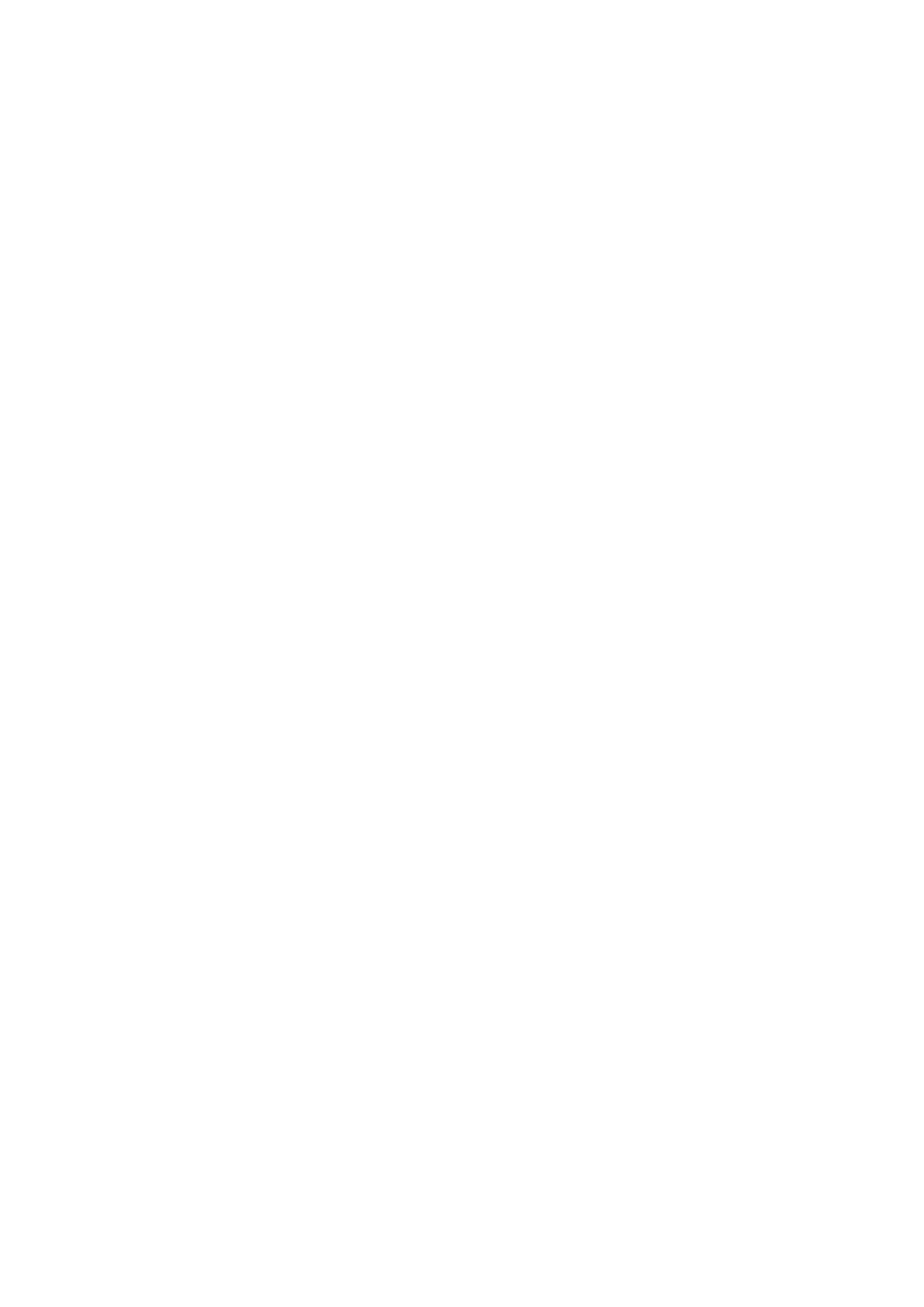# **State: Queensland**

| <b>Name</b>                                                          | <b>Fund name</b>                                                                            |
|----------------------------------------------------------------------|---------------------------------------------------------------------------------------------|
| Aboriginal Centre for the Performing Arts Pty Ltd                    | Aboriginal Centre for the Performing Arts Public Donations Fund                             |
| Anywhere Theatre Festival Limited                                    | Anywhere Festival Fund                                                                      |
| Arts Central Queensland Inc.                                         | Arts Central Queensland Inc Donations Account                                               |
| Arts Council Toowoomba Inc.                                          | Arts Council Toowoomba Donation Fund                                                        |
| Arts Nexus Inc                                                       | Arts Nexus Gift Fund                                                                        |
| Australian Concerto & Vocal Competition Inc                          | Australian Concerto & Vocal Competition Inc - Donations Account                             |
| Australian Dance Council, Ausdance (Queensland Branch)<br><b>Inc</b> | Ausdance (Qld) Public Donations Fund                                                        |
| Australian Festival of Chamber Music - North Queensland<br>Ltd       | Australian Festival of Chamber Music Donations Fund                                         |
| Australian Voices Ensemble Limited, The                              | Australian Voices Ensemble Limited, The                                                     |
| Australian-Italian Festival Association Inc                          | Australian-Italian Festival Association Inc - Cultural Fund                                 |
| Backbone Youth Arts Association Inc                                  | Backbone Youth Arts Inc Fund Account                                                        |
| <b>Ballet Theatre of Queensland</b>                                  | <b>Ballet Theatre of Queensland Public Fund Account</b>                                     |
| <b>Black Pearl Theatre Pty Ltd</b>                                   | <b>Black Pearl Theatre Public Fund</b>                                                      |
| <b>Blackall Cultural Association Inc.</b>                            | <b>Blackall Cultural Association Trust Account</b>                                          |
| <b>BlakDance Australia Limited</b>                                   | BlakDance Australia Fund, The                                                               |
| <b>Bleached Arts Ltd</b>                                             | <b>Bleached Arts Public Fund</b>                                                            |
| Book Links (QLD) Inc                                                 | Book Links (QLD) Inc Public Fund                                                            |
| Boonah and District Performing Arts Centre Trust                     | Boonah and District Performing Arts Centre Trust Gift Fund                                  |
| <b>Brisbane Arts Theatre</b>                                         | <b>Brisbane Arts Theatre Fund</b>                                                           |
| <b>Brisbane Arts Trust</b>                                           | <b>Brisbane Arts Public Fund</b>                                                            |
| Brisbane Chamber Choir Inc                                           | Brisbane Chamber Choir Inc Gift Fund                                                        |
| <b>Brisbane Chorale Inc</b>                                          | <b>Brisbane Chorale Inc Donations Account</b>                                               |
| Brisbane Community Arts Centre Ltd                                   | Metro Arts Fund                                                                             |
| Brisbane Eisteddfod Inc                                              | <b>Brisbane Eisteddfod Donations Fund</b>                                                   |
| <b>Brisbane Festival Ltd</b>                                         | <b>Brisbane Festival Ltd Donation Fund</b>                                                  |
| Brisbane Indigenous Media Association Incorporated                   | Brisbane Indigenous Media Association Public Fund                                           |
| Brisbane Institute of Art Inc                                        | Brisbane Institute of Art Fund                                                              |
| Brisbane Jazz Club Inc                                               | Brisbane Jazz Club Public Fund                                                              |
| <b>Brisbane Multicultural Arts Centre Inc.</b>                       | Friends of BEMAC Foundation                                                                 |
| Brisbane Municipal Theatre Company Ltd                               | Brisbane Municipal Theatre Association Ltd Public Fund                                      |
| <b>Brisbane Philharmonic Association Inc</b>                         | Brisbane Philharmonic Association Inc Orchestra Donations Fund                              |
| <b>Brisbane Powerhouse Foundation</b>                                | <b>Brisbane Powerhouse Foundation</b>                                                       |
| Brisbane Regional Youth Orchestra Inc                                | Brisbane Regional Youth Orchestra - Gifts & Donations Fund                                  |
| Brisbane Sinfonia Assoc Inc                                          | Brisbane Sinfonia Assoc Inc T/A Brisbane Symphony Orchestra<br><b>Public Donations Fund</b> |
| <b>Brisbane Writers Festival Association Inc</b>                     | <b>BWF Donations Fund</b>                                                                   |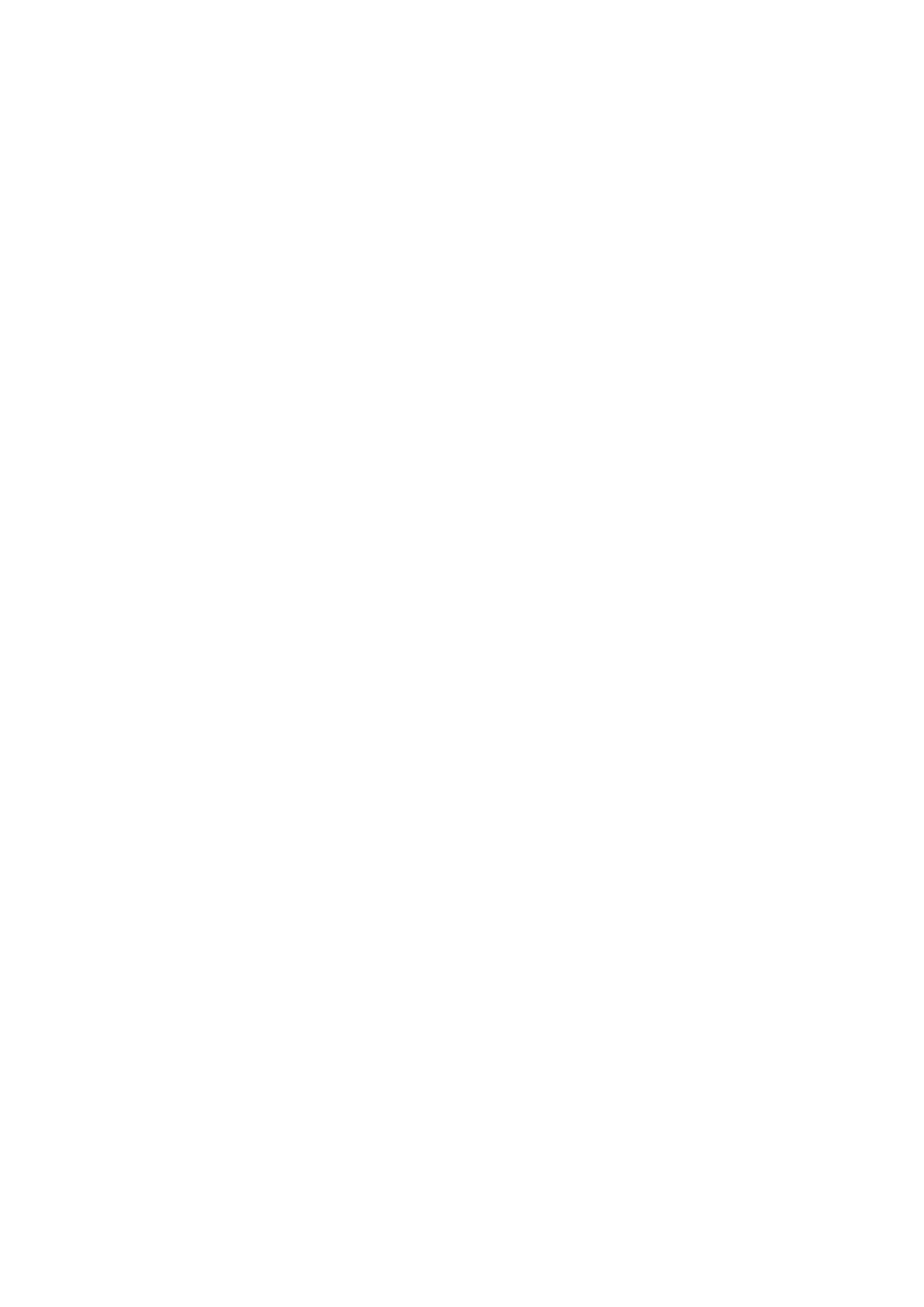| <b>Name</b>                                                      | <b>Fund name</b>                                                |
|------------------------------------------------------------------|-----------------------------------------------------------------|
| Brisbane's Living Heritage Network Ltd                           | Brisbane's Living Heritage Network Gift Fund                    |
| <b>Buderim Concert Band Inc</b>                                  | <b>Buderim Concert Band Inc Public Funds Account</b>            |
| <b>Buderim Historical Society Incorporated</b>                   | Buderim Historical Society Public Gift Fund                     |
| <b>Buderim Male Choir Inc</b>                                    | <b>Buderim Male Choir Inc Donations Fund</b>                    |
| Buderim-Palmwoods Heritage Tramway Inc                           | Buderim-Palmwoods Heritage Tramway Inc. - Gift Fund             |
| Burdekin Singers & Theatre Company Inc                           | Burdekin Singers Theatre Company Inc Building Fund              |
| Cairns and District Chinese Association Inc                      | Far North Queensland Chinese Cultural and Heritage Fund         |
| Cairns Indigenous Art Fair Limited                               | Cairns Indigenous Art Fair Limited Public Fund                  |
| Caloundra Chorale and Theatre Company Inc                        | Caloundra Chorale and Theatre Co Inc Public Fund                |
| Camerata of St John's Inc                                        | Camerata of St John's Inc Donation Fund                         |
| Canticum Chamber Choir Inc                                       | Canticum Chamber Choir Inc Gift Fund                            |
| Capricorn Community Radio 4 You Inc                              | 4You Studio and Office Building Fund                            |
| Capricornia Silver Band Inc                                      | Capricornia Silver Band Inc Donation Account                    |
| Catalyst Youth Arts Organisation Inc                             | Catalyst Youth Arts Organisations Inc Donations Fund            |
| Central Queensland Performing Arts Foundation                    | Central Queensland Performing Arts Foundation                   |
| Centre for Australasian Theatre Inc                              | Centre for Australasian Theatre Inc Gift Fund                   |
| Children's Activity Groups Association Inc                       | Circus Arts North Fund                                          |
| Circa Contemporary Circus Ltd                                    | <b>Circa Contemporary Circus</b>                                |
| Contact Inc                                                      | <b>Contact Inc Donations Fund</b>                               |
| Cooloola Christian Radio Association Incorporated                | Cooloola Christian Radio Association Incorporated Donation Fund |
| <b>Craft Queensland</b>                                          | Artisan Foundation Fund                                         |
| Creative Broadcasters Ltd (Trading as 4ZZZ FM)                   | 4ZZZ Trust Fund Account                                         |
| <b>Creative Regions Limited</b>                                  | Creative Regions Gift Fund                                      |
| Crossroad Arts Inc                                               | Crossroad Arts Inc Public Fund                                  |
| Culture & Arts Banana Shire Inc                                  | Culture & Arts Banana Shire Public Fund                         |
| Darling Downs Historical Rail Society Ltd                        | Darling Downs Historical Rail Society Donations Fund            |
| de base Productions Association Incorporated                     | de base Productions Association Inc Donations Fund              |
| Douglas Theatre Arts Group Inc                                   | Douglas Theatre Arts Group Theatre Fund                         |
| <b>Empire Theatres Foundation</b>                                | <b>Empire Theatres Foundation - Donations Fund</b>              |
| Ethnic Broadcasting Association of Queensland Ltd (Radio<br>4EB) | Public Fund of Radio 4EB                                        |
| Expressions - The Queensland Dance Theatre Ltd                   | <b>Expressions Dance Company Donation Fund</b>                  |
| Eyeline Publishing Ltd                                           | Eyeline Publishing Ltd Fund                                     |
| Family Radio Ltd                                                 | Family Radio Cultural Development Fund, The                     |
| Feral Arts Corp Ltd                                              | Feral Arts Corp Ltd The Gift Fund Account                       |
| <b>Flipside Circus Association Inc</b>                           | <b>Flipside Circus Donations Fund</b>                           |
| Flying Arts Inc                                                  | Flying Arts Inc                                                 |
| Foundation for Australian Literary Studies Limited               | Foundation for Australian Literary Studies Public Fund          |
| Foundation for Contemporary Music & Culture Inc                  | Foundation for Contemporary Music & Culture Public Fund         |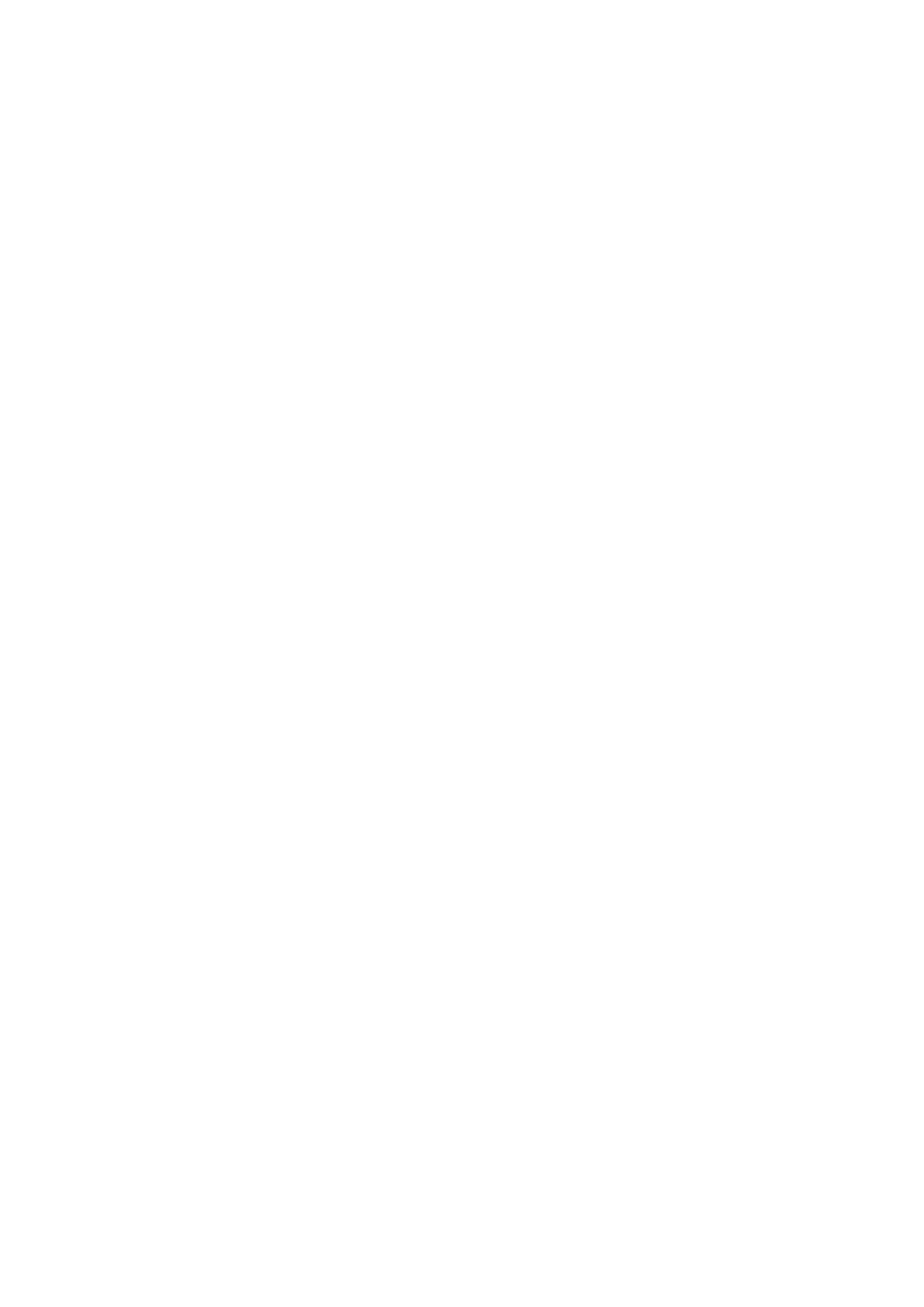| <b>Name</b>                                                       | <b>Fund name</b>                                                |
|-------------------------------------------------------------------|-----------------------------------------------------------------|
| Friends of the Arts Centre Gold Coast                             | Friends of the Arts Centre Gold Coast Gift Fund Inc Public Fund |
| Friends of the Queensland Conservatorium Inc                      | Friends of the Queensland Conservatorium                        |
| Full Throttle (Theatre) Inc                                       | Full Throttle (Theatre) Inc Arts Fund                           |
| Garden City Cultural Trust                                        | Garden City Cultural Trust                                      |
| Gladstone and District Christian Broadcasting Association         | Gladstone and District Christian Broadcasting Association Inc   |
| Inc                                                               | <b>Donations Fund</b>                                           |
| Gold Coast Arts Centre Pty Ltd                                    | <b>Gold Coast Arts Centre Fund</b>                              |
| Gold Coast Barbershop Harmony Club Inc                            | Gold Coast Barbershop Harmony Fund                              |
| Gold Coast Comedy Players Theatre Association Inc                 | Comedy Players Theatre Group Inc - Trust Account, The           |
| Gold Coast Philharmonic Society Inc                               | <b>GCPO Donations Fund</b>                                      |
| Gold Coast Symphony Orchestra                                     | <b>GCSO Public Fund</b>                                         |
| Gold Coast Youth Orchestra Inc                                    | Gold Coast Youth Orchestra Inc Donations Account                |
| Grand Square Australia Inc                                        | Grand Square Australia Inc                                      |
| Hands On Art Inc                                                  | Hands on Art Public Benefit Fund                                |
| Harvest Rain Ltd                                                  | Harvest Rain Theatre Donations Fund                             |
| Imogen Children's Chorale Trust                                   | Imogen Children's Chorale Trust                                 |
| Impress Printmakers Studio Brisbane Inc                           | Impress Printmakers Studio Brisbane Inc Public Gift Fund        |
| Indigenous Art Centre Alliance Incorporated                       | Indigenous Art Centre Alliance Gift Fund                        |
| Interactive Community Planning Australia Inc                      | Interactive Community Planning Australia Incorporation          |
| Iona Passion Play Inc                                             | Iona Passion Play Donation Account, The                         |
| Ipswich Junior Eisteddfod Society Inc, The                        | Ipswich Junior Eisteddfod Society Inc Donations Account, The    |
| Iranian Society of Queensland Cultural Foundation                 | Iranian Society of Queensland Cultural Trust Fund               |
| Jazz Radio Ltd                                                    | Jazz Radio Cultural Development Fund                            |
| Josephine Ulrick and Win Schubert Foundation for the Arts,<br>The | Josephine Ulrick and Win Schubert Foundation. The               |
| Joshua Trust                                                      | Joshua Trust Fund, The                                          |
| Jugglers Art Space Inc                                            | Jugglers Art Space Inc Donations Fund                           |
| Juice Media Ltd                                                   | Juice Media Ltd (Development Fund)                              |
| Just Us Theatre Ensemble                                          | <b>JUTE Donations Fund</b>                                      |
| Karnak Playhouse Ltd                                              | Karnak Playhouse Ltd Theatre Fund                               |
| Keppel Coast Arts Council Inc                                     | Keppel Coast Arts Public Fund                                   |
| KickArts Contemporary Arts Ltd                                    | KickArts contemporary Arts Donations Fund                       |
| Kooemba Jdarra Aboriginal Corporation                             | Kooemba Jdarra Cultural Account                                 |
| Kupidabin Cultural Association Incorporated                       | Kupidabin Development and Scholarship Fund                      |
| Kuranda Amphitheatre Society Inc                                  | Kuranda Amphitheatre Society Incorporated Cultural Fund         |
| La Boite Theatre Inc                                              | La Boite Theatre Fund                                           |
| La Luna Youth Arts Association Inc                                | Friends of La Luna                                              |
| Lev Vlassenko Piano Competition, The                              | Lev Vlassenko Piano Competition Donation Account, The           |
| Lines in the Sand, North Stradbroke Island Limited                | Lines in the Sand, North Stradbroke Island                      |
| Logan Artists Assoc Inc                                           | Logan Artists Assoc Inc Gift Fund                               |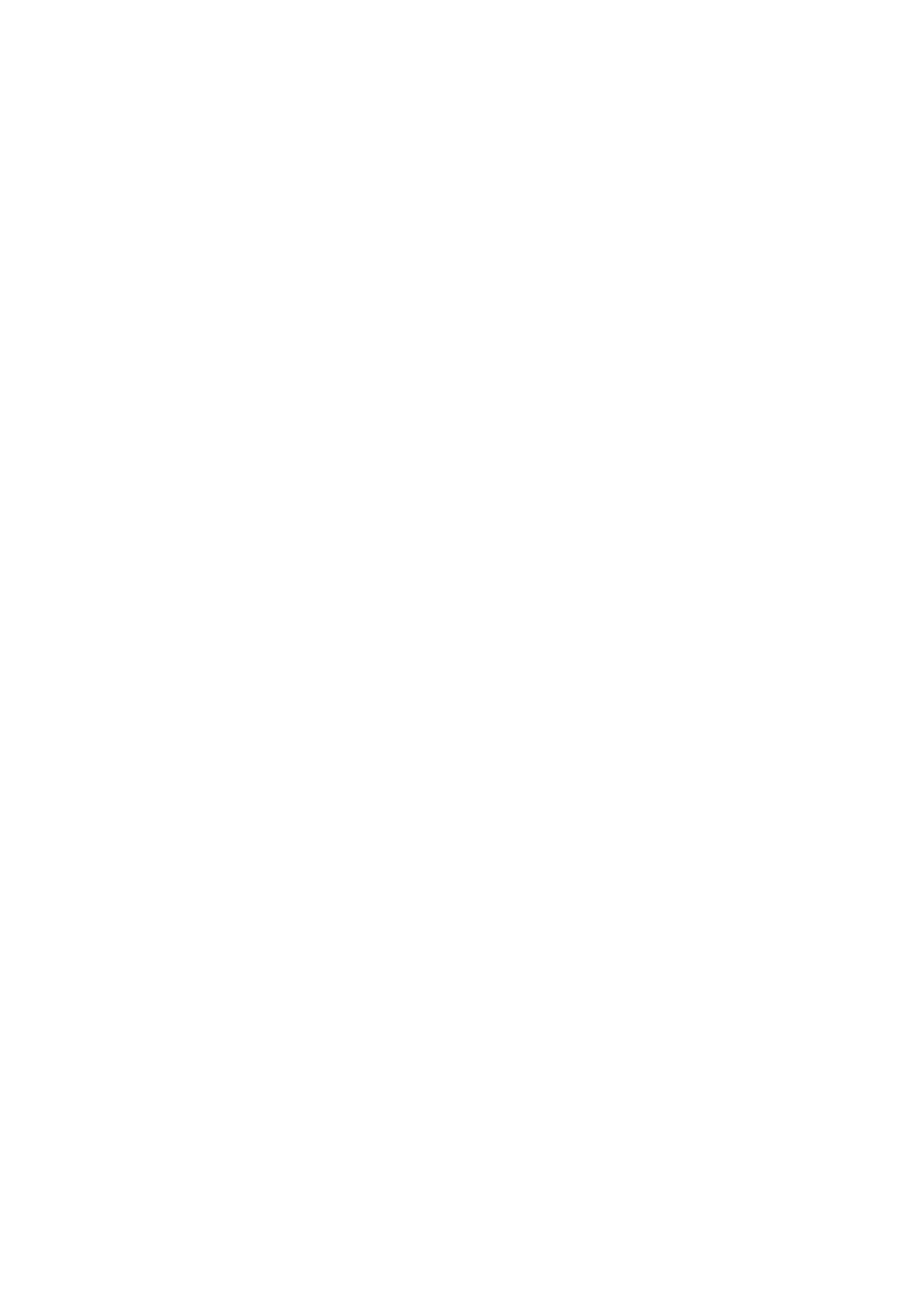| <b>Name</b>                                                           | <b>Fund name</b>                                                              |
|-----------------------------------------------------------------------|-------------------------------------------------------------------------------|
| Logan City Brass Band Inc                                             | Logan City Brass Band Advancement Fund                                        |
| Logan West Community ArtShare Alliance Inc                            | Logan West Community ArtShare Alliance Inc Gift Fund                          |
| MAAP - Multimedia Art Asia Pacific Inc.                               | MAAP - Multimedia Art Asia Pacific Inc.                                       |
| Machaneh International Creative Arts Inc                              | Machaneh International Creative Arts Inc Trust Fund                           |
| Mackay Choral Society Inc                                             | Mackay Choral Society Inc Development Fund                                    |
| Mackay Heritage Railway Inc                                           | Mackay Heritage Railway Steam Locomotive Restoration Fund                     |
| Major Brisbane Festivals Pty Ltd                                      | Friends of Brisbane Festival Funds                                            |
| Maleny Community Centre Inc                                           | Maleny Community and Cultural Centre Gift Fund                                |
| Mirndiyan Gununa Aboriginal Corporation                               | Mirndiyan Gununa Aboriginal Corporation Public Fund                           |
| Moogerah Passion Play Association Inc                                 | Living Waters Park Fund                                                       |
| Moreton Media Group Inc                                               | Moreton Media Group Inc Development Fund                                      |
| Mount Isa Christian Broadcasters Association Inc                      | Mt Isa Christian Broadcasters Assn trading as Radio Rhema<br>Development Fund |
| Mousetrap Theatre Company Inc                                         | Mousetrap Theatre Company Inc Donation Account                                |
| Mt Perry District Broadcasters Inc                                    | Mt Perry District Broadcasters Public Fund                                    |
| Museum and Gallery Services Queensland Limited                        | Museum and Gallery Services Queensland Donation Account                       |
| Music Broadcasting Society of Queensland Ltd                          | 4MBS Fine Music Fund                                                          |
| Music Industry Community Services Limited                             | MICS Cultural Fund                                                            |
| Nambour Lind Lane Theatre Inc                                         | Lind Lane Theatre Fund                                                        |
| National Young Writers' Festival Incorporated                         | National Young Writers' Festival Fund                                         |
| National Youth Choir of Australia Ltd                                 | <b>NYCA Fund Account</b>                                                      |
| New Flames Inc                                                        | New Flames Inc - Public Fund                                                  |
| Nintiringanyi Cultural Training Centre Incorporated                   | Nintiringanyi Cultural Training Fund                                          |
| Noosa Arts Theatre Inc                                                | Noosa Arts Theatre Public Fund, The                                           |
| Noosa Federation of the Arts Inc                                      | Noosa Federation of the Arts Inc No.2 Fund                                    |
| Noosa Long Weekend Inc, The                                           | Noosa Long Weekend Donations Fund, The                                        |
| North Queensland Ballet and Dance Company Limited T/AS<br>Dance North | Dance North Fund, The                                                         |
| North Queensland Ensembles Inc                                        | North Queensland Ensembles Inc Grants and Donations Account                   |
| Northern Australian Regional Performing Arts Centres                  | <b>NARPACA Public Fund</b>                                                    |
| <b>Association Inc</b><br>Opera Queensland Ltd                        | Opera Queensland Donations Fund                                               |
| Oriana Arts Inc                                                       | <b>Oriana Arts Inc Donations Fund</b>                                         |
| Playlab Inc                                                           | Playlab Inc Playwrights Fund                                                  |
| Pomona Progress Art Tourism Inc                                       | Majestic Theatre Public Fund                                                  |
| <b>Queensland Arts Council</b>                                        | Queensland Arts Council Cultural Support Fund                                 |
| Queensland Artworkers Alliance Inc                                    | Queensland Artworkers Alliance Inc Donation Fund                              |
| Queensland Ballet                                                     | Queensland Ballet Fund, The                                                   |
| Queensland Centre for Photography Association Inc                     | Queensland Centre for Photography Association Inc                             |
|                                                                       |                                                                               |
| Queensland Choir, The                                                 | Queensland State and Municipal Choir Inc Public Fund                          |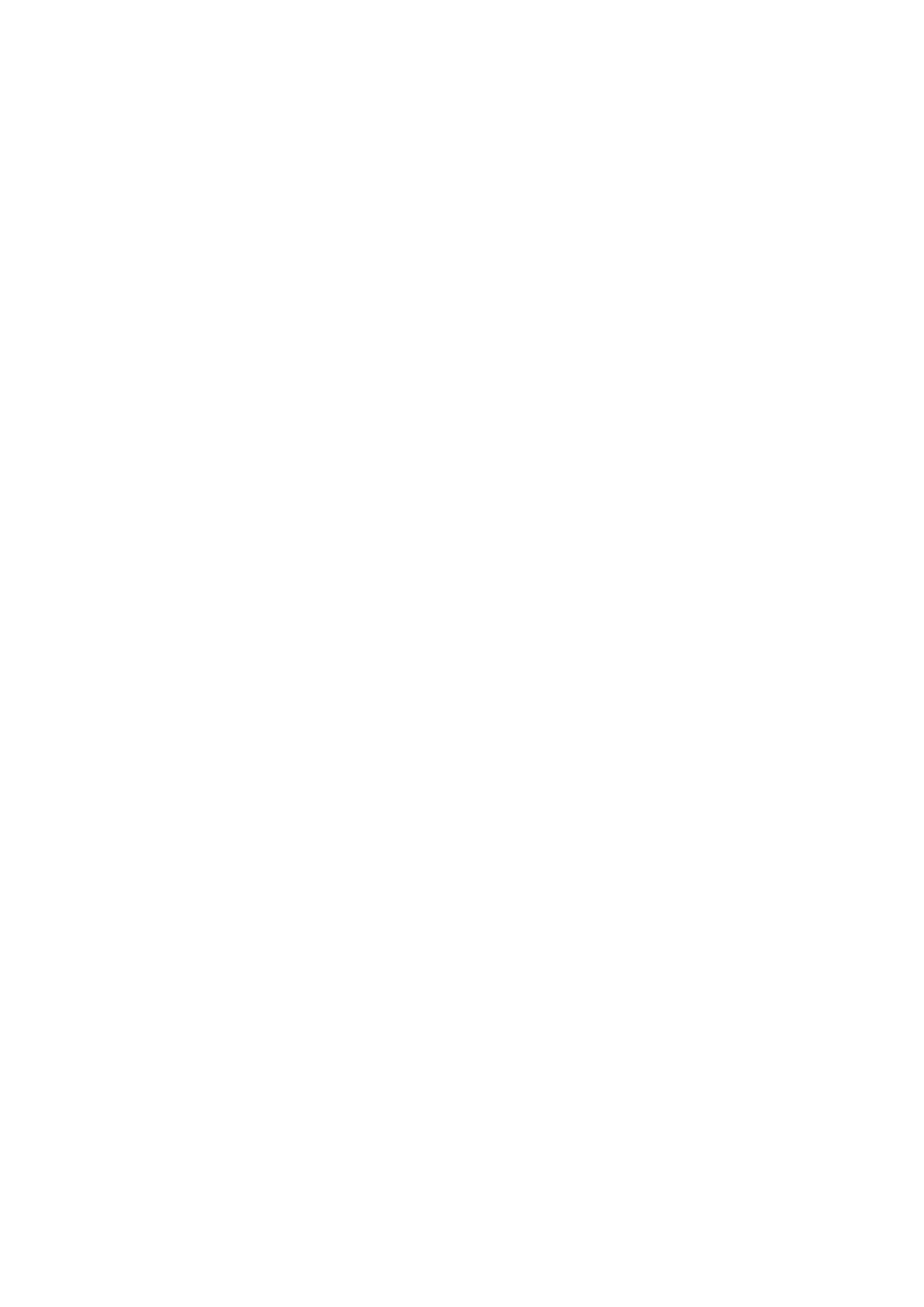| <b>Name</b>                                                        | <b>Fund name</b>                                                      |
|--------------------------------------------------------------------|-----------------------------------------------------------------------|
| Queensland Folk Federation Incorporated                            | Woodford Art Fund                                                     |
| Queensland Irish Heritage Trust Fund                               | Queensland Irish Heritage Trust Fund                                  |
| Queensland Music Festival Pty Ltd                                  | Queensland Music Festival Fund                                        |
| Queensland Music Network Inc                                       | Queensland Music Network Inc Public Fund                              |
| Queensland Musical Theatre & Arts Inc                              | Queensland Music Theatre & Arts Inc Public Fund                       |
| Queensland Omnibus and Coach Society Inc.                          | Friends of the Queensland Bus Museum                                  |
| Queensland Orchestra Development & Innovation Fund<br>Incorporated | Queensland Orchestra Development and Innovation Foundation,<br>The    |
| Queensland Performing Arts Trust                                   | Queensland Performing Arts Trust Donations Fund                       |
| Queensland Services Heritage Band Association                      | Queensland Services Heritage Band Association Inc Public Account      |
| Queensland Shakespeare Ensemble Inc                                | Queensland Shakespeare Ensemble Fund                                  |
| Queensland Symphony Orchestra Pty Ltd                              | Queensland Symphony Orchestra Fund                                    |
| Queensland Theatre Company                                         | Queensland Theatre Company Donations Fund                             |
| Queensland Theatre of Puppetry Inc                                 | Queensland Theatre of Puppetry Inc Donations Account                  |
| Queensland Writers' Centre Association Inc                         | Queensland Writers' Centre Association Inc Public Fund                |
| Queensland Youth Choir Inc                                         | Queensland Youth Choir Inc Development Fund                           |
| Queensland Youth Orchestra Council (T/A                            | Queensland Youth Orchestras Development Fund                          |
| Queensland Youth Orchestras)                                       |                                                                       |
| Red Ridge (Interior Queensland) Limited                            | Red Ridge Foundation Public Fund                                      |
| Redland Sinfonia Incorporated                                      | <b>Redland Sinfonia Inc Public Donations Account</b>                  |
| Redlands Eisteddfod Inc                                            | Redlands Eisteddfod Donations Fund                                    |
| Regional Galleries Association of Queensland Inc                   | <b>RGAQ Fund</b>                                                      |
| RHUM Events & Media Inc                                            | <b>RHUM Fund</b>                                                      |
| Rockhampton Eisteddfod Association Incorporated                    | Rockhampton Eisteddfod Association Inc Public Fund                    |
| Rockhampton Musical Union Choir Incorporated                       | RMU Choir Public Fund                                                 |
| Rockhampton Youth Orchestra Inc                                    | The Rockhampton Youth Orchestra Inc Donations Account                 |
| Rosella Jam Inc                                                    | Rosella Jam Inc's Supporters Fund                                     |
| Salt Water Murris' Quandamooka Inc                                 | Salt Water Murris' Quandamooka Inc                                    |
| Shakespeare Under the Stars                                        | Shakespeare Under the Stars Fund                                      |
| Society of Australian Fight Directors Inc                          | Society of Australian Fight Directors Inc Development Fund<br>Account |
| South Burnett Community Orchestra Association Inc                  | South Burnett Community Orchestra Association Inc Public Fund         |
| Southern Cross Soloists Music Ltd                                  | Southern Cross Soloists Music Donations Account                       |
| Spotlight Theatrical Company                                       | Spotlight Theatrical Company Donations Fund, The                      |
| St John's Cathedral Choral Music Trust, The                        | St John's Cathedral Choral Music Gift Fund, The                       |
| St Lucia Musicians Fund Limited, The                               | Musicians Fund at St Lucia                                            |
| St Mary's Music Foundation                                         | St Mary's Music Foundation Fund                                       |
| Stitchery Collective, The                                          | Stitchery Community Projects Fund, The                                |
| Stradbroke Chamber Music Festival Inc                              | Stradbroke Chamber Music Festival Inc Public Fund                     |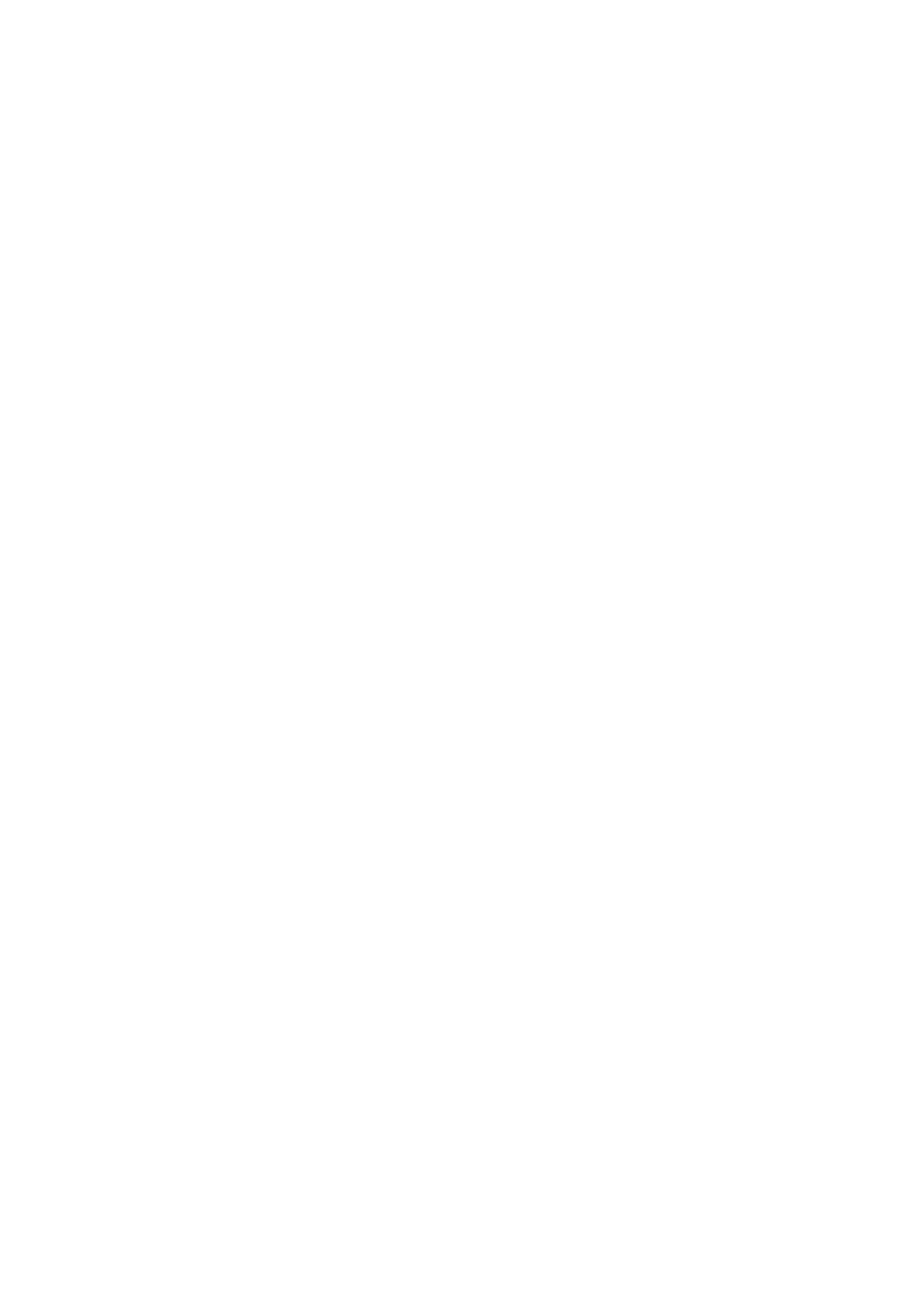| <b>Name</b>                                                        | <b>Fund name</b>                                                             |
|--------------------------------------------------------------------|------------------------------------------------------------------------------|
| Sunshine Coast Christian Broadcasters Association Inc              | Sunshine Coast Christian Broadcasters Association Inc Public Fund<br>Account |
| Sunshine Coast Youth Orchestra Incorporated                        | Sunshine Coast Youth Orchestra Inc Public Fund                               |
| Swell Currumbin Sculpture Festival                                 | Swell Currumbin Sculpture Festival Donations Fund                            |
| Thancoupie's Bursary Fund Ltd                                      | Western Cape Aboriginal Youth Art Bursary Fund                               |
| Toowoomba Christian Broadcasters Association Inc                   | <b>TCBA Gift Fund</b>                                                        |
| Toowoomba Repertory Theatre Society, The                           | Toowoomba Repertory Theatre Society Building Fund                            |
| Topology Inc                                                       | Topology Inc Top Friends Fund                                                |
| Towers Players Inc.                                                | <b>Towers Players Inc Donations</b>                                          |
| Townsville Christian Broadcasters Association Inc (T/A Live<br>FM) | Live FM Development Fund                                                     |
| Townsville Citizens Band Association Inc                           | Townsville Citizens Band Association Donations Fund                          |
| Townsville Community Music Centre Inc                              | Townsville Community Music Centre Donations Account                          |
| <b>Townsville Concert Bands Inc.</b>                               | <b>Townsville Concert Bands Inc Donation Account</b>                         |
| Townsville Writers and Publishers Centre Inc                       | Townsville Writers and Publishers Centre Public Fund                         |
| Umbrella Studio Association Inc                                    | Umbrella Studio Association Inc Donations Account                            |
| Umi Arts Ltd                                                       | Umi Arts Ltd Public Account                                                  |
| United Christian Broadcasters Australia Ltd                        | UCB Australia Development Fund                                               |
| Valley Theatrical Players Inc                                      | Valley Theatrical Players Building Fund                                      |
| Vast Arts Inc                                                      | Vast Arts Fund                                                               |
| <b>Voices of Birralee Inc</b>                                      | Voices of Birralee Inc Public Fund                                           |
| Vulcana Women's Circus Inc                                         | Vulcana Women's Circus Fund                                                  |
| Wagner Society in Queensland Inc, The                              | Wagner Society in Queensland Inc Public Donations Fund, The                  |
| Wahine Maori Queensland Inc                                        | Wahine Maori of Queensland Fund                                              |
| Wide Bay Christian Broadcasters Association Inc                    | Wide Bay Rhema Development Fund                                              |
| Wondai and District Band Association Inc                           | Wondai & District Band Association Donations Account                         |
| Wynnum Manly Arts Council Inc                                      | Wynnum Manly Arts Council Inc Public Fund                                    |
| Zen Zen Zo Physical Theatre Ltd                                    | Zen Zen Zo Physical Theatre Donations Fund                                   |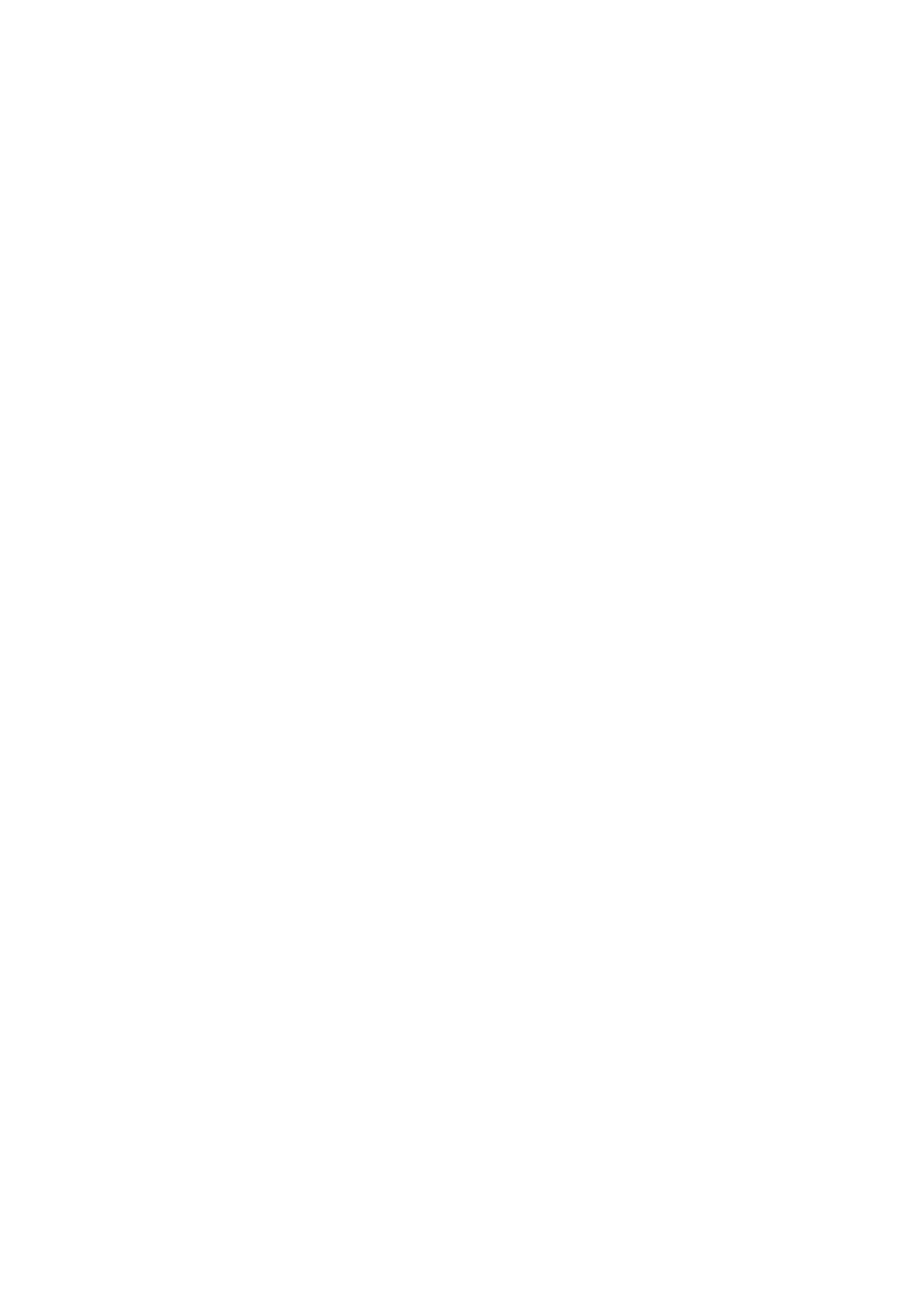#### **State: South Australia**

| <b>Name</b>                                            | <b>Fund name</b>                                        |
|--------------------------------------------------------|---------------------------------------------------------|
| Adelaide Baroque Inc                                   | Adelaide Baroque Donors' Fund                           |
| Adelaide Cello Festival Association Incorporated       | Adelaide Cello Festival Association Public Fund         |
| Adelaide Chamber Singers Incorporated                  | Adelaide Chamber Singers Supporters Fund                |
| Adelaide Eisteddfod Society Inc                        | Adelaide Eisteddfod Development Fund                    |
| Adelaide Festival Centre Foundation Inc                | Adelaide Festival Centre Foundation Fund                |
| <b>Adelaide Festival Centre Trust</b>                  | Adelaide Festival Centre Trust Donations Fund           |
| Adelaide Festival Corporation                          | Adelaide Festival Public Fund                           |
| Adelaide Fringe Inc                                    | Adelaide Fringe Cultural Fund                           |
| Adelaide Harmony Choir Inc                             | Adelaide Harmony Choir Inc Trust Account, The           |
| Adelaide Hills International Sculpture Symposium Inc   | <b>AHISS Inc Public Fund</b>                            |
| Adelaide International Film Festival                   | Adelaide Film Festival Donations Fund                   |
| Adelaide Kids Film Festival Incorporated               | Adelaide Kids Film Festival Public Fund                 |
| Adelaide Philharmonia Chorus Inc                       | Adelaide Philharmonia Chorus Inc Donation Account       |
| Adelaide Repertory Theatre Inc                         | Adelaide Repertory Theatre Public Donations Fund        |
| Adelaide Symphony Orchestra Foundation Inc             | Adelaide Symphony Orchestra Foundation Inc              |
| Adelaide Symphony Orchestra Pty Ltd                    | Adelaide Symphony Orchestra Pty Ltd - Appeal Fund       |
| Adelaide University Choral Society Incorporated        | Adelaide University Choral Society Inc Endowment Fund   |
| Adelaide Youth Orchestras Incorporated, The            | AdYO fund                                               |
| Ananguku Arts and Cultural Aboriginal Corporation      | Ananguku Arts Donation Fund                             |
| Artlink Australia                                      | Artlink Australia Donations Fund                        |
| Arts Access SA Inc                                     | Arts Access SA Donations Fund                           |
| Arts Council of Australia                              | Regional Arts Australia Trust Fund                      |
| Arts India Inc                                         | Arts India Public Fund                                  |
| Australian Children's Performing Arts Company          | <b>Windmill Donations</b>                               |
| Australian Council on Children and the Media           | Young Media Australia Support Fund                      |
| Australian Dance Council - Ausdance (SA) Inc           | Ausdance (SA) Fund, The                                 |
| Australian Dance Theatre Ltd                           | <b>Australian Dance Theatre Donations Fund</b>          |
| Australian Experimental Art Foundation Inc             | <b>AEAF Donations Fund</b>                              |
| Australian Festival for Young People Incorporated      | Australian Festival for Young People Public Fund        |
| Australian International Documentary Conference Ltd    | <b>AIDC Public Donations Fund</b>                       |
| Australian Network for Art and Technology Incorporated | Australian Network for Art and Technology Public Fund   |
| Australian Society for Music Education Inc             | Australian Society for Music Education (Inc) Trust Fund |
| Australian String Quartet Inc                          | Australian String Quartet Inc Public Fund               |
| Australian Theological Forum Literary Fund             | Australian Theological Forum Literary Fund, The         |
| <b>Barossa Foundation</b>                              | <b>Barossa Foundation</b>                               |
| Big Book Club Incorporated, The                        | Big Book Club Inc - Public Fund, The                    |
| Border Project Pty Ltd, The                            | Border Project Public Fund, The                         |
| <b>Brink Productions Limited</b>                       | <b>Brink Productions Public Fund</b>                    |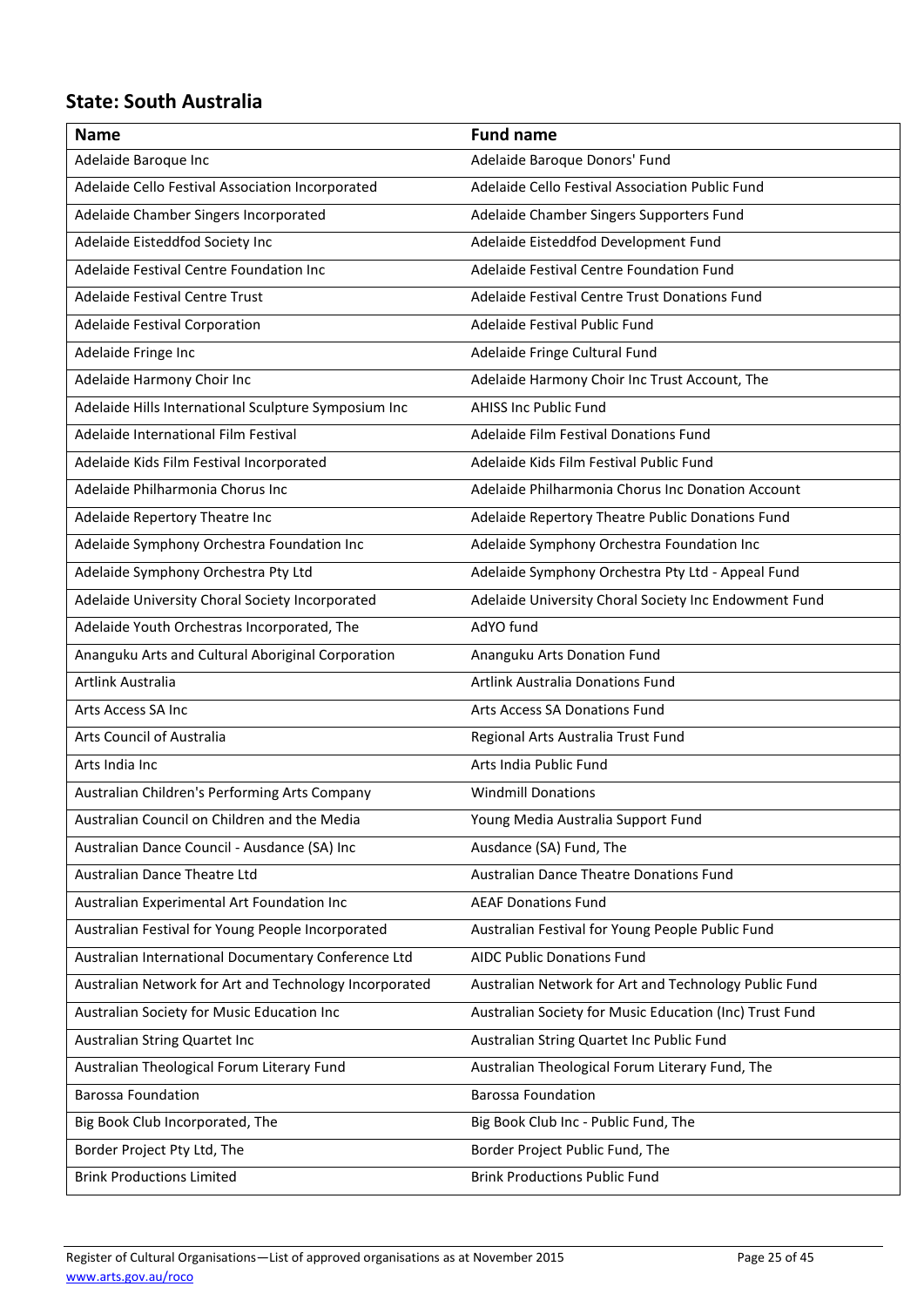| <b>Name</b>                                                                | <b>Fund name</b>                                                                     |
|----------------------------------------------------------------------------|--------------------------------------------------------------------------------------|
| Carclew Youth Arts Centre Inc                                              | Carclew Youth Arts Centre Inc Public Fund                                            |
| Children's Book Council of Australia Limited                               | Children's Book Council of Australia Gift Fund                                       |
| Christ Church North Adelaide David Gallasch Memorial<br><b>Music Trust</b> | Christ Church North Adelaide David Gallasch Memorial Music<br>Fund                   |
| Christian Radio Inc (trading as LIFE FM)                                   | Life FM Development Fund                                                             |
| CIRKIDZ Inc                                                                | <b>CIRKIDZ Public Fund</b>                                                           |
| City of Salisbury Cultural Development Trust                               | City of Salisbury Cultural Development Trust                                         |
| Contemporary Art Centre of South Australia Incorporated                    | Contemporary Art Centre of SA Public Fund                                            |
| Co-Opera Inc                                                               | Co-Opera Public Fund                                                                 |
| Dante Alighieri Society of South Australia Incorporated                    | Dante Alighieri Culture and Education fund                                           |
| D'Faces of Youth Arts Inc                                                  | D'Faces of Youth Arts Donation Fund                                                  |
| Embroiderers' Guild of South Australia Inc, The                            | Embroiderers' Guild of South Australia Inc Special Purpose Fund,<br>The              |
| Every Voice Incorporated                                                   | Every Voice Public Fund                                                              |
| Feast Adelaide Lesbian and Gay Cultural Festival                           | Feast Adelaide Lesbian and Gay Cultural Festival Donations Fund                      |
| <b>Fleurieu Art Foundation</b>                                             | <b>Fleurieu Art Foundation</b>                                                       |
| Floral Design Council of South Australia Inc                               | Floral Design Council of South Australia Public Donations Fund                       |
| Fresh Broadcasters Incorporated                                            | Fresh Future Fund                                                                    |
| Friends of the Greg Trott Pipe Organ Inc                                   | Friends of the Greg Trott Pipe Organ                                                 |
| From Page to Stage Ltd                                                     | FPTS Public Fund                                                                     |
| <b>Glenelg Historical Society Inc</b>                                      | Glenelg Historical Society Inc Public Gift Fund                                      |
| Helpmann Academy for the Visual and Performing Arts<br>Incorporated        | Helpmann Academy Foundation Inc, The                                                 |
| Independent Arts Foundation (SA) Incorporated                              | Independent Arts Foundation (SA) Incorporated Special Fund<br><b>Raising Account</b> |
| Independent Theatre Incorporated                                           | Independent Theatre Development Fund                                                 |
| Ink Pot Arts Incorporated                                                  | Ink Pot Arts Public Fund                                                             |
| JamFactory Contemporary Craft & Design Inc                                 | JamFactory Donations Fund                                                            |
| Kangaroo Island Art Feast Incorporated                                     | Kangaroo Island Art Feast Inc Public Fund                                            |
| Kapelle Singers Inc                                                        | Kapelle Singers Foundation, The                                                      |
| Kashtan Ukrainian Song & Dance Ensemble Inc                                | Kashtan Ensemble Fund                                                                |
| Kennedy Arts Foundation                                                    | Kennedy Arts Foundation                                                              |
| Knee High Puppeteers Inc                                                   | Knee High Puppeteers (Trust Account)                                                 |
| Kurruru Indigenous Youth Performing Arts Incorporated                      | Kurruru Indigenous Youth Performing Arts Inc Public Donations<br>Fund                |
| Leigh Warren and Dancers Pty Ltd                                           | Leigh Warren and Dancers Public Fund                                                 |
| Lolly Jar Circus Incorporated                                              | Lolly Jar Circus Inc Public Fund                                                     |
| Lutheran Media Incorporated                                                | Lutheran Media Inc Gift Fund                                                         |
| May Gibbs Children's Literature Trust                                      | May Gibbs Children's Literature Trust Fund                                           |
| Media Resource Centre Inc                                                  | <b>MRC Donations Fund</b>                                                            |
| Move Through Life Incorporated                                             | Move Through Life Public Fund                                                        |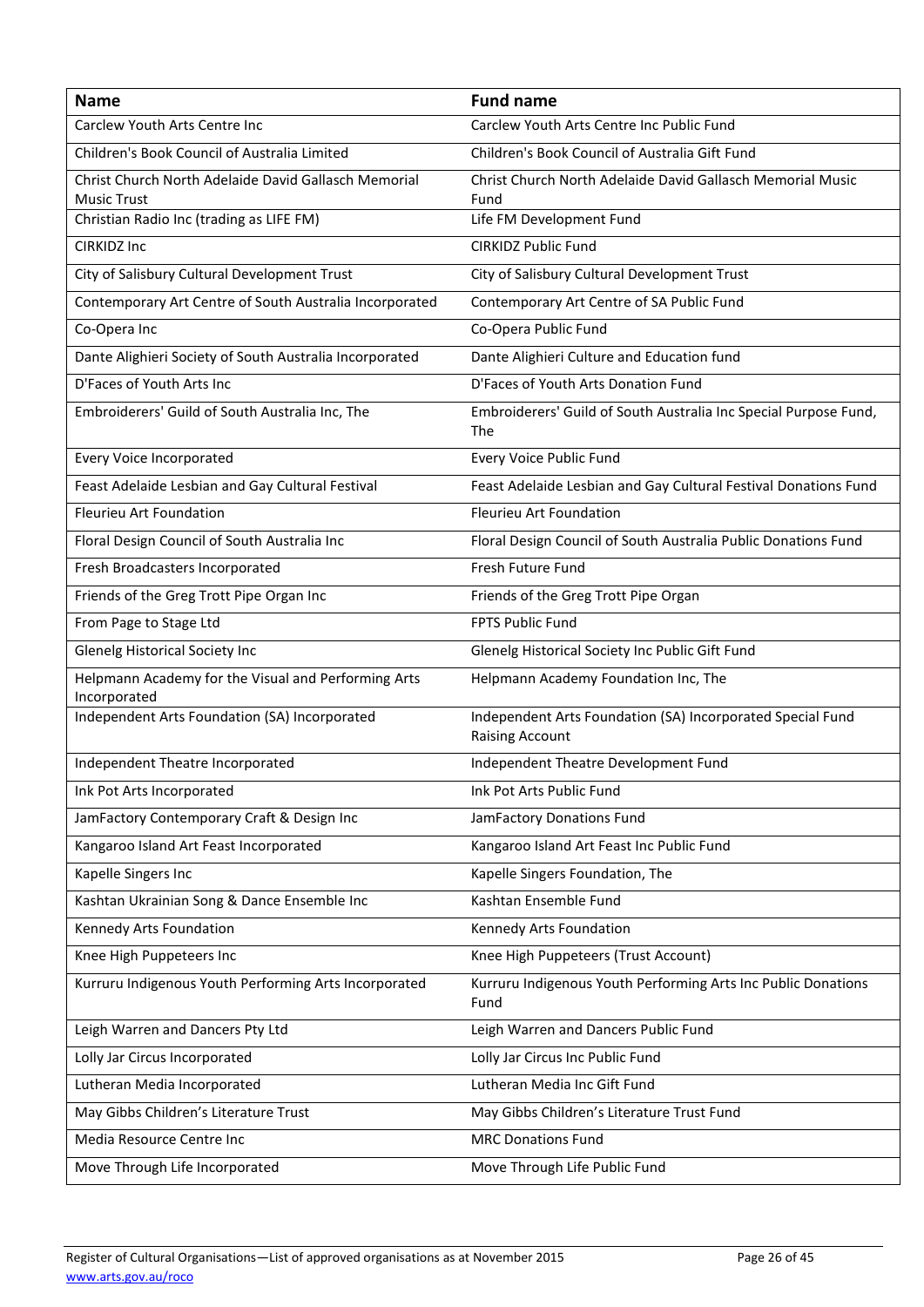| <b>Name</b>                                                            | <b>Fund name</b>                                           |
|------------------------------------------------------------------------|------------------------------------------------------------|
| Music Broadcasting Society of South                                    | 5MBS Public Fund Account, The                              |
| Australia Incorporated, The                                            |                                                            |
| National Aboriginal Cultural Institute Inc (Tandanya)                  | Tandanya Trust Account                                     |
| Nexus Multicultural Arts Centre Inc                                    | Nexus Multicultural Arts Centre Inc Donations Account      |
| Ngeringa Arts                                                          | Ngeringa Arts Public Fund                                  |
| No Strings Attached Theatre of Disability Incorporated                 | No Strings Attached Arts Fund                              |
| Norwood Symphony Orchestral Society Incorporated                       | Norwood Symphony Orchestra Development Fund                |
| Onkaparinga City Band Inc                                              | Onkaparinga City Concert Band - Music Fund, The            |
| Paradise Media and Performing Arts Inc                                 | Paradise Media and Performing Arts Inc. - Arts Fund        |
| Patch Theatre Company Inc                                              | Patch Theatre Company Public Fund                          |
| Penola District Cultural Fund                                          | Penola District Cultural Fund                              |
| Penola Festival Association Incorporated                               | Penola Festival Association Public Fund                    |
| Performing Arts Projects Association Inc                               | Performing Arts Projects Public Fund                       |
| Rebuild Independence Group Incorporated                                | Rebuild Independence Group Inc Public Fund Account         |
| Recitals Australia Incorporated                                        | Recitals Australia Performers Advancement Fund             |
| Renmark Paringa District Cultural Fund                                 | Renmark Paringa District Cultural Fund                     |
| <b>Restless Dance Theatre Inc.</b>                                     | <b>Restless Dance Theatre Donations Fund</b>               |
| Richard Wagner Society of South Australia Inc                          | Richard Wagner Society of South Australia Public Fund, The |
| Riverland Christian Radio Incorporated                                 | Riverland Christian Radio Inc Cultural Fund                |
| Riverland Youth Theatre Inc                                            | Riverland Youth Theatre Inc Donations Account              |
| Royal South Australian Society of Arts Inc                             | Royal South Australian Society of Arts Incorporated Fund   |
| S.A. Living Artists Inc                                                | <b>SALA Public Fund</b>                                    |
| SA Writers' Centre Inc                                                 | SA Writers' Centre Fund                                    |
| Shorts Film Festival Incorporated                                      | Shorts Film Festival Donations Fund                        |
| South Australian Contemporary Music Company Limited<br>T/A Ausmusic SA | Ausmusic SA Gift Fund, The                                 |
| South Australian Country Arts Trust                                    | South Australian Country Arts Trust Fund                   |
| South East Christian Broadcasters Inc. (T/A Radio Rhema)               | <b>Rhema Donations Fund</b>                                |
| Southern Youth Theatre Ensemble Inc                                    | <b>SYTE Public Fund</b>                                    |
| St Peter's Cathedral Music Foundation Inc                              | St Peter's Cathedral Music Foundation                      |
| State Opera of South Australia                                         | State Opera of S.A.                                        |
| State Theatre Company of South Australia                               | <b>State Theatre Company Donations Fund</b>                |
| Susan Magarey Biography Foundation, The                                | Susan Magarey Biography Fund, The                          |
| Tacoma Preservation Society Incorporated                               | Tacoma Preservation Society Public Fund                    |
| <b>Tangent Productions Inc</b>                                         | Tangent Productions Incorporated Donations Fund            |
| Tatiara Community FM Broadcasters Inc                                  | <b>5tcb Donation Fund Account</b>                          |
| Theatro Oneiron Inc                                                    | Theatro Oneiron Production Fund                            |
| Therry Dramatic Society Inc                                            | Therry Dramatic Society Project Fund                       |
| Thora and Frank Pearce Opera Foundation, The                           | Thora and Frank Pearce Opera Foundation, The               |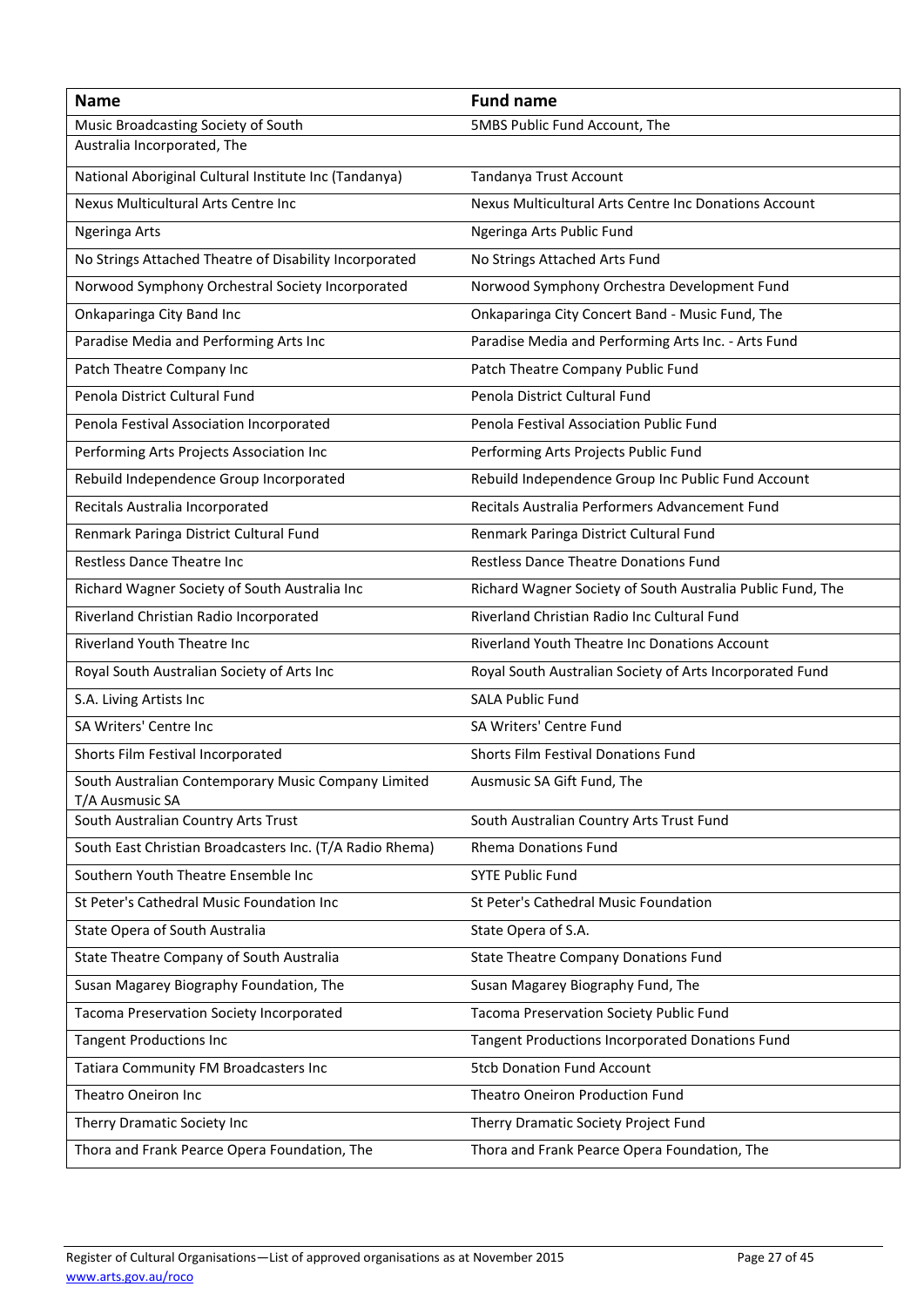| <b>Name</b>                                                        | <b>Fund name</b>                                     |
|--------------------------------------------------------------------|------------------------------------------------------|
| Tutti Ensemble Inc                                                 | Tutti Ensemble Inc Arts Fund                         |
| Uniting Church Arts and Cultural Group Incorporated                | Centre for Music, Liturgy and the Arts Fund, The     |
| Uniting Church Arts and Cultural Development Group<br>Incorporated | Wesley Church Kent Town Organ Fund                   |
| University of Adelaide Theatre Guild Inc                           | University of Adelaide Theatre Guild Inc Public Fund |
| Urban Myth Theatre of Youth Inc                                    | Urban Myth Theatre of Youth Public Fund              |
| Various People Inc                                                 | VPI Fund, The                                        |
| Vitalstatistix Inc                                                 | Vitalstatistix Public Fund Account                   |
| Wet Ink Magazine Incorporated                                      | Wet Inc Magazine Inc Public Fund                     |
| WOMADelaide Foundation Limited                                     | <b>WOMADelaide Donations Fund</b>                    |
| Young Adelaide Voices Incorporated                                 | Young Adelaide Voices Incorporated-Donor's Fund      |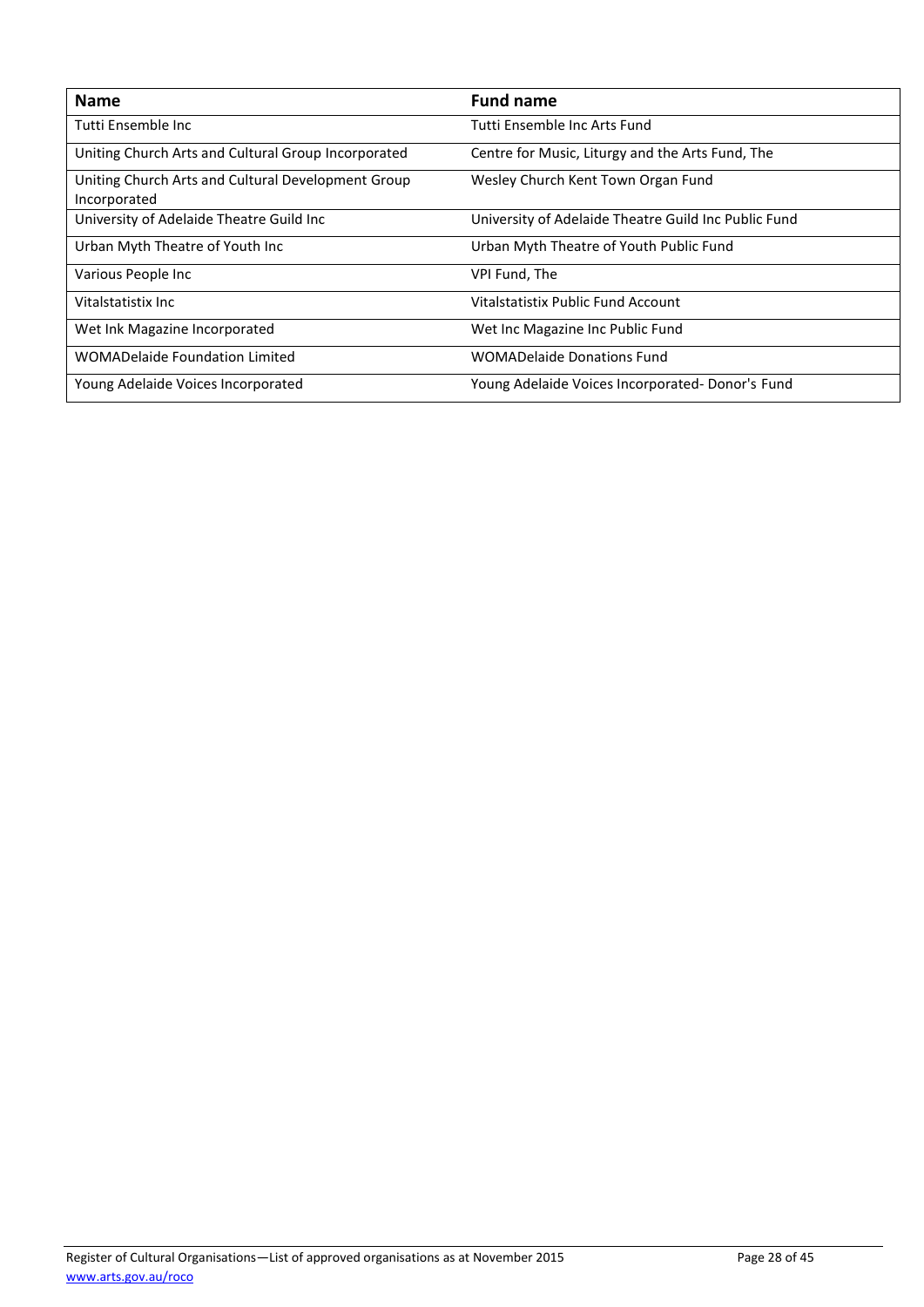## **State: Tasmania**

| <b>Name</b>                                           | <b>Fund name</b>                                            |
|-------------------------------------------------------|-------------------------------------------------------------|
| Australian Script Centre Inc                          | Australian Script Centre Public Fund, The                   |
| <b>Blue Cow Theatre Inc</b>                           | Blue Cow Theatre Inc Deductible Gift Fund                   |
| Chamber Music Society of Tasmania Inc, The            | Chamber Music Society of Tasmania Inc - Public Fund, The    |
| City of Clarence Eisteddfod Society Inc               | City of Clarence Eisteddfod Society Inc - Donations Account |
| City of Hobart Eisteddfod Society Incorporated        | City of Hobart Eisteddfod Society Inc                       |
| <b>Claudio Alcorso Foundation Cultural Trust</b>      | Claudio Alcorso Foundation Cultural Public Fund             |
| Contemporary Art Services Tasmania                    | <b>CAST Donations Fund</b>                                  |
| Designed Objects Tasmania Inc                         | DOT Fund                                                    |
| Detached Cultural Organisation Ltd                    | Detached Cultural Organisation Ltd                          |
| Festival of Voices Incorporated                       | <b>Festival of Voices Public Fund</b>                       |
| Hobart FM Inc                                         | Hobart FM - Public Radio Fund                               |
| Hope Foundation Communicators Inc                     | Hope Foundation Communicators Inc Development Fund          |
| <b>IHOS</b>                                           | <b>IHOS Public Fund</b>                                     |
| Island Magazine Inc                                   | <b>Island Magazine Donations Fund</b>                       |
| James Scott Decorative Arts Society Incorporated, The | James Scott Public Fund, The                                |
| John Glover Society Inc                               | John Glover Public Fund, The                                |
| Kickstart Arts Incorporated                           | Kickstart Public Fund                                       |
| Launceston Christian Broadcasters Inc                 | <b>LCB Public Fund Account</b>                              |
| Launceston Community FM Group Inc                     | City Park Radio Gift Fund                                   |
| Moonbird Heritage Trust                               | <b>MHT Public Donations Account</b>                         |
| Slipstream Circus Inc                                 | <b>Slipstream Circus Donations Fund</b>                     |
| Steamship Cartella Trust                              | Steamship Cartella Restoration Fund                         |
| Stompin                                               | Stompin Youth Dance Co Public Fund                          |
| Tasdance                                              | <b>Tasdance Fund</b>                                        |
| Tasmanian Regional Arts Inc                           | Tasmanian Regional Arts Donation Fund                       |
| Tasmanian Symphony Orchestra Holdings Ltd             | Tasmanian Symphony Orchestra Holdings Fund                  |
| Tasmanian Symphony Orchestra Pty Ltd                  | Tasmanian Symphony Orchestra Fund                           |
| Tasmanian Theatre Company Incorporated                | <b>TTC Donations Fund</b>                                   |
| Tasmanian Theatre Company Ltd                         | Tasmanian Theatre Company Ltd Donations Fund                |
| Tasmanian Wood Design Collection Ltd                  | Tasmanian Wood Design Collection Trust                      |
| Tasmanian Writers Centre Incorporated                 | Tasmanian Writers Centre Public Fund, The                   |
| Tasmanian Youth Broadcasters Inc                      | Edge Radio Fund                                             |
| Tasmanian Youth Orchestra Inc                         | Tasmanian Youth Orchestra Council Donations Account         |
| Ten Days on the Island Ltd                            | Ten Days on the Island Donations Fund                       |
| Terrapin Puppet Theatre Ltd                           | Australian Puppetry Art Fund, The                           |
| Theatre North Inc (Tas)                               | Theatre North Inc Donations Account                         |
| Theatre Royal Management Board                        | Theatre Royal Management Board Public Donations Fund        |
| Virtuosi Tasmania Inc                                 | Virtuosi Tasmania Inc                                       |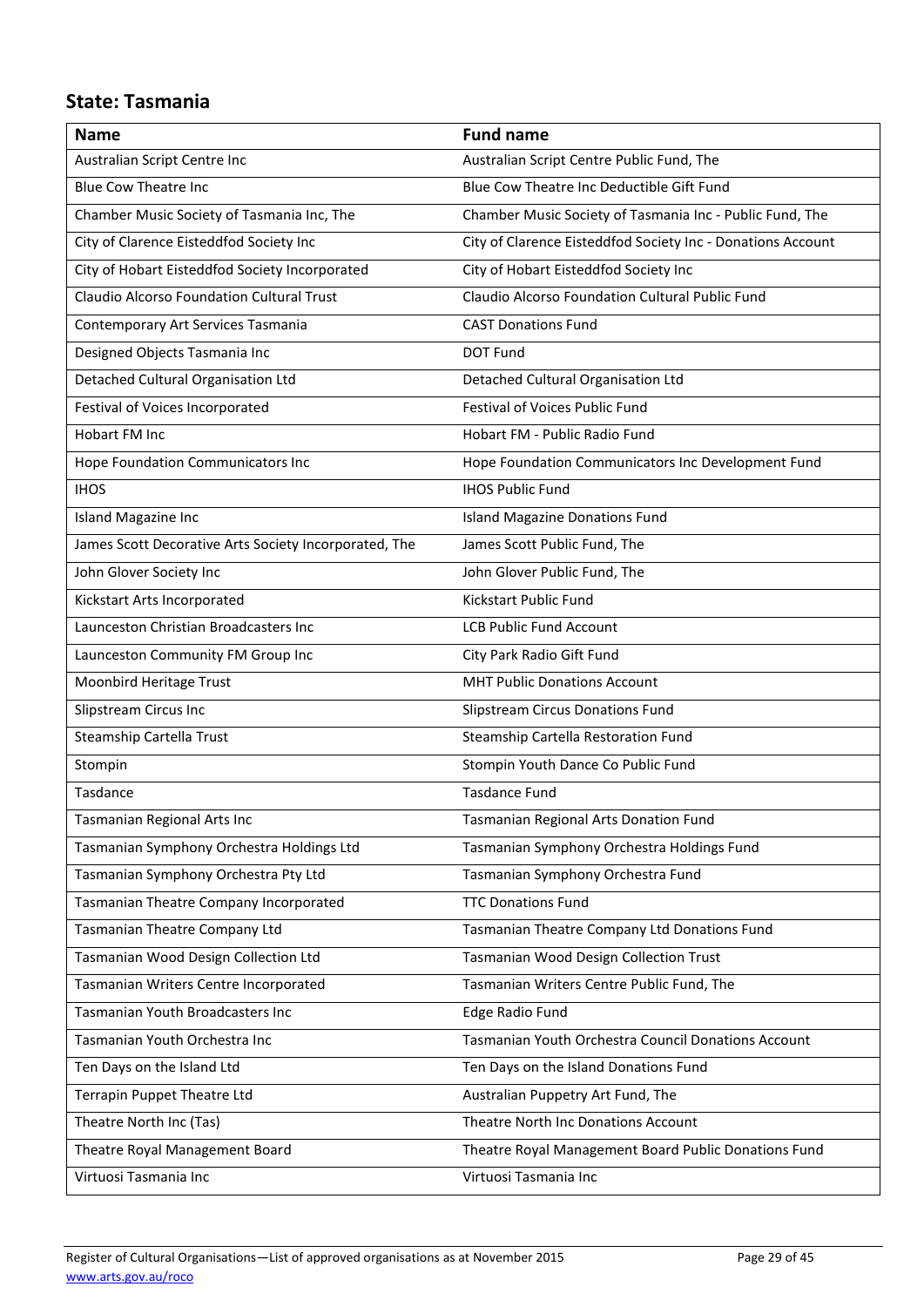| <b>Name</b>             | <b>Fund name</b>                |
|-------------------------|---------------------------------|
| Wide Angle Tasmania Inc | Wide Angle Tasmania Public Fund |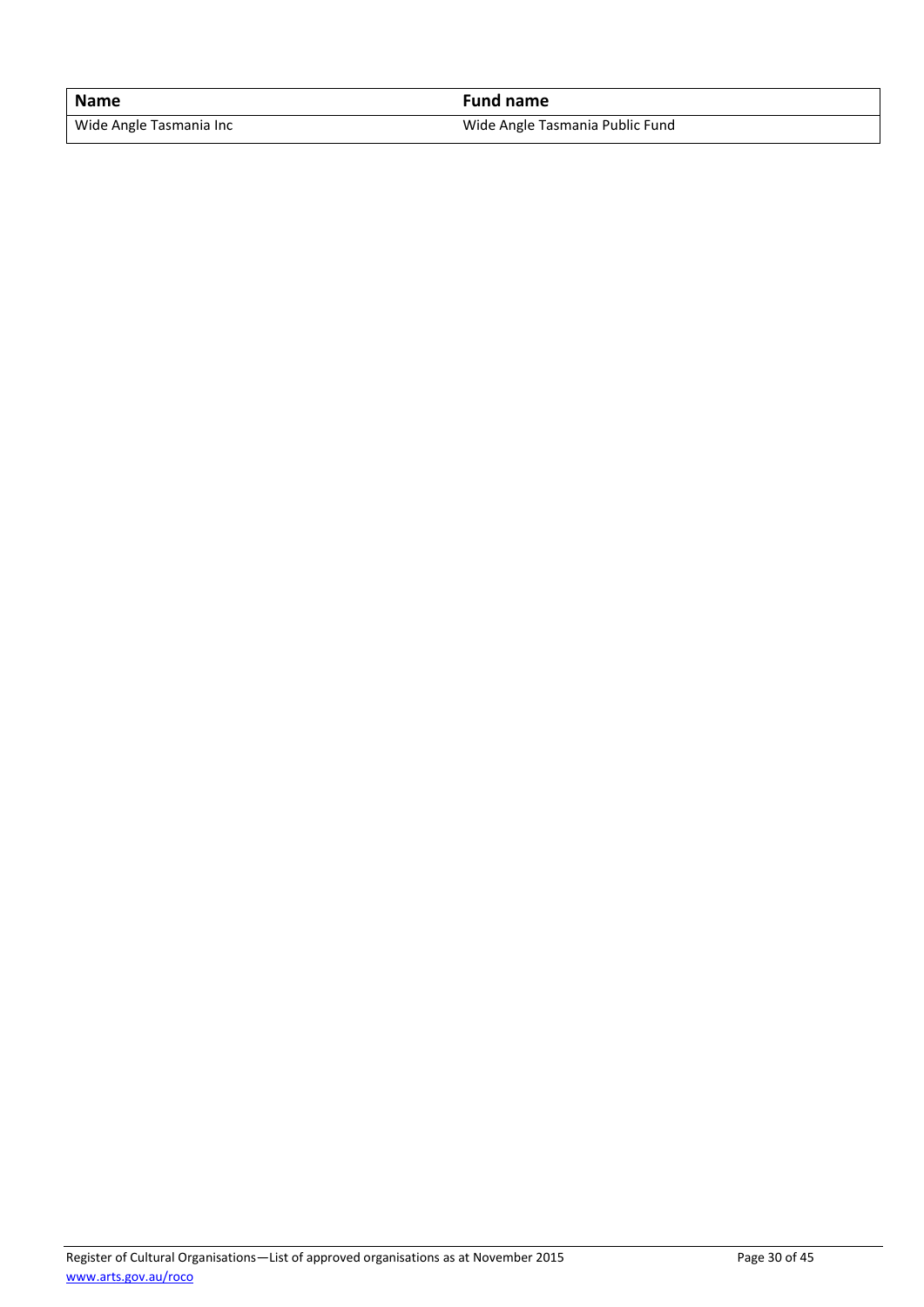## **State: Victoria**

| <b>Name</b>                                                                         | <b>Fund name</b>                                                                           |
|-------------------------------------------------------------------------------------|--------------------------------------------------------------------------------------------|
| A is for Atlas Limited                                                              | A is for Atlas Gift Fund                                                                   |
| <b>Abbotsford Convent Foundation Arts Trust</b>                                     | Abbotsford Convent Foundation Arts Fund                                                    |
| Aboriginal Corporation for Frankston and Mornington<br>Peninsula Indigenous Artists | <b>Baluk Arts</b>                                                                          |
| Accademia Arcadia Inc                                                               | Accademia Arcadia Inc Donations Fund                                                       |
| <b>Acclaim Awards Ltd</b>                                                           | <b>Acclaim Awards Public Fund</b>                                                          |
| Albury-Wodonga Christian Broadcasters Inc                                           | <b>AWCB Inc Gift Fund</b>                                                                  |
| All Saints Music Foundation                                                         | All Saints Music Foundation Public Fund                                                    |
| Antipodes Centre for Greek Culture, Heritage and Language<br><b>Cultural Trust</b>  | Antipodes Centre for Greek Culture, Heritage and Language<br><b>Cultural Fund</b>          |
| Aphids Events Inc                                                                   | Aphids Gift Fund                                                                           |
| Arapiles Community Theatre Inc                                                      | Arapiles Community Theatre Inc                                                             |
| Arena Theatre Company Ltd                                                           | Arena Theatre Fund                                                                         |
| Art Is  Festival Inc                                                                | Art Is  Festival Inc Public Fund                                                           |
| Arts Council of Mansfield Inc                                                       | Arts Council of Mansfield Donation Fund                                                    |
| Aspire Cultural and Charitable Foundation                                           | Sacred Heart Cathedral Bendigo Cultural Fund                                               |
| Association of Sculptors of Victoria Inc                                            | Association of Sculptors of Victoria Inc Trust Account                                     |
| Astra Chamber Music Society Inc                                                     | Astra Chamber Music Society Development Fund                                               |
| Athenaeum Club Young Artists Trust                                                  | Athenaeum Club Young Artists Trust, The                                                    |
| Ausglass (The Australian Association of Glass Artists)<br>Limited                   | Ausglass Fund                                                                              |
| Auspicious Projects Inc                                                             | Auspicious Projects Inc Trust Fund                                                         |
| Australia-Britain Society Foundation                                                | Australia-Britain Society Foundation                                                       |
| Australia-Israel Cultural Exchange Ltd                                              | Australia Israel Cultural Exchange Fund                                                    |
| Australian Academy of Design Inc.                                                   | Australian Academy of Design Trust Account                                                 |
| Australian and New Zealand Association of Bellringers<br>Incorporated               | Australian and New Zealand Association of Bellringers Inc, Public<br><b>Donations Fund</b> |
| Australian and New Zealand College of Organists Limited                             | Aust & NZ College of Organists Limited Public Fund                                         |
| Australian Art Orchestra Limited                                                    | Australian Art Orchestra Fund                                                              |
| Australian Bach Society Inc                                                         | Australian Bach Society Donations Fund                                                     |
| Australian Ballet                                                                   | Australian Ballet Fund, The                                                                |
| Australian Ballet School                                                            | Australian Ballet School Donations Fund, The                                               |
| Australian Book Review Inc                                                          | Australian Book Review Gift Fund                                                           |
| Australian Boys' Choral Institute                                                   | Australian Boys' Choir Fund, The                                                           |
| Australian Centre for Contemporary Art                                              | Australian Centre for Contemporary Art No.2 Account                                        |
| Australian Chamber Choir Inc                                                        | Australian Chamber Choir Inc Support Fund                                                  |
| Australian Children's Choir Inc                                                     | Australian Children's Choir Inc Public Fund                                                |
| Australian Children's Literature Alliance                                           | ANZ ACLA Account 2 - Public Fund                                                           |
| Australian Children's Television Foundation                                         | Australian Children's Television Foundation Donations Fund                                 |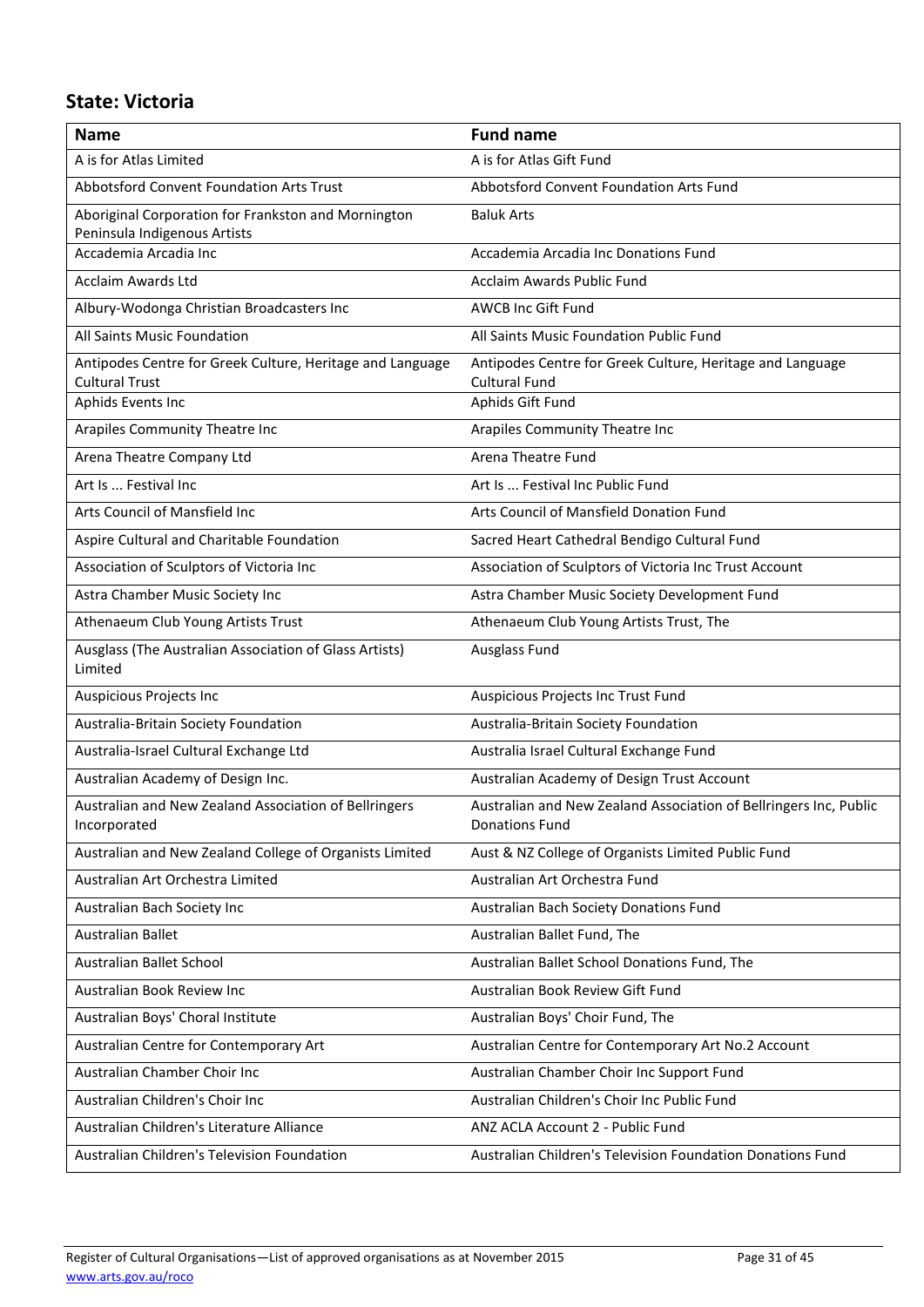| <b>Name</b>                                                        | <b>Fund name</b>                                                                                 |
|--------------------------------------------------------------------|--------------------------------------------------------------------------------------------------|
| Australian Chopin Society Inc                                      | Chopin Music Fund                                                                                |
| Australian Choral Conductors Education and Training Inc            | Australian Choral Conductors Education and Training (ACCET)<br><b>Charitable Donations Trust</b> |
| Australian Christian Multimedia Inc                                | <b>Christian Cultural Arts Trust</b>                                                             |
| Australian Circus and Physical Theatre Association Inc             | Australian Circus and Physical Theatre Association Inc Fund                                      |
| Australian College of Entertainers Company Limited                 | Australian College of Entertainers Public Fund, The                                              |
| Australian Community Theatre Incorporated                          | Australian Community Theatre Public Fund                                                         |
| Australian Dance Council - Ausdance (Vic) Inc                      | Ausdance (Vic) Fund, The                                                                         |
| Australian Film Institute                                          | Australian Film Institute Endowment Fund                                                         |
| Australian Institute of Classical Dance Inc                        | <b>Dance Creation Fund</b>                                                                       |
| Australian International Opera Awards                              | Australian International Opera Awards Public Fund                                                |
| Australian Jazz Awards Limited                                     | Australian Jazz Awards Gift Fund                                                                 |
| Australian Lithuanian Foundation Arts Trust                        | Australian Lithuanian Foundation Arts Trust                                                      |
| Australian Music Examinations Board Ltd                            | <b>AMEB Fund</b>                                                                                 |
| Australian Music Foundation Inc                                    | Australian Music Foundation Public Fund                                                          |
| Australian Musicals Development Inc                                | Australian Musicals Development Inc Public Fund                                                  |
| Australian National Academy of Music Ltd                           | Australian National Academy of Music Public Fund                                                 |
| Australian National Choral Association (ANCA) Inc                  | Australian National Choral Association (ANCA) Incorporated -<br><b>Donations Account</b>         |
| Australian National Memorial Theatre Ltd                           | Australian National Memorial Theatre Limited Arts Education and<br><b>Training Fund</b>          |
| Australian National Piano Award Shepparton Inc                     | Australian National Piano Award Donations Fund                                                   |
| Australian Poetry Limited                                          | Australian Poetry Public Fund                                                                    |
| Australian Print Workshop Inc                                      | Australian Print Workshop Inc                                                                    |
| Australian Shakespeare Company Ltd                                 | Australian Shakespeare Co Ltd Trust Fund                                                         |
| Australian Welsh Male Choir (Cor Meibion Cymreig<br>Awstralia) Inc | Australian Welsh Male Choir Public Fund Account, The                                             |
| Australian Youth Band Association Incorporated                     | Australian Youth Band Public Fund                                                                |
| Aviation Historical Society of Australia Inc                       | Aviation Historical Society Publications and Research Fund, The                                  |
| <b>Ballarat Arts Foundation Inc</b>                                | <b>Ballarat Arts Foundation Inc Gifts Account</b>                                                |
| Ballarat International Foto Biennale Inc                           | Ballarat International Foto Biennale Public Fund                                                 |
| Ballarat Symphony Orchestra Inc                                    | Ballarat Symphony Orchestra Public Fund                                                          |
| <b>BalletLab Association Inc</b>                                   | <b>BalletLab Association Inc - Donations Fund</b>                                                |
| Bangla Art Centre Inc                                              | <b>BACV Gift Fund</b>                                                                            |
| Barking Spider Visual Theatre Inc                                  | Barking Spider Visual Theatre Donations Fund                                                     |
| Bass Valley Music Festival Inc                                     | <b>BVMF Public Fund</b>                                                                          |
| Bendigo Community Theatre & Arts Inc                               | Bendigo Community Theatre & Arts Public Fund                                                     |
| Bendigo Theatre Company Inc                                        | Bendigo Theatre Company Inc Development Fund                                                     |
| Bendigo Youth Choir Inc                                            | <b>BYC Donations Fund</b>                                                                        |
| Berwick District Woodworkers Club Inc                              | Berwick District Woodworkers Club Public Fund                                                    |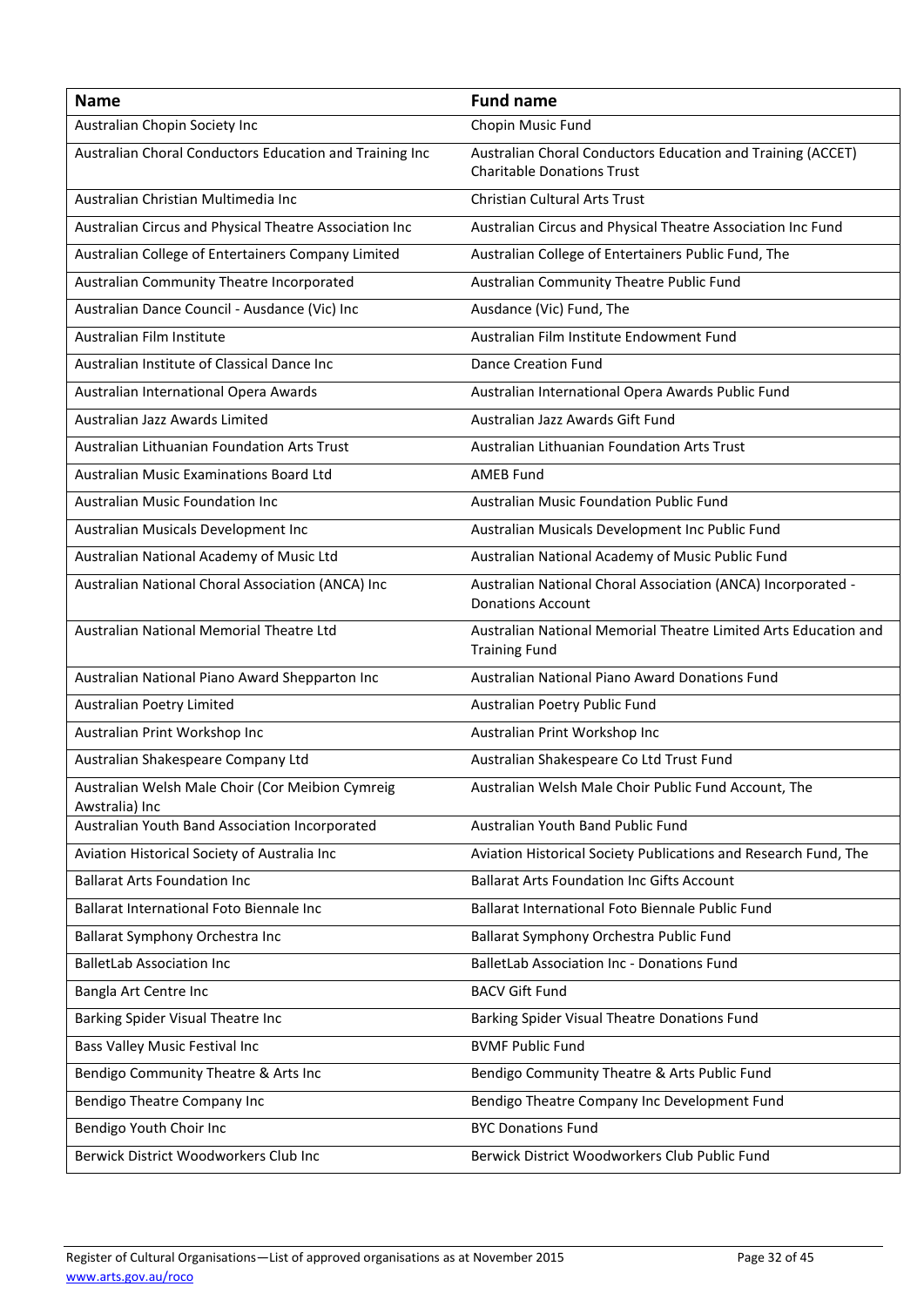| <b>Name</b>                                                                 | <b>Fund name</b>                                                                           |
|-----------------------------------------------------------------------------|--------------------------------------------------------------------------------------------|
| Berwick Youth Choir Incorporated                                            | <b>Berwick Youth Choir Fund</b>                                                            |
| Bharatam Dance Company Inc                                                  | Bharatam Dance Company Projects Fund Account                                               |
| Big Red Films Ltd                                                           | <b>Big Red Films Ltd</b>                                                                   |
| Black Arm Band Inc, The                                                     | <b>TBAB Fund</b>                                                                           |
| <b>Black Hole Theatre Inc</b>                                               | <b>Black Hole Theatre Inc Public Donation Fund</b>                                         |
| <b>Bluebird Foundation Inc.</b>                                             | <b>Bluebird Foundation Inc Public Fund</b>                                                 |
| Boite (Vic) Inc                                                             | Boite (Vic) Inc Donations Account, The                                                     |
| <b>BOObook Community Theatre Inc</b>                                        | <b>BOObook Theatre Fund</b>                                                                |
| <b>Boroondara Brass Inc</b>                                                 | Boroondara Brass Public Fund                                                               |
| Box Hill City Band Inc                                                      | Box Hill City Band Public Fund                                                             |
| Brian Stacey Memorial Trust, The                                            | Brian Stacey Memorial Trust Fund, The                                                      |
| Bridge Builders (Vic) Cultural Trust                                        | Bridge Builders (Vic) Cultural Trust                                                       |
| British Music Society of Victoria existing as Lyrebird Music<br>Society Inc | British Music Society of Victoria existing as Lyrebird Music Society<br><b>Public Fund</b> |
| <b>Brunswick Women's Theatre Inc</b>                                        | Brunswick Theatre Public Fund, The                                                         |
| Bungay Art House Ltd                                                        | <b>Bungay Art House Donations Fund</b>                                                     |
| CAA - Wyndham Community Arts Alliance Inc                                   | <b>CAA Donations Fund</b>                                                                  |
| Camberwell Chorale Inc                                                      | <b>Camberwell Chorale Donations Fund</b>                                                   |
| Campaspe Shire Council - Plaza Theatre                                      | Campaspe Shire Council - Plaza Theatre Trust Account                                       |
| Cantorion Cymreig Victoria (Victoria Welsh Male Voice<br>Choir) Inc         | Victoria Welsh Choir Donations Fund                                                        |
| Capital - Bendigo's Performing Arts Centre                                  | Capital - Bendigo's Performing Arts Centre Trust Account, The                              |
| Castlemaine Pipe Organ Restorations Inc                                     | Castlemaine Pipe Organ Restorations Fund Inc                                               |
| Castlemaine State Festival Ltd                                              | <b>Castlemaine State Festival</b>                                                          |
| Central Highlands Broadcasting Inc                                          | Central Highlands Broadcasting Inc - Public Fund                                           |
| Centre for Books, Writing and Ideas                                         | Centre for Books, Writing and Ideas Public Fund                                            |
| Ceramics and Glass Circle of Australia Inc                                  | <b>Ceramics and Glass Circle Cultural Fund</b>                                             |
| Chamber Made Opera Inc                                                      | Chamber Made Opera Inc                                                                     |
| Chamber Music Australia Inc                                                 | Chamber Music Australia Inc Public Fund                                                    |
| Chamber Music Summer School - Mount Buller Inc                              | CMSS-MB Scholarship Gift Fund                                                              |
| Chamber Strings of Melbourne Inc                                            | Chamber Strings of Melbourne Inc Special Projects Fund, The                                |
| Chao Feng Chinese Orchestra Incorporated                                    | Chao Feng Chinese Orchestra Inc DGR                                                        |
| Children's Charity Network Ltd                                              | Children's Charity Network Fund Account                                                    |
| Choir Victoria Inc                                                          | Choir Victoria Cultural Fun                                                                |
| <b>Christ Church Music Foundation</b>                                       | <b>Christ Church Music Foundation</b>                                                      |
| Chunky Move Ltd                                                             | Chunky Move Ltd Public Fund                                                                |
| Circus Australia Limited trading as Circus Oz                               | Circus Oz Cultural Fund                                                                    |
| City of Ballarat - Her Majesty's Theatre Trust Fund                         | Her Majesty's Theatre Trust Fund                                                           |
| City of Sale Eisteddfod Society Inc                                         | Sale Eisteddfod Public Fund                                                                |
| City of Traralgon Band Inc                                                  | City of Traralgon Band Charitable Trust                                                    |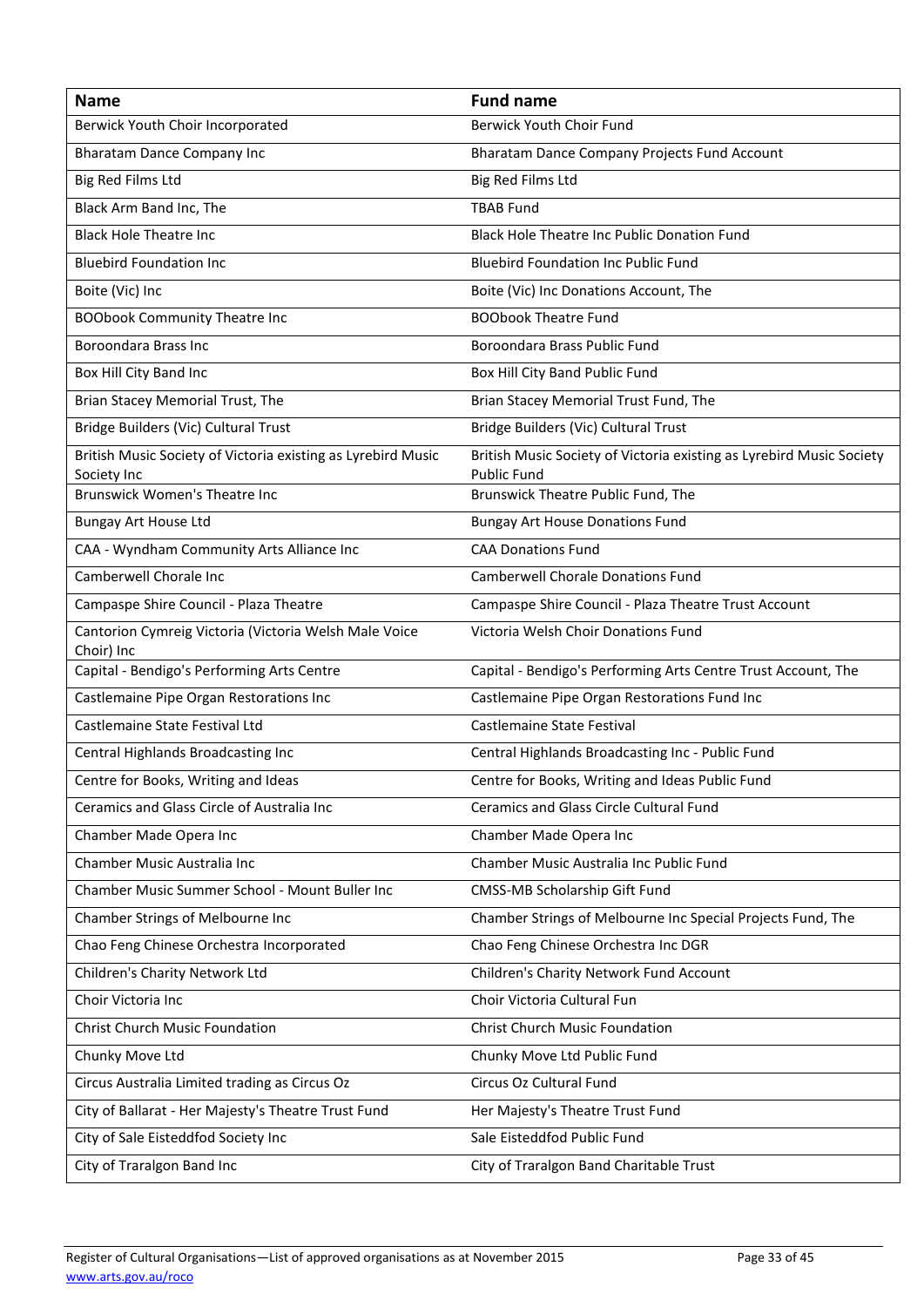| <b>Name</b>                                               | <b>Fund name</b>                                                       |
|-----------------------------------------------------------|------------------------------------------------------------------------|
| Clearing House for Archival Records on Timor (Inc)        | <b>CHART Fund</b>                                                      |
| Colac-Otway Performing Arts & Cultural Centre Trust       | Colac-Otway Performing Arts & Cultural Centre Trust Fund, The          |
| Community Music Victoria Inc                              | <b>Community Music Victoria Inc Donation Funds Account</b>             |
| Community Radio Endeavour Warrnambool Inc                 | 3 WAY-FM Fund                                                          |
| <b>Community Radio Federation Ltd</b>                     | <b>Community Radio Federation Donations Fund</b>                       |
| <b>Community Theatre Project Inc</b>                      | <b>CTP Inc Public Trust Fund</b>                                       |
| Consort of Melbourne Inc, The                             | Consort of Melbourne Trust. The                                        |
| Contemporary Art Society of Victoria Inc                  | Contemporary Art Society of Victoria Inc Public Fund                   |
| Contemporary Arts Precinct Ltd                            | Victorian Arts Public Fund                                             |
| Contemporary Music Victoria Inc                           | Contemporary Music Victoria Public Fund                                |
| Cope-Williams Art Foundation                              | Cope-Williams Art Foundation                                           |
| Courthouse Youth Arts Centre Inc                          | Courthouse Arts Public Fund                                            |
| Courthouse Youth Arts Centre Trust Fund                   | Courthouse Youth Arts Centre Trust Fund Account                        |
| Crafts Council of Victoria Limited, The                   | <b>Craft Victoria Donations Fund</b>                                   |
| Crashendo ! Bairnsdale Inc                                | Crashendo ! Bairnsdale Inc Public Fund                                 |
| <b>Creative Clunes Inc</b>                                | Creative Clunes Inc Public Fund                                        |
| <b>Creative Ministries Arts Fund</b>                      | <b>Creative Ministries Arts Fund</b>                                   |
| Creativity Australia Limited                              | Creativity Australia Fund                                              |
| <b>Cultural Infusion Limited</b>                          | Cultural Infusion Donations Fund, The                                  |
| Czech Arts Fund                                           | Czech Arts Fund                                                        |
| Dame Nellie Melba Opera Trust                             | <b>DNMO Trust Gift Fund</b>                                            |
| Dame Nellie Melba Opera Trust                             | Melba Opera Gift Fund                                                  |
| Dancehouse Inc                                            | Dancehouse Public Fund                                                 |
| Dandenong Ranges Community Cultural Centre Inc            | Burrinja Public Fund                                                   |
| Dandenong Ranges Music Council Inc                        | Dandenong Ranges Music Council Inc                                     |
| Darebin City Brass Inc                                    | Darebin City Brass Inc - Public Music Fund                             |
| Daylesford & District Municipal Band Inc                  | Daylesford & District Municipal Band Inc Public Fund                   |
| Design Foundation Ltd                                     | Design Foundation Ltd Donations Account                                |
| Disability Media Inc                                      | Disability Media Donations Fund                                        |
| Dog Theatre Inc, The                                      | Dog Theatre Inc Trust Account, The                                     |
| Dramus Theatre Inc                                        | Dramus Theatre Inc Arts Fund                                           |
| DVA Theatre Company Inc                                   | DVA Theatre Company Inc Public Fund                                    |
| <b>Earthdance Association Inc</b>                         | Earthdance Inc Public Fund                                             |
| Emerging Writers' Festival Inc                            | Emerging Writers' Festival Gift Fund                                   |
| Ensemble Gombert Inc                                      | <b>Ensemble Gombert Donations Fund</b>                                 |
| <b>Enterprize Ship Trust</b>                              | <b>Enterprize Ship Trust Fund</b>                                      |
| Environmental Film Festival Melbourne Inc                 | Environmental Film Festival Melbourne Public Fund                      |
| Ethnic Community Broadcasting Association of Victoria Ltd | Ethnic Community Broadcasting Association of Victoria - Public<br>Fund |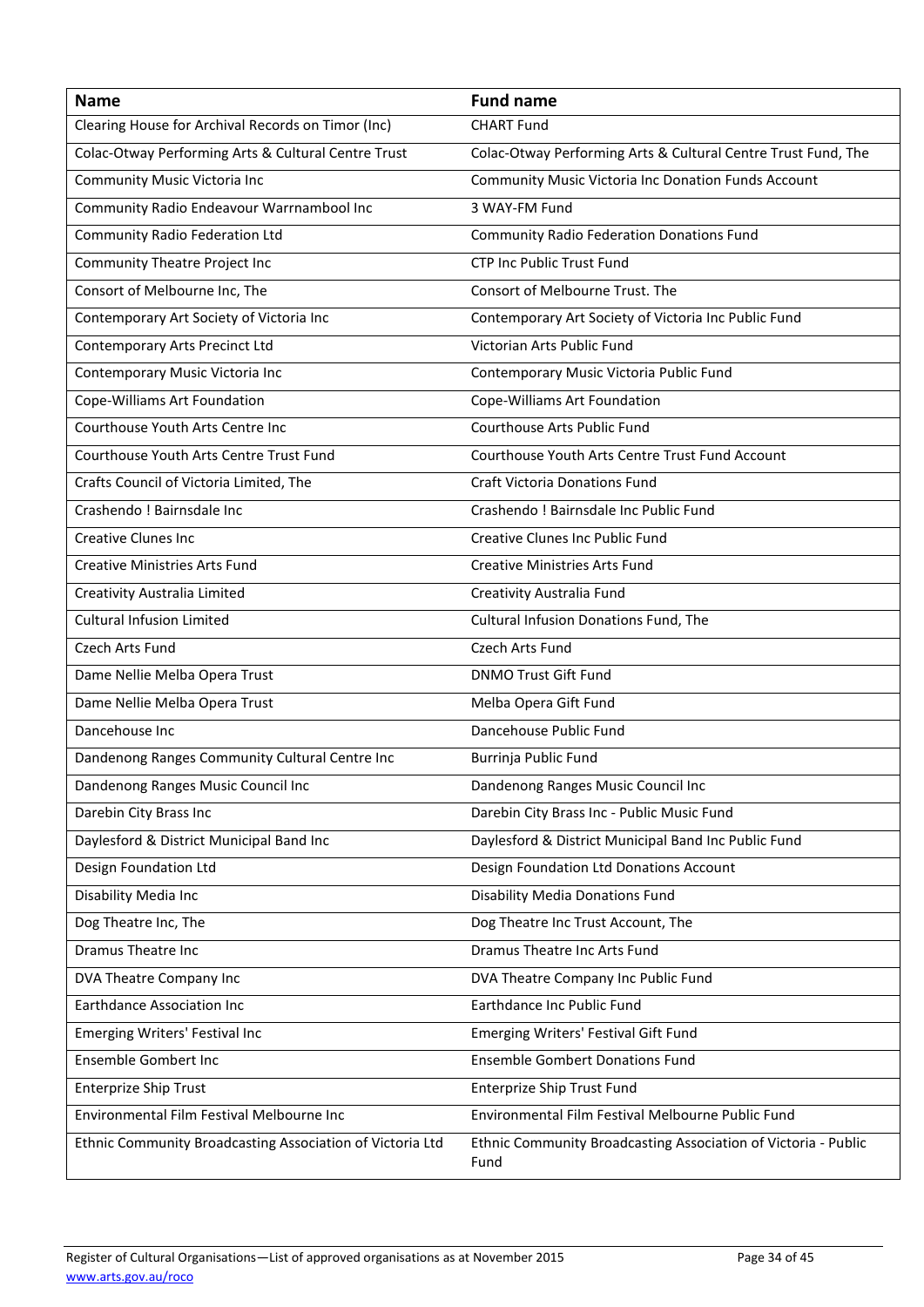| <b>Name</b>                                                   | <b>Fund name</b>                                              |
|---------------------------------------------------------------|---------------------------------------------------------------|
| Eureka Project Special Committee                              | Eureka Centre Trust Fund                                      |
| <b>Exodus Ministries Inc</b>                                  | Exodus Ministries Public Fund                                 |
| Experimenta Media Arts Inc                                    | Experimenta Media Arts Fund                                   |
| <b>Express Media Inc</b>                                      | Express Media Inc Public Fund                                 |
| F.I. Press Inc                                                | F.I. Press Inc (Donation)                                     |
| Factory 49 Incorporated                                       | Factory 49 Gift Fund, The                                     |
| FD Singers Inc                                                | <b>FDS Inc Donations Fund</b>                                 |
| <b>Festival of Slow Music Inc</b>                             | Festival of Slow Music Public Fund                            |
| Fellowship of Australian Writers (Vic) Inc                    | Fellowship of Australian Writers (Vic) Literary Fund          |
| Film Victoria                                                 | Film Victoria Cultural Fund                                   |
| Filmfest Ltd                                                  | Melbourne Film Festival Fund                                  |
| Flare Dance Company Inc                                       | Flare Dance Company Fund                                      |
| Flinders Quartet Inc                                          | Flinders Quartet Inc Development Fund                         |
| Flying Fruit Fly Foundation Ltd                               | Flying Fruit Fly Capital Trust, The                           |
| <b>Foothills Music Association Incorporated</b>               | Foothills Music Association Inc Public Fund                   |
| Footscray Community Arts Centre Ltd                           | Footscray Community Arts Centre Ltd Fund                      |
| Forty Five Downstairs Inc                                     | Forty Five Downstairs Public Fund                             |
| Frankston City Council (Theatre/Library Trust)                | City of Frankston Theatre/Library Trust                       |
| Friends of COG Melbourne Inc                                  | Friends of COG Melbourne                                      |
| Gasworks Arts Inc                                             | Gasworks Arts Inc - Donations Fund                            |
| <b>Gasworks Foundation Inc</b>                                | <b>Gasworks Foundation Inc Donations Fund</b>                 |
| Gateway Performing Arts Fund, The (T/A Gateway<br>Promotions) | Gateway Performing Arts Fund, The                             |
| Geelong Advertiser Music Scholarship Trust                    | Geelong Advertiser Music Scholarship Trust Fund, The          |
| Geelong Association of Music and Art Inc                      | Geelong Association of Music and Art Inc Performing Arts Fund |
| Geelong Chamber Music Society Inc                             | Geelong Chamber Music Society Donation Fund                   |
| Geelong Christian Media Incorporated                          | Geelong Christian Media Inc Donations Fund                    |
| Geelong Eisteddfod Society Inc                                | Geelong Eisteddfod Society Inc Awards Account                 |
| Geelong Harmony Chapter of Sweet Adelines Inc                 | Geelong Harmony Chapter of Sweet Adelines Inc Cultural Fund   |
| Geelong Performing Arts Centre Trust                          | <b>GPAC Endowment Fund</b>                                    |
| Geelong Society of Operatic and Dramatic Art Inc.             | <b>GSODA Foundation</b>                                       |
| Gemco Players Community Theatre Inc                           | Gemco Players Community Theatre Inc Building Fund             |
| Georges Mora Foundation                                       | Georges Mora Foundation Public Fund                           |
| Gertrude Contemporary Art Spaces Inc                          | Gertrude Contemporary Art Spaces Public Fun                   |
| Gilbert and Sullivan Society of Victoria Incorporated, The    | Gilbert and Sullivan Society of Victoria Donations Fund, The  |
| Gippsland Christian Broadcasters Inc.                         | Gippsland Christian Broadcasters Public Fund                  |
| Girls from Oz Limited                                         | Girls from Oz Limited Public Fund                             |
| Golden Days Radio For Senior Citizens Inc                     | Golden Days Radio Development Fund                            |
| Gong Wanhurr Aboriginal Corporation                           | Gong Wanhurr Aboriginal Corporation Public Fund               |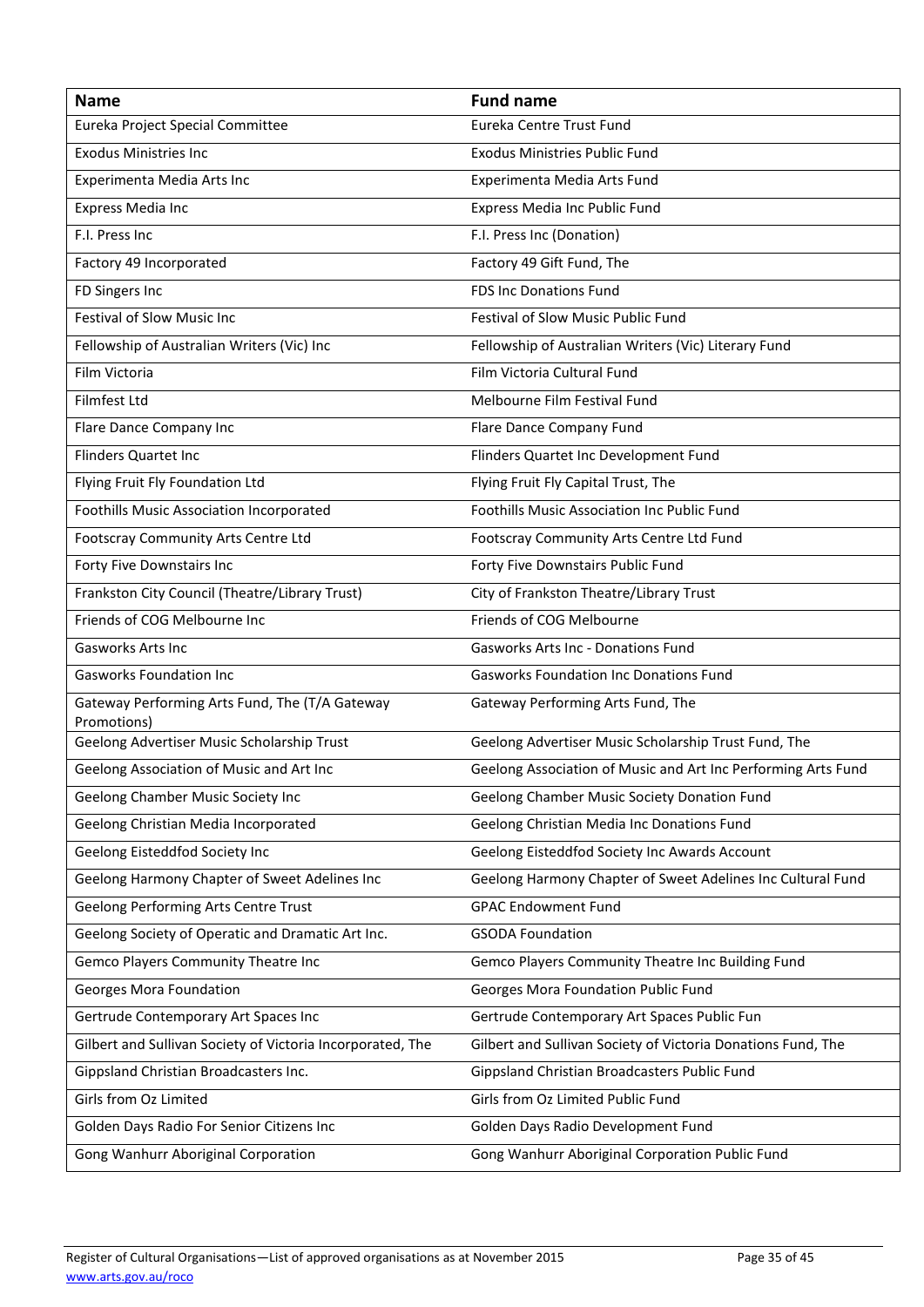| <b>Name</b>                                                                                       | <b>Fund name</b>                                          |
|---------------------------------------------------------------------------------------------------|-----------------------------------------------------------|
| Goulburn and North East Arts Alliance Inc                                                         | Goulburn and North East Arts Alliance Donations Fund      |
| Graeme Sturgeon Memorial Trust                                                                    | Graeme Sturgeon Memorial Trust Fund, The                  |
| Green Room Awards Association Incorporated                                                        | Green Room Awards Association Fund, The                   |
| Hamilton City Band Inc                                                                            | Hamilton City Band Donations Account                      |
| Harmony Foundation Victoria Inc                                                                   | Heritage Arts Fund                                        |
| Hearts In Harmony Community Music Inc                                                             | Hearts In Harmony Community Music Donations Fund          |
| Heidelberg Orchestras Inc                                                                         | Heidelberg Orchestras Inc Public Fund Account             |
| Heidelberg School Art Foundation Ltd as Trustee for the<br>Heidelberg School Art Foundation Trust | Heidelberg School Art Foundation Trust                    |
| History Council of Victoria Inc                                                                   | History Council of Victoria Public Fund                   |
| Hoist Theatre Group Inc                                                                           | Hoist Donations Public Fund, The                          |
| Holiday Actors Incorporated                                                                       | Holiday Actors Inc Benefit Fund                           |
| Horsham Performing Arts                                                                           | Horsham Performing Arts                                   |
| <b>HotHouse Theatre Ltd</b>                                                                       | <b>HotHouse Theatre Donation Fund</b>                     |
| Human Rights Arts & Film Festival Inc                                                             | Human Rights Arts and Film Festival Gift Fund             |
| Hyde Street Youth Band Inc                                                                        | Hyde Street Youth Band Public Gift Fund                   |
| Ian Potter Cultural Trust                                                                         | Ian Potter Cultural Trust, The                            |
| Identity Theatre Inc                                                                              | <b>Identity Theatre Public Fund</b>                       |
| Ilbijerri Aboriginal Torres Strait Islander Theatre Co-<br>operative Ltd                          | Ilbijerri Aboriginal Theatre Co-op Donations Fund         |
| Inner South-Eastern Access Television Inc                                                         | Inner South-Eastern Access Television Trust               |
| Insight for Living Inc                                                                            | Insight for Living Development Fund                       |
| J Waks Cultural Centre Inc                                                                        | J Waks Cultural Centre Inc Public Fund                    |
| Jacaranda Performance Inc                                                                         | Jacaranda Arts Fund                                       |
| <b>JACK Productions Ltd</b>                                                                       | JACK Productions Ltd Public Fund                          |
| JCCV Cultural Fund                                                                                | JCCV Cultural Fund                                        |
| Jean Wood Memorial Musical Scholarship Inc                                                        | Jean Wood Memorial Music Scholarship Fund                 |
| Jewish Film Foundation of Australia Inc                                                           | Jewish Film Foundation of Australia Inc. Public Fund, The |
| Jirrawun Arts                                                                                     | Jirrawun Arts Cultural Fund                               |
| John Button Foundation Limited                                                                    | John Button Foundation Public Fund                        |
| John Truscott Design Foundation Inc                                                               | John Truscott Fund for the Arts, The                      |
| Joy Melbourne Inc                                                                                 | Joy Melbourne - Special Purpose Fund                      |
| JSM Musical Society Inc                                                                           | JSM Musical Society Inc Public Fund                       |
| Jump Leads Limited                                                                                | Jump Leads Trust Fund                                     |
| Kage Physical Theatre Association Inc                                                             | Kage Physical Theatre Assoc Inc Donations Fund            |
| Kew Band Inc                                                                                      | Kew Band Inc Public Fund                                  |
| Kew Court House Arts Association Inc                                                              | Kew Court House Arts Association Inc Public fund          |
| Kids' Own (Australia) Inc                                                                         | Kids' Own (Australia) Inc Public Fund                     |
| Kids Thrive Incorporated                                                                          | Kids Thrive Inc Trust Fund                                |
| Kimberley Foundation Australia Limited                                                            | Kimberley Foundation Donation Fund                        |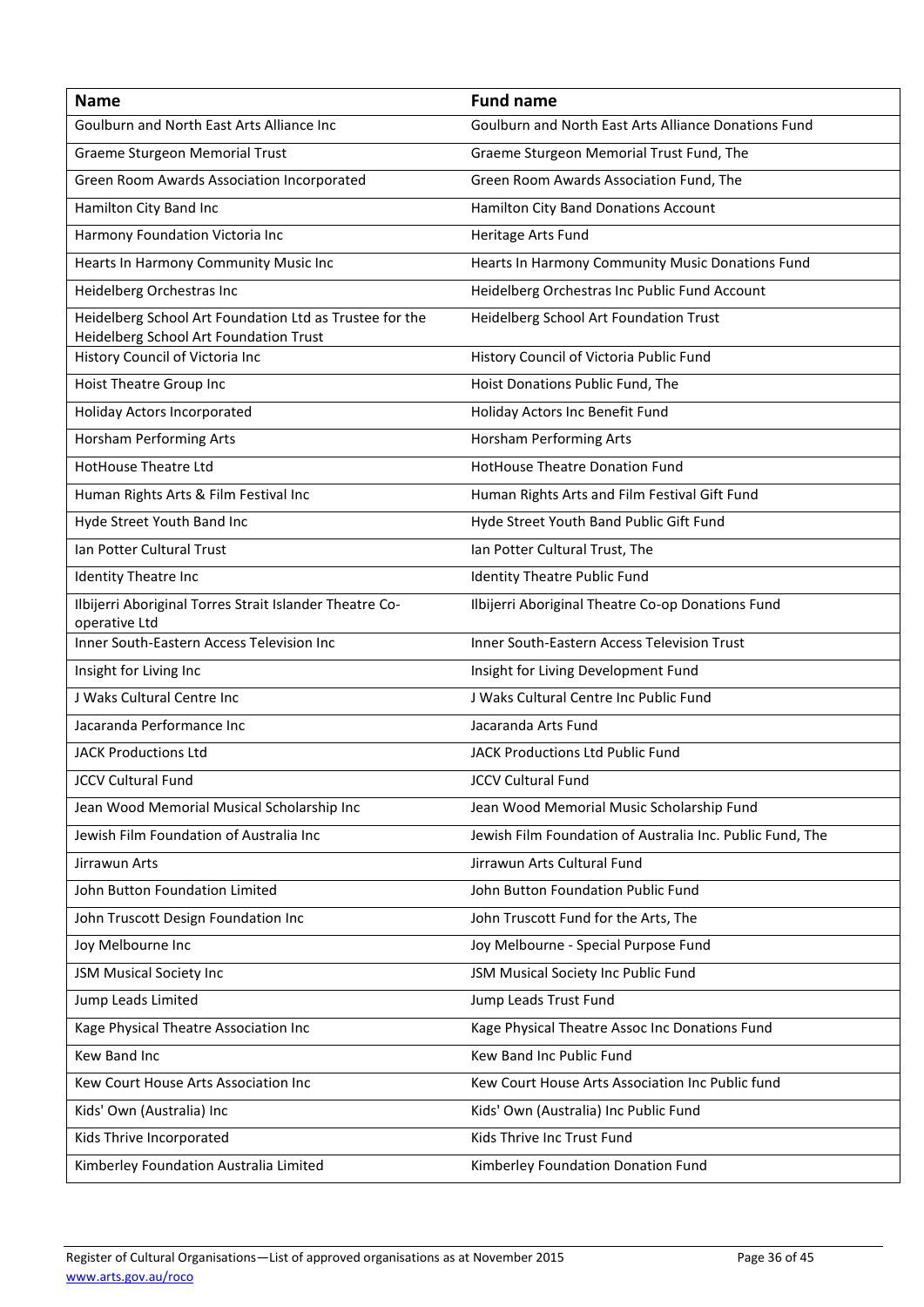| <b>Name</b>                                           | <b>Fund name</b>                                         |
|-------------------------------------------------------|----------------------------------------------------------|
| Koorie Night Market Inc                               | Koorie Night Market Gift Fund                            |
| Kultour                                               | Kultour Gift Fund                                        |
| L2R Next Gen Incorporated                             | L2R Next Gen Fund                                        |
| La Mama Inc                                           | La Mama Trust                                            |
| Landsborough and District Historical Group Inc        | Landsborough and District Historical Group Inc Gift Fund |
| Latrobe Valley Eisteddfod Traralgon Inc               | Latrobe Valley Eisteddfod Inc Arts Account               |
| Leongatha Lyric Theatre Incorporated                  | Leongatha Lyric Theatre Public Fund                      |
| Lieder Society of Victoria Inc                        | Lieder Society of Victoria Inc Scholarship Fund          |
| Light Melbourne Inc                                   | Light Melbourne Development Fund                         |
| Linden New Art Inc                                    | Linden Arts Development Fund                             |
| Liquid Ambar Theatre Group Inc                        | Liquid Ambar Theatre Inc Public Funds Account            |
| Little Theatre Company Incorporated, The              | Little Theatre Company Incorporated Association, The     |
| Lorne Community Arts & Culture Foundation             | Lorne Community Arts & Culture Foundation Public Fund    |
| Lorne Sculpture Exhibition Inc                        | Lorne Sculpture Exhibition Donations Fund                |
| Lucy Guerin Association Inc                           | Lucy Guerin Association Donations Fund                   |
| Lyric Opera of Melbourne Inc                          | Lyric Opera of Melbourne Fund                            |
| Mainly Music (Australia) Limited                      | Mainly Music Cultural Fund                               |
| Mallacoota Arts Council Inc                           | Mallacoota Arts Council Public Fund Account              |
| Mallacoota Strum Inc                                  | <b>Mallacoota Strum Inc Public Fund</b>                  |
| Maribyrnong Festival Ltd                              | Maribyrnong Festival Donations Account                   |
| Mary Glowrey Heritage Limited                         | Mary Glowrey Heritage Fund                               |
| Marysville & District Historical Society              | Marysville Historical Society Donations Fund             |
| McClelland Sculpture Ltd                              | <b>McClelland Sculpture</b>                              |
| MDFI Inc                                              | <b>MDFI Fund</b>                                         |
| Melba Foundation Ltd                                  | Melba Foundation Public Fund                             |
| Melbourne Anglican Cultural Organisation Inc          | Melbourne Anglican Cultural Organisation Inc Gift Fund   |
| Melbourne Art Foundation Ltd                          | Melbourne Art Foundation Fund                            |
| Melbourne Art Trust                                   | <b>Melbourne Art Trust</b>                               |
| Melbourne Bach Choir Inc                              | Melbourne Bach Choir Public Fund                         |
| Melbourne Ballet Company Inc                          | Melbourne Ballet Company Gift Fund                       |
| Melbourne Cabaret Limited                             | Melbourne Cabaret Festival Fund                          |
| Melbourne Camera Club                                 | Melbourne Camera Club Public Fund                        |
| Melbourne Chamber Orchestra Inc                       | Melbourne Chamber Orchestra Inc Donation Fund            |
| Melbourne Chapter of Sweet Adelines International Inc | Melbourne Chapter Sweet Adelines International Gift Fund |
| Melbourne Chinese Arts Foundation                     | Melbourne Chinese Arts Foundation Fund                   |
| Melbourne City Opera Limited                          | Melbourne City Opera Fund                                |
| Melbourne Community Television Consortium Limited     | <b>CTV Access Fund</b>                                   |
| Melbourne Composers' League                           | Melbourne Composers' League Inc Donations Fund           |
| Melbourne Dai Loong Association Inc                   | Melbourne Dai Loong Public Fund Account                  |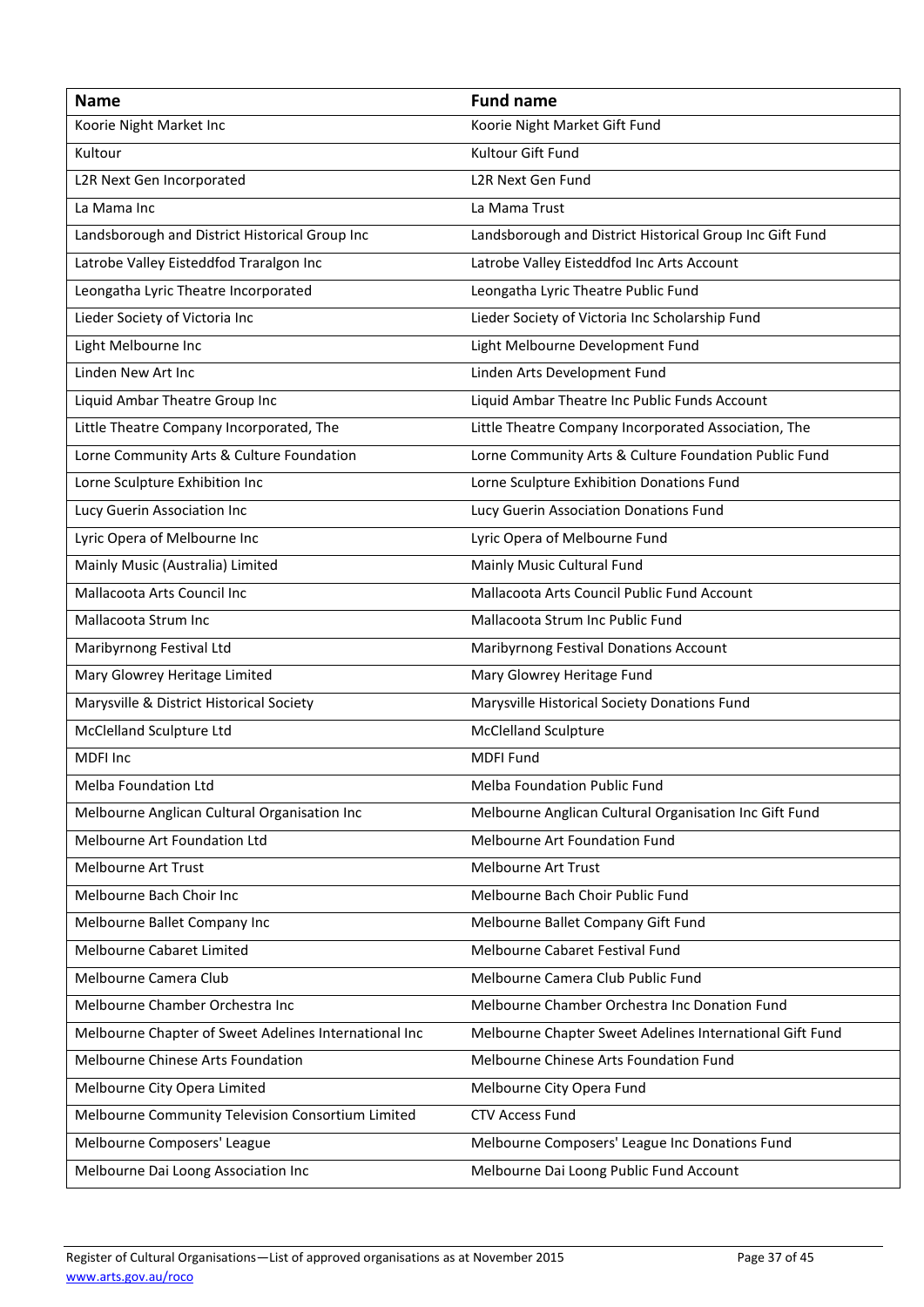| <b>Name</b>                                                | <b>Fund name</b>                                                  |
|------------------------------------------------------------|-------------------------------------------------------------------|
| Melbourne French Theatre Inc                               | Melbourne French Theatre Inc Theatre Fund                         |
| Melbourne Fringe Ltd                                       | Melbourne Fringe Fund                                             |
| Melbourne Gay & Lesbian Chorus Inc                         | Melbourne Gay & Lesbian Chorus Inc Donation Fund Account          |
| Melbourne High School Arts and Cultural Trust              | Melbourne High School Arts and Cultural Trust                     |
| Melbourne International Comedy Festival Ltd                | Melbourne International Comedy Festival Ltd Public Fund           |
| Melbourne International Festival of the Arts Limited       | Melbourne International Festival of the Arts Limited Special Fund |
| Melbourne Jazz Ltd                                         | Melbourne International Jazz Festival Donations Fund              |
| Melbourne Mandolin Orchestra Inc                           | Melbourne Mandolin Orchestra Inc Trust                            |
| Melbourne Poets Union Inc                                  | Melbourne Poets Union Trust Fund                                  |
| Melbourne Prize Trust                                      | Melbourne Prize Fund                                              |
| Melbourne Queer Film Festival Inc                          | Melbourne Queer Film Festival Donations and Public Fund           |
| Melbourne Recital Centre Limited                           | Melbourne Recital Centre Public Fund                              |
| Melbourne Symphony Orchestra Pty Ltd                       | Melbourne Symphony Orchestra Fund                                 |
| Melbourne Welsh Male Voice Choir Inc.                      | Melbourne Welsh Male Voice Choir Donations Fund                   |
| Melbourne Writers' Festival Inc                            | Melbourne Writers' Festival Support Fund                          |
| Melbourne Youth Music Council Inc                          | Melbourne Youth Music Public Fund                                 |
| Meteor Incorporated                                        | Meteor Incorporated Public Fund                                   |
| Metropolitan Andrei Sheptytsky Cultural Foundation         | Metropolitan Andrei Sheptytsky Cultural Foundation Gift Fund      |
| Midsumma Festival Incorporated                             | Midsumma Festival Fund                                            |
| Mietta Foundation Inc                                      | Mietta Foundation Fund                                            |
| Mildura Arts Festival Inc                                  | Mildura Arts Festival Public Fund                                 |
| Mildura Eisteddfod Society Incorporated                    | Mildura Eisteddfod Society Public Fund                            |
| Momentum Sydney Inc                                        | Momentum Sydney Inc Public Fund                                   |
| Montsalvat Foundation Incorporated                         | Montsalvat Foundation, The                                        |
| More Than Opera                                            | More Than Opera Gift Fund                                         |
| Moreland City Band Inc                                     | Moreland City Band Inc. Public Fund                               |
| Mount Buller Arts Association Ltd.                         | Mount Buller Arts Association Gift Fund                           |
| Mount Martha Blitz Fire Tanker Restoration Association Inc | Mount Martha Blitz Fire Tanker Fund                               |
| Mountain District Radio Incorporated                       | <b>3MDR Donations</b>                                             |
| Multicultural Arts Victoria Inc                            | Multicultural Arts Victoria Gift Fund                             |
| Music at the Basilica Inc                                  | Music at the Basilica Inc Donations Account                       |
| Music Broadcasting Society of Victoria Ltd                 | 3MBS-FM Development Fund                                          |
| Music Council of Australia Pty Ltd                         | Music Council of Australia Fund                                   |
| Musical Society of Victoria                                | Musical Society of Victoria Scholarship Development Fund, The     |
| Musicological Society of Australia Incorporated, The       | Musicological Society of Australia Gift Fund, The                 |
| Musicals Australia Ltd                                     | <b>Musicals Australia Donations Fund</b>                          |
| Naomi Helen Cumming Foundation                             | Naomi Helen Cumming Foundation Public Fund, The                   |
| Naomi Milgrom Foundation Limited                           | Naomi Milgrom Foundation Gift Fund                                |
| Nataraj Cultural Centre Incorporated                       | Spirit of India Fund, The                                         |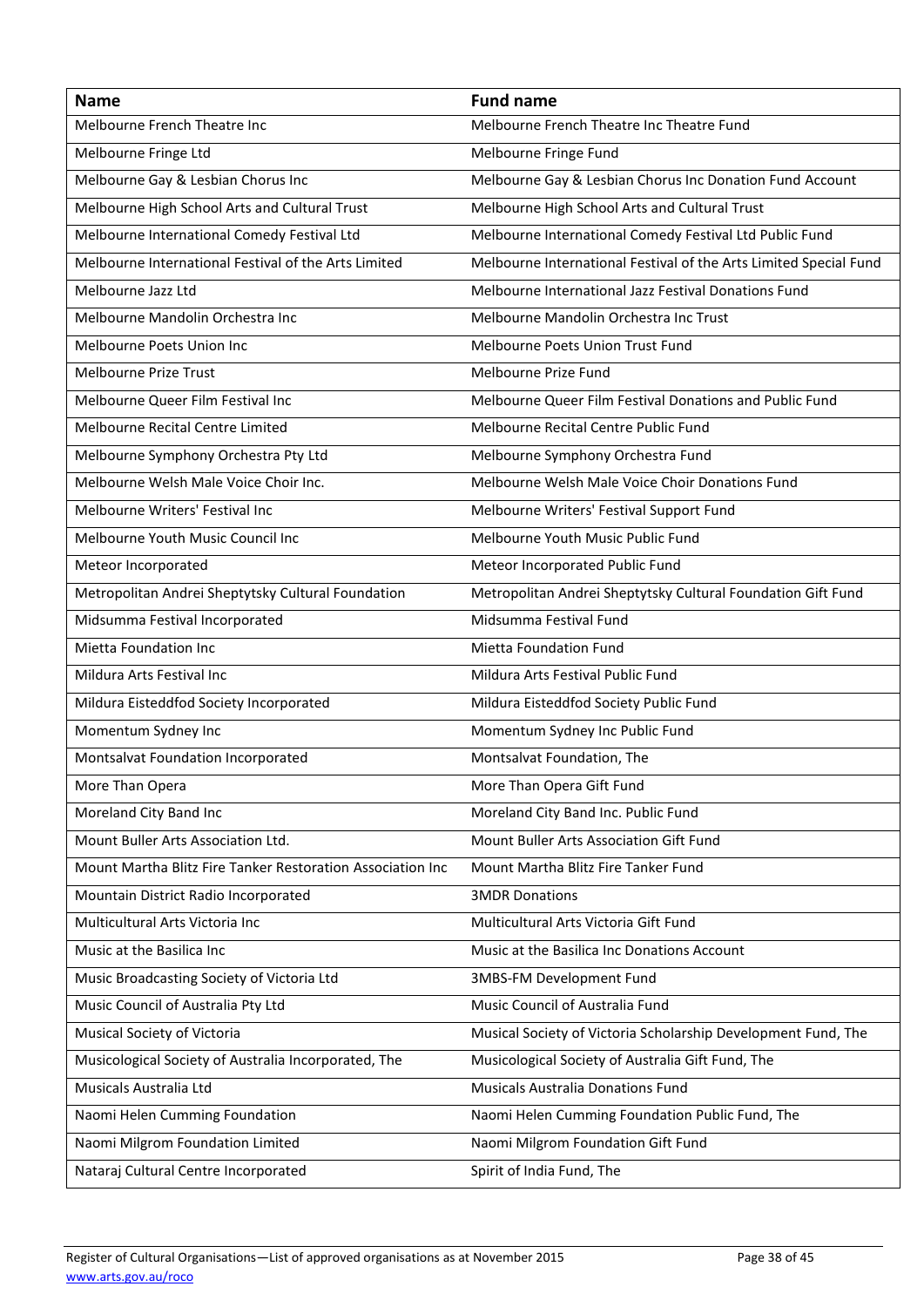| <b>Name</b>                                                  | <b>Fund name</b>                                                       |
|--------------------------------------------------------------|------------------------------------------------------------------------|
| National Boys Choir of Australia Inc                         | National Boys Choir of Australia Inc Public Fund                       |
| National Ethnic and Multicultural Broadcasters' Council Inc  | National Ethnic and Multicultural Broadcasters' Council Public<br>Fund |
| National Exhibitions Touring Support (Victoria) Inc          | National Exhibitions Touring Support Victoria Fund                     |
| National Heritage Trust                                      | National Heritage Trust Fund                                           |
| National Institute of Circus Arts Ltd                        | <b>NICA Public Fund</b>                                                |
| New Music Lighthouse Association Inc                         | New Music Lighthouse Association Fund                                  |
| Next Wave Festival Inc                                       | Next Wave Festival Inc Donations Fund                                  |
| Ngarinyn Aboriginal Corporation                              | Ngarinyn Gift Fund                                                     |
| Not Yet, It's Difficult Inc                                  | Not Yet, It's Difficult Inc Public fund                                |
| NotFair N/P Inc                                              | NotFair N/P Inc Public Fund                                            |
| O L Society Limited (Overland Magazine)                      | O L Society Limited                                                    |
| Oak Hill Community Arts Co-operative Ltd                     | Oak Hill Community Arts Co-operative Ltd - Oak Hill Public Fund        |
| Old Treasury Building Reserve Committee of Management<br>Inc | Old Treasury Museum and Gallery Fund                                   |
| Old Van Ltd                                                  | Old Van Fund, The                                                      |
| <b>ONDRU Limited</b>                                         | <b>ONDRU Fund</b>                                                      |
| Open Channel Co-Operative Ltd                                | Open Channel Public Fund Account                                       |
| Open House Melbourne Inc                                     | Open House Melbourne Fund                                              |
| Opera Scholars Australia Trust                               | Opera Scholars Australia Trust Fund                                    |
| Opera School Melbourne Inc, The                              | Opera School Melbourne Fund Account, The                               |
| Opera Society Inc                                            | Opera Society Donation Fund                                            |
| Opus 50 Charitable Trust                                     | Opus 50 Charitable Trust Fund, The                                     |
| Orbost Exhibition Centre on the Snowy River Inc              | <b>OEC Donations Fund</b>                                              |
| Organs of the Ballarat Goldfields Inc                        | Organs of the Ballarat Goldfields Fund                                 |
| Oz Birthing Woman Association Inc                            | Public Fund Account - Oz Birthing Woman Association Inc                |
| Pat Corrigan Musicians and Arts Fund, The                    | Pat Corrigan Musicians and Arts Fund                                   |
| Patma Music Family Concerts Inc                              | Patma Music Family Concerts Donations Fund                             |
| Peepshow Inc                                                 | Peepshow Inc Public Fund                                               |
| Pegasus Foundation Ltd, The                                  | Pegasus Foundation Public Fund, The                                    |
| Penina Zylberman Yiddish Cultural Trust                      | Penina Zylberman Yiddish Cultural Trust Fund, The                      |
| Peninsula Music Society Incorporated                         | Peninsula Music Society Inc Fund Account                               |
| Peninsula Summer Music Festival Ltd                          | Peninsula Summer Music Festival Public Fund                            |
| Performing Arts Moreland Ltd                                 | Performing Arts Moreland Fund                                          |
| Petite Grand Kaboom Ltd                                      | Little Big Shots Public Fund                                           |
| <b>Phunktional Limited</b>                                   | Phunktional Limited Public Fund                                        |
| Pigeons Projects Ltd                                         | Pigeons Projects Ltd                                                   |
| Platform Youth Theatre Inc                                   | Platform Youth Theatre Inc - Donations Fund                            |
| Playbox Theatre Company Limited                              | Playbox Playwrights' Development Fund                                  |
| Playbox Theatre Company Limited                              | Malthouse Theatre Future Fund                                          |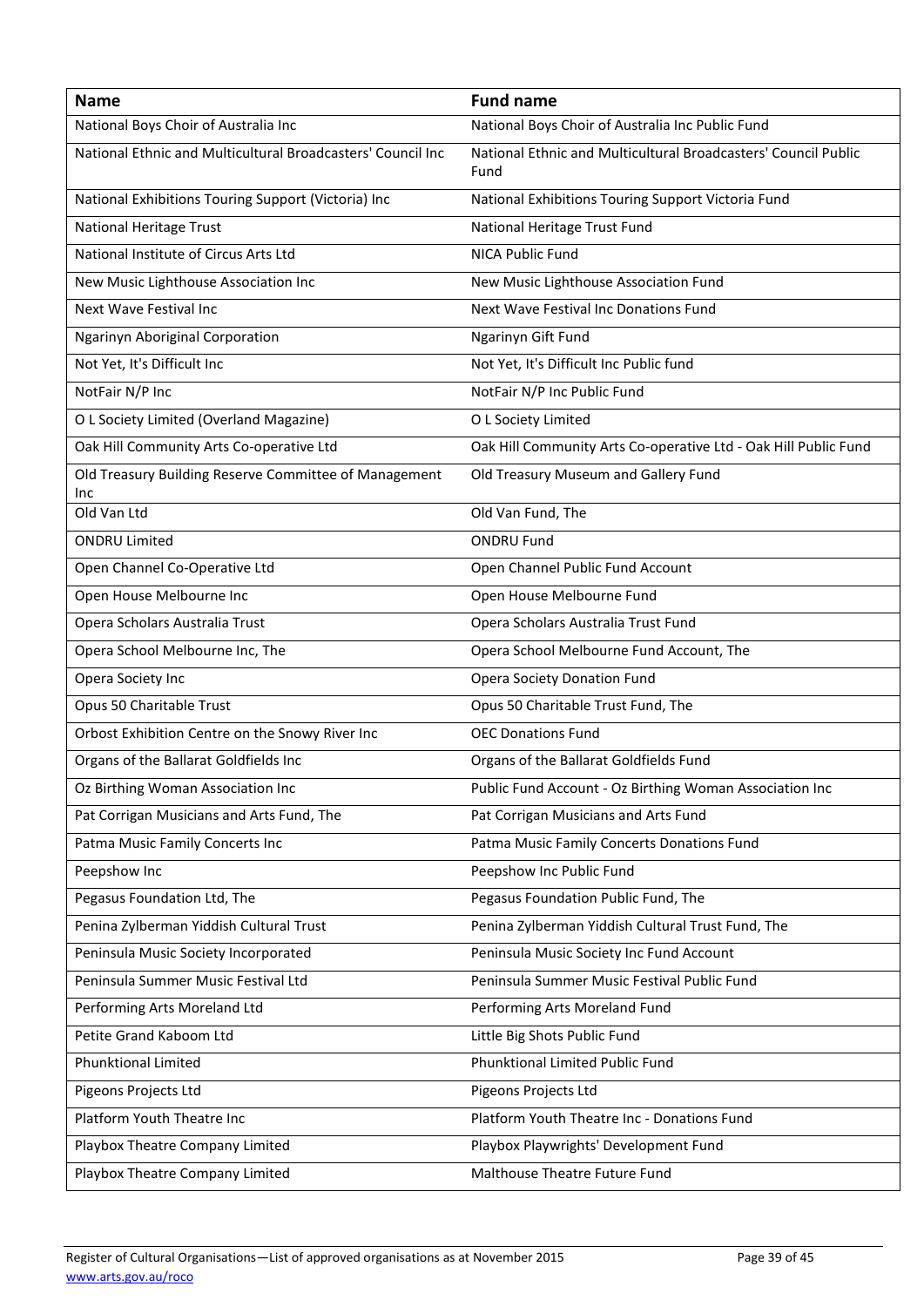| <b>Name</b>                                             | <b>Fund name</b>                                  |
|---------------------------------------------------------|---------------------------------------------------|
| playUP Contemporary Youth Arts Inc                      | playUP Contemporary Youth Arts (Inc) Gift Fund    |
| Plenty Valley Community Radio Inc                       | Plenty Valley fm Cultural Fund                    |
| Poetry Australia Foundation Inc                         | Poetry Australia Foundation Donations Fund        |
| Polart 2015 Melbourne Inc                               | Polart Festival Public Fund                       |
| Polyglot Puppet Theatre Ltd                             | Polyglot Puppet Theatre Fund                      |
| Port Fairy Spring Music Festival Inc                    | Port Fairy Spring Music Festival Inc Public Funds |
| Portland CEMA Inc.                                      | Portland CEMA Inc Public Fund                     |
| Portland Citizens Brass Band Inc                        | Portland Citizens Brass Band Public Gifts Account |
| Preston Symphony Orchestra Inc                          | Preston Symphony Orchestra Donations Fund         |
| Print Council of Australia Inc                          | <b>Print Council Fund</b>                         |
| Production Company (Australia) Ltd                      | Production Company Public Fund                    |
| Progressive Broadcasting Services Co- operative Limited | <b>PBS-FM Donations Fund</b>                      |
| Progressive Jewish Cultural Fund, The                   | Progressive Jewish Cultural Fund, The             |
| Public Galleries Association of Victoria Inc            | <b>PGAV Public Fund</b>                           |
| Punctum Inc                                             | <b>Punctum Inc Fund</b>                           |
| Push Inc, The                                           | Push Public Fund, The                             |
| Queenscliff Music Festival Inc                          | Queenscliff Music Festival Donation Account       |
| Rainbow Arts and Culture Foundation                     | Rainbow Arts and Culture Foundation Inc Gift Fund |
| <b>Ranters Theatre Inc</b>                              | Ranters Theatre Inc Public Fund                   |
| Rawcus Theatre Company Inc                              | Rawcus Public Fund                                |
| <b>Red Stitch Actors Theatre Ltd</b>                    | Red Stitch Actors Theatre Donations Fund          |
| Regional Arts Victoria                                  | Victorian Arts Council No.2 Account               |
| Renew Initiatives Australia Limited                     | Renew Initiatives Australia                       |
| Richard Wagner Society Inc                              | Richard Wagner Society - Special Productions Fund |
| Right Now Incorporated                                  | <b>Right Now Donation Fund</b>                    |
| River Jiang Arts Inc                                    | Sound of River, The                               |
| Rollercoaster Theatre Inc                               | Rollercoaster Theatre Inc - Public Fund           |
| Royal Melbourne Philharmonic Society Inc                | Royal Melbourne Philharmonic Society Trust Fund   |
| Royal South Street Society                              | Royal South Street Society Prize Fund             |
| Sale and District Arts Council Inc                      | Sale & District Arts Council Inc                  |
| Satellite Art Projects Inc                              | Satellite Art Projects Public Fund                |
| Savoy Opera Company Incorporated                        | Savoy Opera Company Inc Public Fund               |
| Sculpture in the Environment Inc                        | Sculpture in the Environment Public Fund          |
| Senses of Cinema Inc                                    | Senses of Cinema Gift Fund                        |
| SheppARTon Arts Festival Inc                            | SheppARTon Arts Festival Public Fund              |
| Shepparton Theatre Arts Group Inc                       | Shepparton Theatre Arts Group Development Fund    |
| Shir Madness Melbourne Jewish Music Festival Inc        | Shir Madness Melbourne Fund                       |
| Short Black Opera Company Pty Ltd                       | Short Black Opera Gift Fund                       |
| Silk Cut Foundation Inc                                 | Silk Cut Foundation Inc Cultural Account          |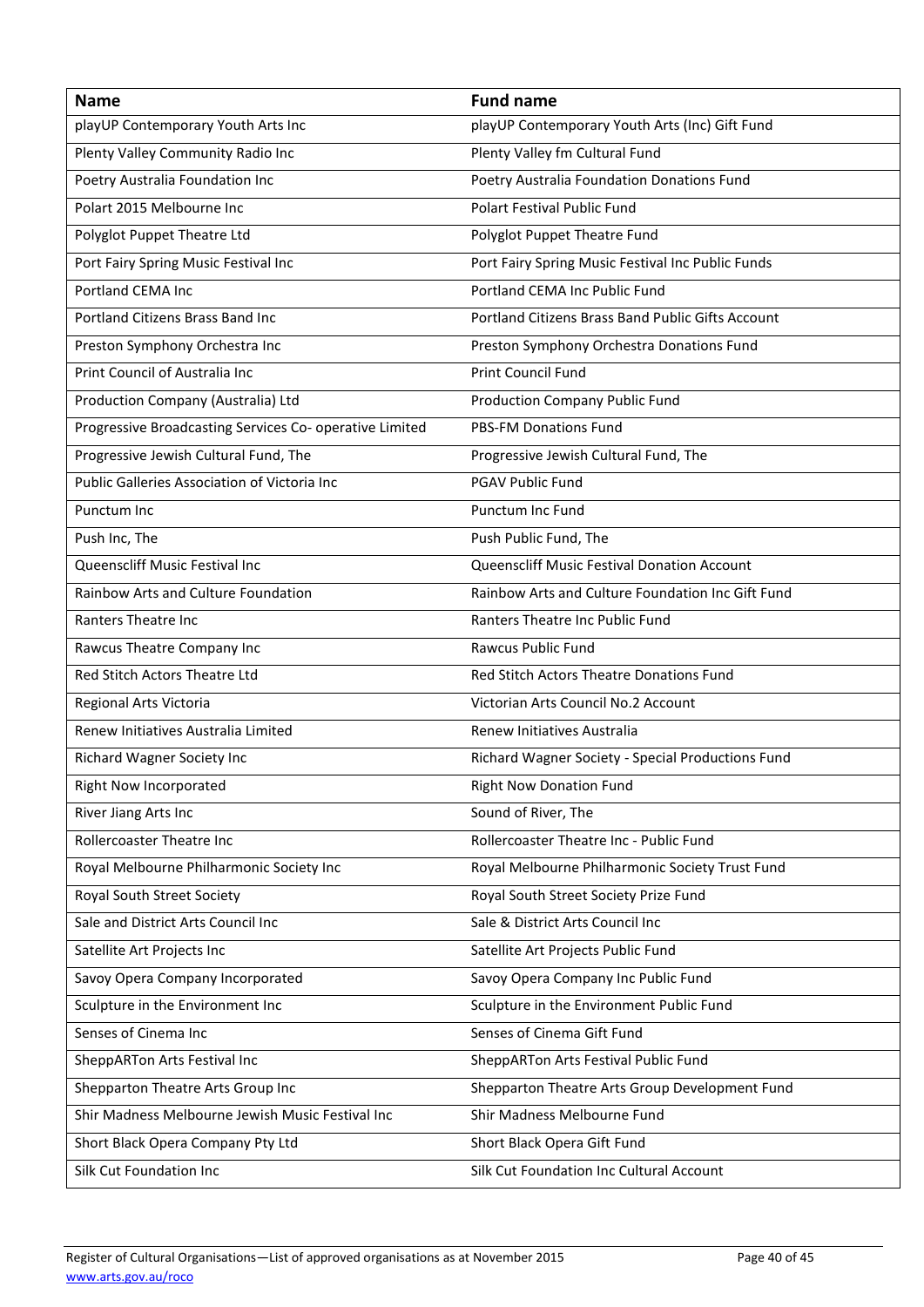| <b>Name</b>                                                | <b>Fund name</b>                                            |
|------------------------------------------------------------|-------------------------------------------------------------|
| Snuff Puppets Inc                                          | Snuff Puppets Inc - Public Fund                             |
| Soirees Musicales Chamber Music Society Inc                | Soirees Musicales Chamber Music Society Inc. Donations Fund |
| Somebody's Daughter Theatre Inc                            | Somebody's Daughter Theatre Incorporated Public Fund        |
| Songlines Music Aboriginal Corporation                     | Songlines Music Aboriginal Corporation Public Fund          |
| Soul Theatre Inc                                           | Soul Theatre Inc Fund                                       |
| SoundHouse Music Alliance Pty Ltd                          | SoundHouse Music Alliance Pty Ltd Donation Account          |
| South East Regional Touring Opera Company Limited          | Melbourne Opera Company Fund, The                           |
| South Eastern Arts Festival Inc                            | South Eastern Arts Festival Inc Public Account              |
| South Project Inc, The                                     | South Project Fund, The                                     |
| Southern Community Broadcasters Inc                        | Southern Community Broadcasters Development Fund            |
| Southern Cross Philharmonia Orchestra Inc                  | Southern Cross Philharmonia Orchestra Fund                  |
| Speak Percussion Incorporated                              | Speak Percussion Incorporated Public Fund                   |
| Springvale Bicentennial Youth Music Association Inc        | <b>SBYMA Gift Fund</b>                                      |
| SPX Waterdale Players Inc                                  | SPX Waterdale Players Inc Future Fund                       |
| St Andrew's Music Foundation, The                          | St Andrew's Music Foundation Fund, The                      |
| St Francis' Choir Inc                                      | St Francis' Choir Inc Public Fund                           |
| St Johns Southgate Bach Foundation Inc                     | St Johns Southgate Bach Foundation Gift Fund                |
| <b>St Mark's Preservation Trust</b>                        | <b>St Mark's Preservation Trust</b>                         |
| <b>St Martins Youth Arts Centre</b>                        | St Martins Youth Arts Centre Donations Fund                 |
| St Patrick's Cathedral Melbourne Music Trust               | St Patrick's Cathedral Melbourne Music Trust                |
| St Paul's Cathedral Music Foundation                       | St Paul's Cathedral Music Foundation                        |
| State Coal Mine - Rescue Station Arts Inc                  | State Coal Mine - Rescue Station Arts Inc Building Fund     |
| State Orchestra of Victoria                                | State Orchestra of Victoria Donations Fund                  |
| Stella Prize Inc, The                                      | Stella Prize Inc, The                                       |
| Sticky Institute Inc                                       | Sticky Institute Inc Public Fund                            |
| Stonnington Symphony Inc                                   | Stonnington Symphony Development Fund                       |
| Student Youth Network Inc                                  | Student Youth Network Public Fund                           |
| Suzuki Talent Education Association of Australia (Vic) Inc | <b>Suzuki Music Donations Fund</b>                          |
| Swingbridge Arts Ltd                                       | Swingbridge Arts Public Fund                                |
| Tait Performing Arts Association Inc, The                  | Tait Performing Arts Association Inc                        |
| <b>Tapestry Foundation of Australia</b>                    | Tapestry Foundation of Australia, The                       |
| Taradale Music Inc                                         | <b>Taradale Music Public Fund</b>                           |
| Tashmadada Inc                                             | Tashmadada Gift Fund                                        |
| Torch Project, The                                         | Torch Project Donation Fund, The                            |
| Theatre Network Victoria Inc                               | <b>TNV Public Fund</b>                                      |
| <b>Theatreworks Limited</b>                                | Theatreworks No.2 Account                                   |
| Traralgon and District Art Society Inc                     | <b>TADAS Public Fund</b>                                    |
| Triple R Broadcasters Ltd                                  | <b>3RRR Transmission Fund</b>                               |
| Troubadour Foundation Inc, The                             | Troubadour Foundation Public Fund, The                      |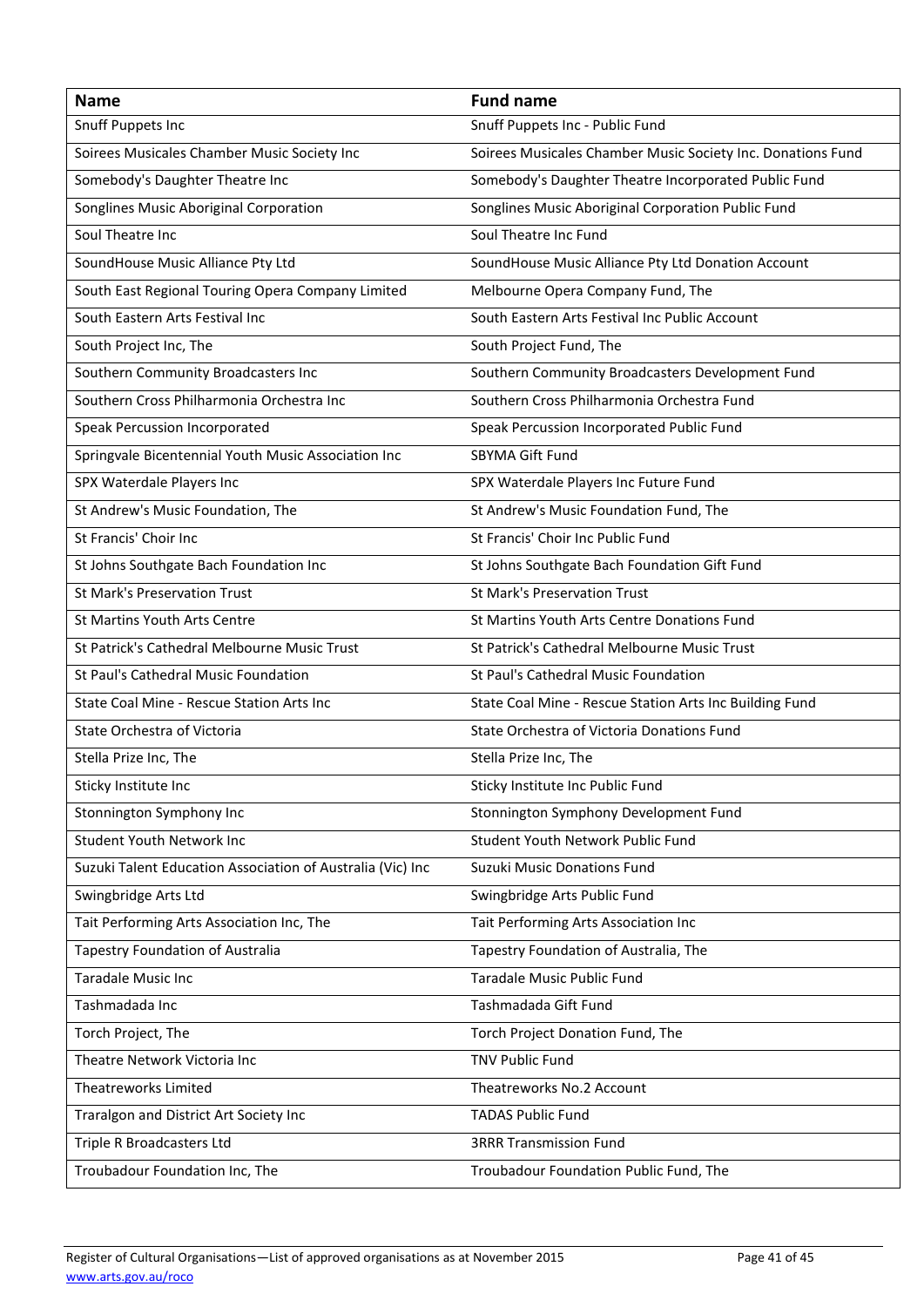| <b>Name</b>                                                                        | <b>Fund name</b>                                                        |
|------------------------------------------------------------------------------------|-------------------------------------------------------------------------|
| <b>Tudor Choristers Inc</b>                                                        | <b>Tudor Choristers Donations Fund</b>                                  |
| Ursula Hoff Institute Inc, The                                                     | Ursula Hoff Institute Public Fund, The                                  |
| Victorian Artists Society                                                          | Victorian Artists Society Development Fund                              |
| <b>Victorian Arts Centre Trust</b>                                                 | Victorian Arts Centre Trust General Fund Donations Account              |
| Victorian Bands' League Inc                                                        | Victorian Bands' League Public Fund                                     |
| Victorian Boys' Choir Inc                                                          | Victorian Boys' Choir Cultural Fund                                     |
| Victorian Concert Orchestra Inc                                                    | Victorian Concert Orchestra Inc Donations Account                       |
| Victorian Drama League Inc, The                                                    | Victorian Drama League Inc Donations Account, The                       |
| Victorian Flute Guild Inc                                                          | Leslie Barklamb Scholarship Fund                                        |
| Victorian Opera Company Ltd                                                        | Victorian Opera Public Fund                                             |
| Victorian Recorder Guild Inc                                                       | Victorian Recorder Guild Inc Public Fund                                |
| Victorian Scottish Heritage Cultural Foundation Ltd                                | Victorian Scottish Heritage Cultural Foundation Ltd Public Fund,<br>The |
| Village Festival of New Performance Inc, The                                       | Village Festival of New Performance Inc Fund Account, The               |
| Visible Art Foundation                                                             | Visible Art Foundation Inc - Donations Fund                             |
| Visionary Images Inc                                                               | Visionary Images Gift Fund                                              |
| Wangaratta Choristers Inc                                                          | Public Donations Fund of the Wangaratta Choristers Inc, The             |
| Wangaratta Festival of Jazz Inc                                                    | Jazz & Blues Development Fund                                           |
| Wangaratta Music Foundation                                                        | Wangaratta Music Foundation Public Fund                                 |
| <b>Wantok Musik Foundation</b>                                                     | Wantok Musik Cultural Fund                                              |
| Warragul Heritage Preservation Association Inc                                     | Cultural Trust Fund, The                                                |
| Warrandyte Historical Society Inc                                                  | Warrandyte Historical Society Inc Trust Fund                            |
| Warrnambool & District Pipes & Drums Inc                                           | <b>WADPADI Trust Fund Account</b>                                       |
| Weave Movement Theatre Inc                                                         | Weave Movement Theatre Inc Donation Account                             |
| Wellington Shire Council - Sale Performance Space Fund<br><b>Raising Committee</b> | Sale Performance Space Donations Fund                                   |
| Wesley Performing Arts & Cultural Centre Inc                                       | Wesley Performing Arts & Cultural Centre Inc Acquisition Fund           |
| West Gippsland Chorale Inc                                                         | West Gippsland Chorale Donations Fund                                   |
| West Gippsland Music and Drama Eisteddfod Inc                                      | West Gippsland Eisteddfod Donations Fund                                |
| Western Edge Youth Arts Inc                                                        | Western Edge Youth Arts Donations Account                               |
| <b>Westside Circus Inc</b>                                                         | <b>Westside Circus Donations Fund</b>                                   |
| Williamstown Literary Festival Inc                                                 | Williamstown Literary Festival Trust Fund                               |
| Women's Circus Ltd                                                                 | Women's Circus Arts Fund                                                |
| Wonthaggi Citizens' Band Inc                                                       | Wonthaggi Citizens' Band Public Fund                                    |
| Woodend Winter Arts Festival Inc                                                   | Woodend Winter Arts Festival Public Fund                                |
| Working Horse and Tractor Rally Committee Inc                                      | Working Horse and Tractor Rally Collection Development Fund             |
| Writers Victoria Inc                                                               | Writers Victoria                                                        |
| Writings on Dance Incorporated                                                     | <b>Writings on Dance Donations Fund</b>                                 |
| Wurinbeena Limited                                                                 | Wurinbeena Cultural Fund                                                |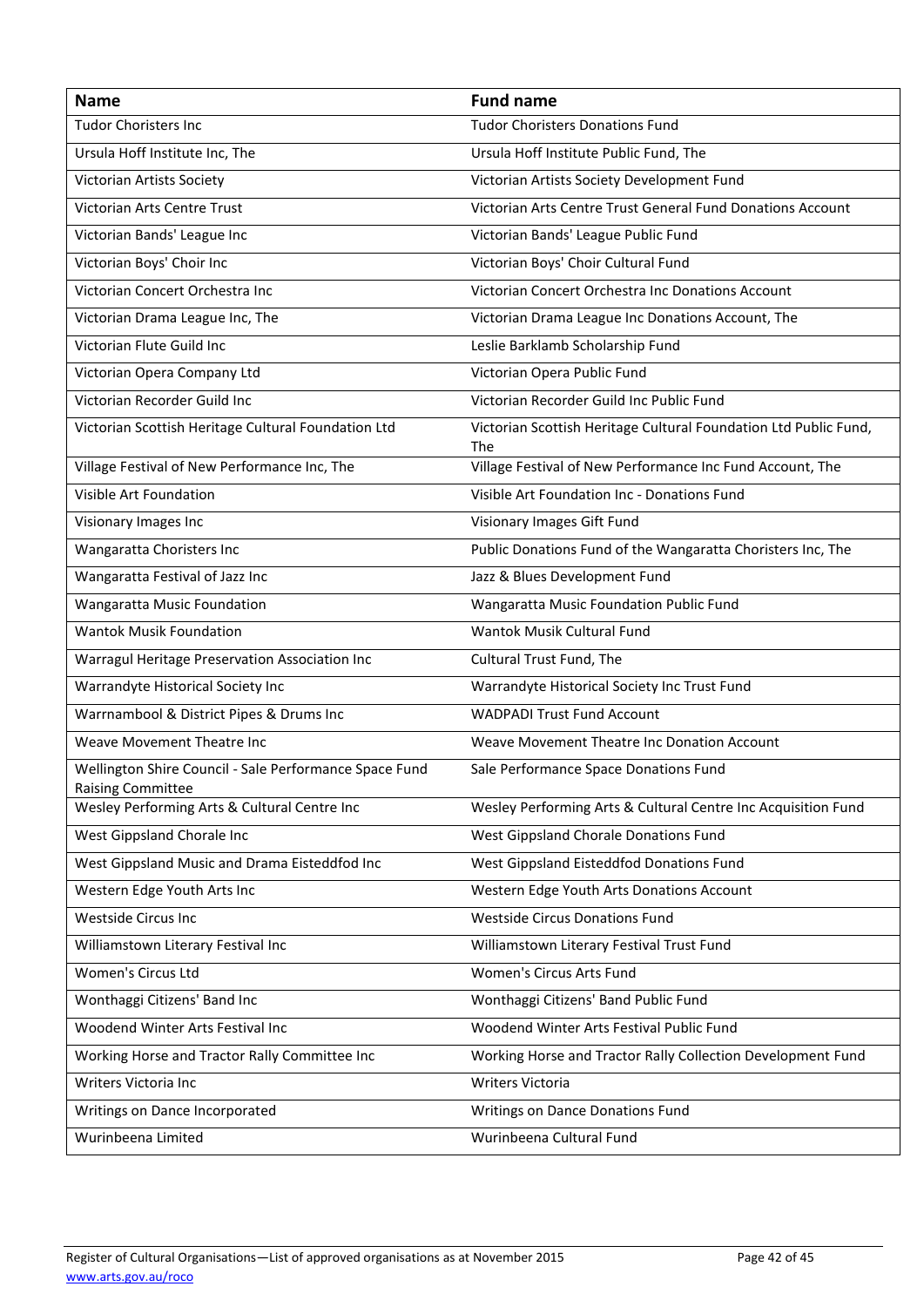| <b>Name</b>                                 | <b>Fund name</b>                                                   |
|---------------------------------------------|--------------------------------------------------------------------|
| Wyndham Community Cultural Foundation Ltd   | Wyndham Community Cultural Foundation Ltd Trust A/C Public<br>Fund |
| Young Voices of Melbourne Inc               | Young Voices of Melbourne Inc Fund                                 |
| Youth Alive (Vic) Cultural Trust            | Youth Alive (Vic) Cultural Trust Fund                              |
| Youth Music Foundation of Australia Inc     | <b>Youth Music Foundation Music Awards Fund</b>                    |
| Zelman Memorial Symphony Orchestra Inc      | Zelman Memorial Symphony Orchestra Donations Fund                  |
| Zhong Hua Cultural Society of Australia Inc | Zhong Hua Cultural Society of Australia Inc Public Fund            |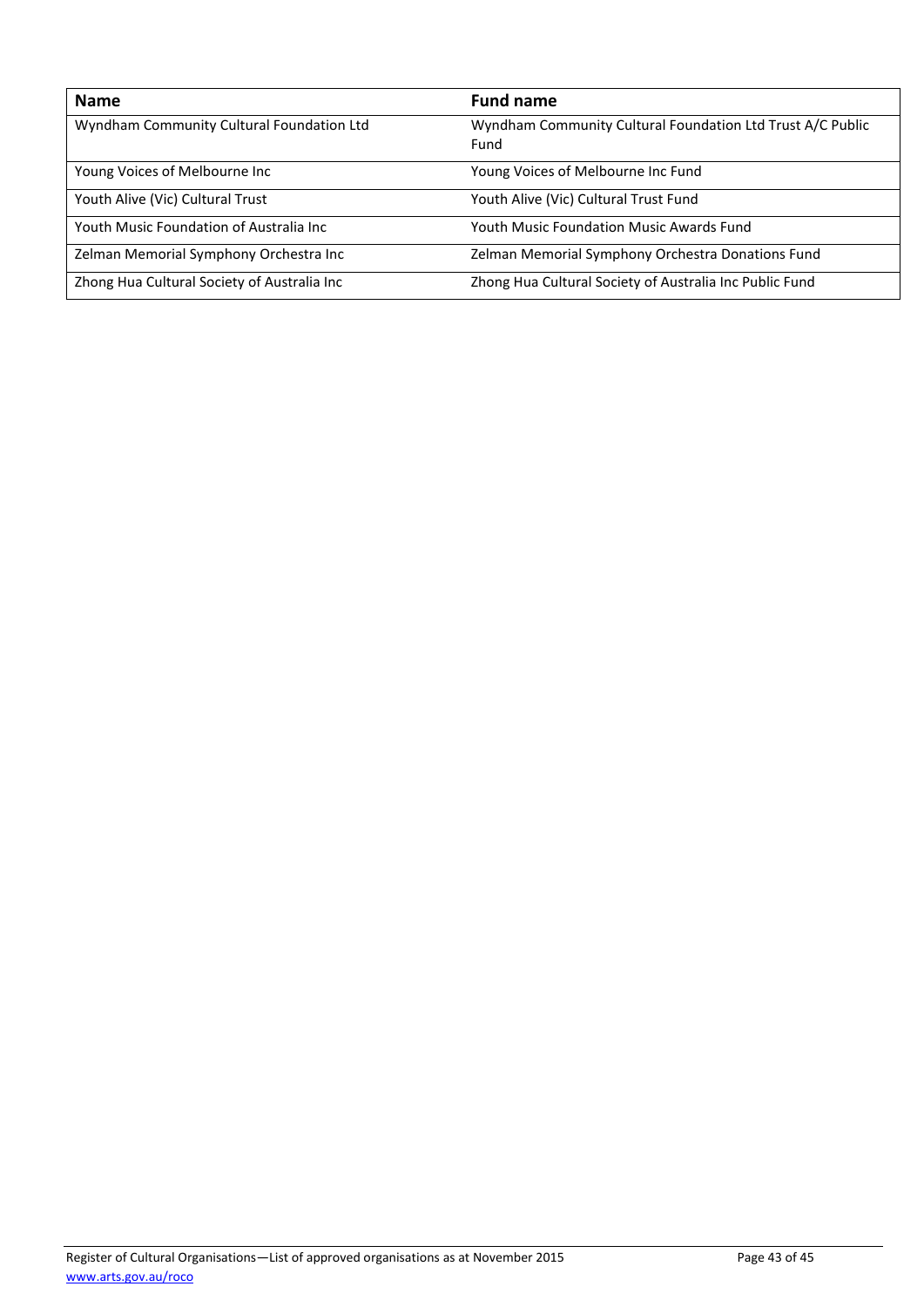#### **State: Western Australia**

| <b>Name</b>                                                                    | <b>Fund name</b>                                                     |
|--------------------------------------------------------------------------------|----------------------------------------------------------------------|
| A Maze of Story Incorporated                                                   | A Maze of Story Fund                                                 |
| Albany Light Opera and Theatre Company (Inc)                                   | Albany Light Opera and Theatre Company (Inc) Gift Fund               |
| Albany Sinfonia Incorporated                                                   | Albany Sinfonia Gift Fund                                            |
| Art Gallery of Western Australia Foundation                                    | Art Gallery of Western Australia Foundation                          |
| Artists Foundation of Western Australia Ltd                                    | Artists Foundation of WA Ltd - Donations Account, The                |
| Artrage Inc                                                                    | Festival Fringe Society of Perth Inc                                 |
| <b>ARTrinsic Inc</b>                                                           | <b>Black Swan Prize Public Fund</b>                                  |
| Arts and Cultural Development Council of Geraldton Inc                         | Arts and Cultural Development Council of Geraldton Promotion<br>Fund |
| Arts Margaret River Incorporated                                               | Arts Margaret River Public Fund                                      |
| Arts Radio Limited T/A RTRFM 92.1                                              | Arts Radio Limited Fund                                              |
| Arts-Culture-Peel Inc                                                          | Arts-Culture-Peel Inc Public Fund                                    |
| Australian Dance Council - Ausdance (Western Australia<br>Branch) Incorporated | Australian Dance Council-Ausdance WA - Public Gift/Donations<br>Fund |
| Australian National Council of Orff Schulwerk Inc                              | ANCOS Donations Fund, The                                            |
| Australian-Irish Heritage Association of WA Inc                                | Australian Irish Heritage Fund                                       |
| Avon Valley Arts Inc                                                           | Avon Valley Arts Society Inc Public Donations Fund                   |
| AWESOME Arts Australia Ltd                                                     | <b>AWESOME Theatre Fund</b>                                          |
| Baptist Historical Society of Western Australia Incorporated,<br>The           | Baptist Historical Society of WA Cultural Fund                       |
| Barking Gecko Theatre Company Ltd                                              | <b>Barking Gecko Public Donations Fund</b>                           |
| Black Swan State Theatre Company Ltd                                           | Black Swan State Theatre Company Ltd Public Fund                     |
| <b>Bunbury Regional Theatre Inc</b>                                            | <b>Bunbury Regional Theatre Development Account</b>                  |
| Cannery Arts Centre Inc                                                        | Cannery Arts Centre Fund, The                                        |
| Chamber of Arts and Culture WA Incorporated, The                               | Chamber of Arts and Culture WA Incorporated Public Fund, The         |
| Christian Cultural Trust Fund                                                  | Christian Cultural Trust Fund                                        |
| Churchlands Community Cultural Trust Fund                                      | Churchlands Community Cultural Trust Fund                            |
| Collegium Musicum Inc                                                          | Collegium Musicum Trust Fund                                         |
| Collegium Symphonic Chorus Incorporated                                        | <b>CSC Donations Fund</b>                                            |
| Community Arts Network Western Australia Ltd                                   | <b>CAN WA Donations Account</b>                                      |
| Community Television Perth Foundation Number One Trust                         | Community Television Perth Foundation Number One Trust               |
| Contemporary Dance Company of Western Australia<br>Limited, The                | Contemporary Dance Company Public/Cultural Fund, The                 |
| Country Arts (WA) Inc                                                          | Country Arts (WA) Inc - Donations Fund                               |
| Darlington Arts Festival Association Incorporated, The                         | Darlington Arts Festival Donations Fund                              |
| Darlington Concerts Incorporated                                               | Darlington Concerts Incorporated Fund                                |
| Denmark Arts Council Incorporated                                              | Denmark Arts Council Inc Public Fund                                 |
| Desert Feet Incorporated                                                       | Desert Feet Fund                                                     |
| Eastern Region Business Enterprise and Arts Centre Inc                         | <b>ERBE&amp;AC Arts Fund</b>                                         |
| <b>Educreation Association Inc</b>                                             | <b>Educreation Association Inc Fund</b>                              |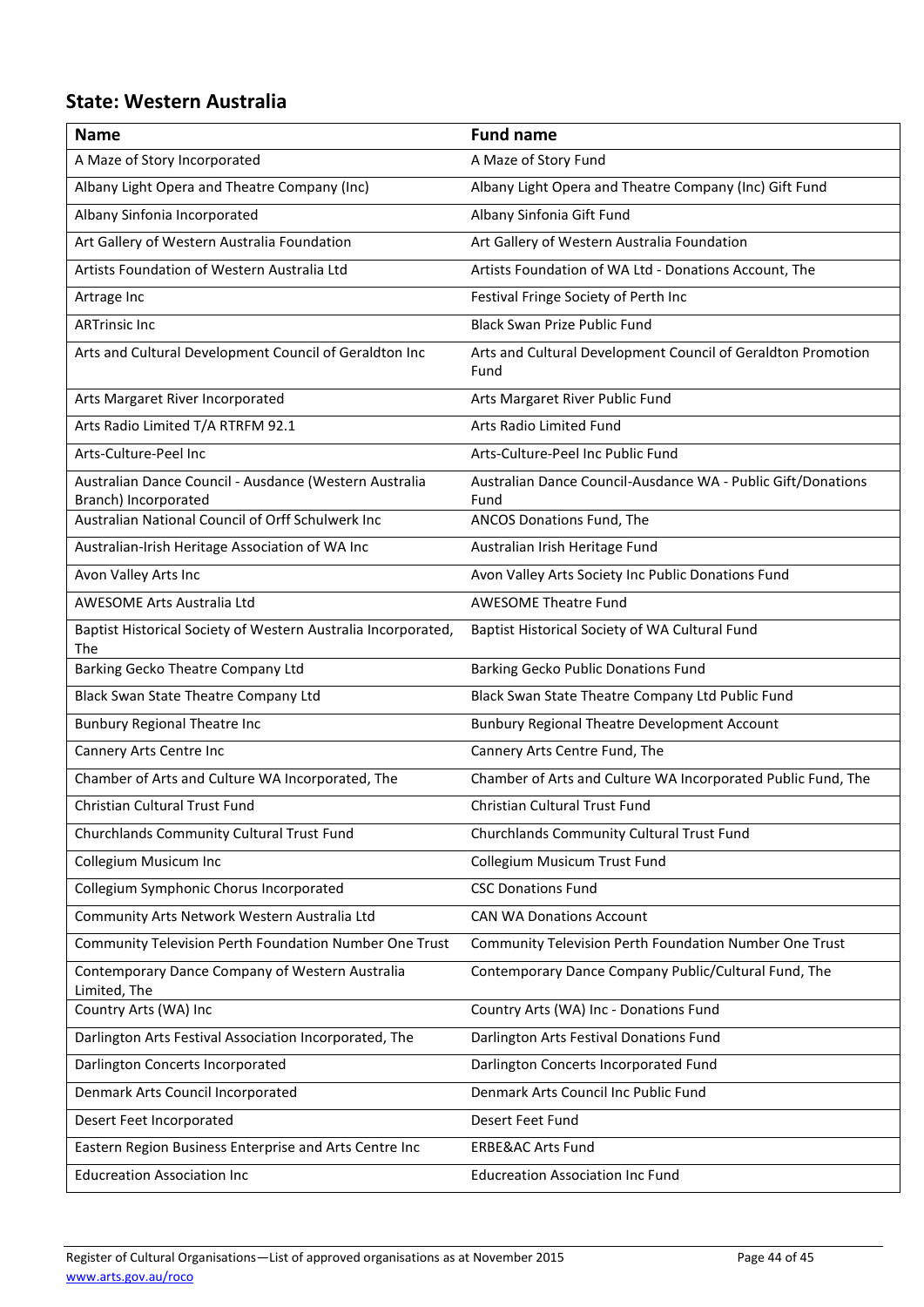| <b>Name</b>                                                               | <b>Fund name</b>                                               |
|---------------------------------------------------------------------------|----------------------------------------------------------------|
| <b>Ellenbrook Cultural Foundation Inc</b>                                 | Ellenbrook Cultural Fund                                       |
| Esperance Sonshine Broadcasters Inc                                       | Esperance Sonshine Broadcasters Inc Development Fund           |
| Fellowship of Australian Writers (Western Australian<br>Section) Inc      | Fellowship of Australian Writers, WA Literary Fund             |
| Film & Television Institute (WA) Inc                                      | Film & Television Institute (WA) Donations Account             |
| Form Contemporary Craft and Design Inc                                    | Form Contemporary Craft and Design Gift Account                |
| <b>Fremantle Arts Centre Press</b>                                        | Fremantle Arts Centre Press Reserve Fund                       |
| Fremantle Chamber Orchestra Pty Ltd                                       | Fremantle Chamber Orchestra Fund                               |
| Fremantle Eisteddfod Inc                                                  | Fremantle Eisteddfod Inc Donations                             |
| Friends of Battye Library Incorporated                                    | Friends of Battye Library Gift Fund                            |
| Friends of the Walkington Theatre Inc                                     | Friends of the Walkington Theatre Public Trust Fund            |
| Geographe French Australian Festivals Inc                                 | Cinefest0Z Public Fund Account                                 |
| Goldfields Brass Band Inc                                                 | Goldfields Brass Band No. 2 Account                            |
| Good News Broadcasters Inc.                                               | Sonshine FM Development Fund                                   |
| Government House Foundation of Western Australia Inc                      | Westraliana Fund, The                                          |
| Graduate College of Dance (WA) Inc                                        | Graduate College of Dance (WA) Inc Trust Fund, The             |
| Great Southern Factor Incorporated, The                                   | Great Southern Factor Incorporated, The                        |
| Hills Choir Inc                                                           | Hills Choir Inc Donations Account, The                         |
| International Art Space Pty Ltd                                           | <b>IASKA Public Fund</b>                                       |
| Jimmy Pike Trust                                                          | Jimmy Pike Trust                                               |
| Jiriki Performing Arts                                                    | Jiriki Performing Arts Public Fund                             |
| Joondalup Community Arts Association Incorporated                         | Joondalup Community Arts Association Inc Public Fund           |
| Katharine Susannah Prichard Foundation Inc                                | <b>KSP Public Fund</b>                                         |
| Kingsway Cultural Trust                                                   | Kingsway Cultural Trust Public Fund                            |
| Last Great Hunt Inc, The                                                  | <b>TLGH Donations</b>                                          |
| Lieder Society of Western Australia Inc                                   | Lieder Society of Western Australia Inc Donations Account, The |
| Lost and Found Opera Incorporated                                         | Lost and Found Opera Public Funds Account                      |
| Madjitil Moorna Inc                                                       | Madjitil Moorna Public Fund, The                               |
| Magabala Books Aboriginal Corporation                                     | Magabala Books Donation Account                                |
| Mandorla Centre of Inner Peace Inc                                        | Mandorla Centre of Inner Peace Art Award Fund, The             |
| Mandurah Performing Arts Inc                                              | Mandurah Performing Arts Inc Theatre Fund                      |
| Mary G Foundation, The                                                    | Mary G Foundation, The                                         |
| Melville Community Arts Association                                       | Melville Community Arts Association                            |
| Michael Leslie Foundation for the Performing Arts                         | Michael Leslie Performing Arts Public Fund                     |
| Mosman Park Arts Foundation                                               | Mosman Park Arts Foundation Public Fund                        |
| Mossenson Art Foundation                                                  | Mossenson Art Foundation                                       |
| Mundaring Arts Centre Inc                                                 | The Mundaring Arts Centre Public Fund                          |
| Mundaring Bicentennial Scholarship Trust                                  | Mundaring Bicentennial Scholarship Donations Account           |
| National Exhibitions Touring Structure Western Australia<br>Inc (NETS WA) | <b>NETS WA Fund</b>                                            |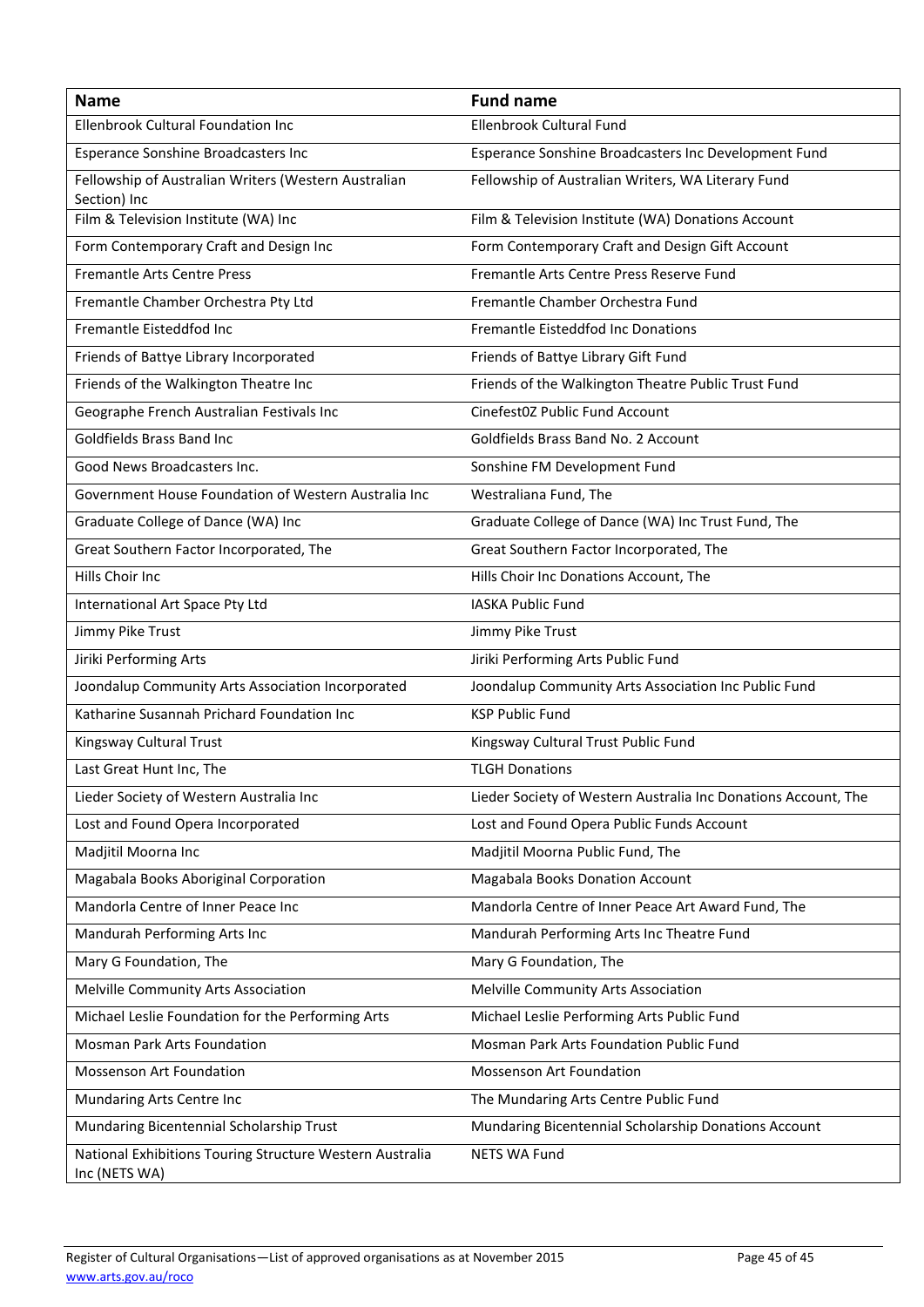| <b>Name</b>                                                      | <b>Fund name</b>                                                                    |
|------------------------------------------------------------------|-------------------------------------------------------------------------------------|
| North Fremantle Community Arts Development Inc                   | North Fremantle Cultural Development Fund                                           |
| <b>PCLC Cultural Fund Trust</b>                                  | PCLC Cultural Fund Gift Fund                                                        |
| Performing Arts Centre Society (Incorporated), The               | Performing Arts Centre Society Public Fund                                          |
| Perth Art Foundation Inc                                         | Perth Art Foundation (Inc)                                                          |
| Perth Harmony Chapter Inc                                        | Perth Harmony Cultural Fund                                                         |
| Perth Institute of Contemporary Arts Ltd                         | PICA Public Trust Fund                                                              |
| Perth International Jazz Festival Inc                            | Perth International Jazz Festival Inc                                               |
| Perth Jazz Society (Inc)                                         | Perth Jazz Society Donation Fund                                                    |
| Perth Symphony Orchestra Limited                                 | Perth Symphony Orchestra Fund                                                       |
| Perth Theatre Company                                            | Perth Theatre Donations Fund                                                        |
| <b>Perth Theatre Trust</b>                                       | His Majesty's Theatre Foundation Fund                                               |
| Polish Dance Group - Kukuleczka Inc                              | Polish Dance Group - Kukuleczka Inc Public Fund                                     |
| Priority Television Network Inc                                  | Priority Television Network Donations Account                                       |
| Propel Youth Arts WA Incorporated                                | Propel Youth Arts WA Incorporated Public Fund                                       |
| PVI Collective Ltd                                               | PVI Collective Fund, The                                                            |
| Richard Wagner Society of Western Australia Inc                  | Richard Wagner Society of WA Inc Public Donations Fund                              |
| Riverview Media Inc                                              | Riverview Media Inc - Donations                                                     |
| Rockingham Entertainers Inc                                      | Rockingham Entertainers Inc Public Fund                                             |
| Saint Joseph's Art Music Incorporated                            | Saint Joseph's Art Music Public Fund                                                |
| Seed Fund Limited, The                                           | Seed Fund Public Fund, The                                                          |
| Sikh Cultural Organisation Ltd, The                              | Sikh Cultural Fund, The                                                             |
| Society of WA Opera Lovers (Inc), The                            | Society of WA Opera Lovers Donations Account, The                                   |
| Southern Edge Arts Inc                                           | Southern Edge Arts Donations Account                                                |
| Spare Parts Puppet Theatre Inc                                   | Spare Parts Puppet Theatre (Inc) Theatre Fund                                       |
| St George's Cathedral Foundation for the Arts Inc                | St George's Cathedral Foundation for the Arts Inc                                   |
| St Mary's Cathedral Choir Foundation Perth Inc                   | St Mary's Cathedral Choir Foundation Perth Public Fund                              |
| Stirling Street Arts Centre Management Committee<br>Incorporated | Stirling Street Arts Centre Management Committee Incorporated<br><b>Public Fund</b> |
| <b>Strut Dance Incorporated</b>                                  | <b>Strut Dance Donations Fund</b>                                                   |
| Swan Bells Foundation Incorporated, The                          | Swan Bells Public Fund                                                              |
| TCG Television and Performing Arts Limited                       | TCG Television and Performing Arts Limited                                          |
| Temple of Fine Arts Inc                                          | Temple of Fine Arts Inc Donations Account                                           |
| Theatre Kimberley Inc                                            | Theatre Kimberley Foundation                                                        |
| Tura New Music Ltd                                               | <b>Tura New Music Donations Fund</b>                                                |
| Victoria Park Centre for the Arts Inc                            | Victoria Park Centre for the Arts Donation Account                                  |
| Watercolour Society of WA (Inc)                                  | Watercolour Society of WA Inc Public Fund Account                                   |
| West Australian Aboriginal Dance Company                         | West Australian Aboriginal Dance Company Public Fund                                |
| West Australian Ballet Company Inc                               | West Australian Ballet Company Inc Donations                                        |
| West Australian Folk Federation Inc                              | Friends of the State Folk Festival                                                  |